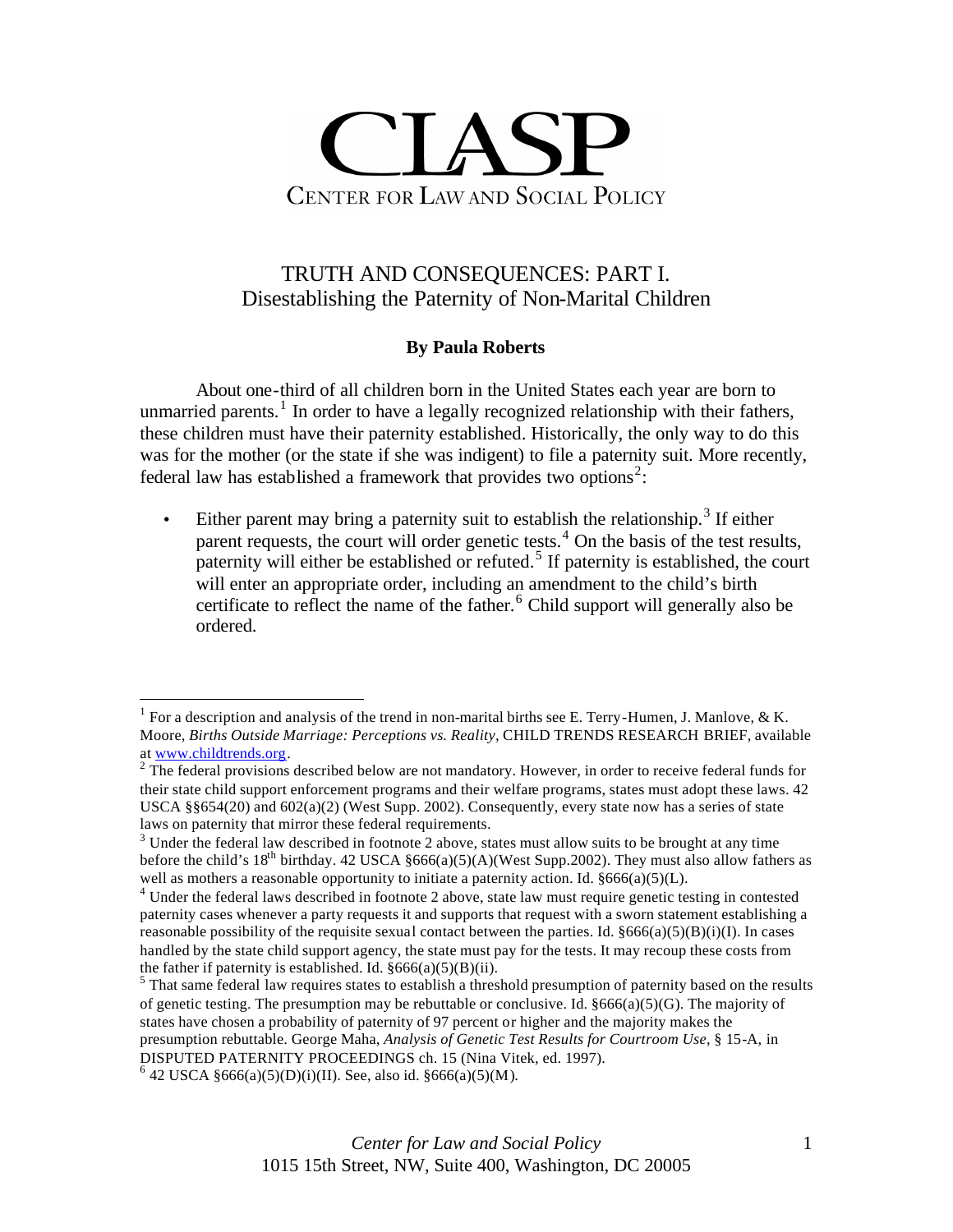• Together, the parents can voluntarily acknowledge paternity.<sup>7</sup> Before signing this acknowledgment, the parents must be advised of the legal consequences of signing this document.<sup>8</sup> Once the document is signed, either parent may rescind it within 60 days.<sup>9</sup> After 60 days, the signed acknowledgment can be challenged only in court and only on the basis of fraud, duress, or material mistake of fact.<sup>10</sup> Thus, no paternity order is issued; the acknowledgment itself is the legal finding of paternity and is entitled to full faith and credit in other states.<sup>11</sup> It is not accompanied by a support order unless one of the parties seeks such an order in a separate proceeding.

In many states, there is also a third way to establish paternity: by conduct. States that adopted the 1973 version of the Uniform Parentage Act (UPA 1973) have authority to presume that a man who receives a child into his home and openly holds out the child as his natural child is the child's father.<sup>13</sup> If this presumption goes unchallenged, then the man is the child's father.

There is no federal requirement that genetic tests be conducted before paternity is established. In a contested case, it is likely that such tests will be done, but, if no party asks for them, they are not necessary.  $14$  That is up to state law. In addition, if one party refuses to be tested, paternity will be established on the basis of other evidence and/or by default. In a voluntary acknowledgment situation, tests might be offered to the parties before they sign the acknowledgment, but there is no federal requirement that this be done.<sup>15</sup> A man could sign a voluntary paternity acknowledgment knowing he was not the child's biological parent, but nonetheless wanting to assume the responsibilities of

 $<sup>7</sup>$  Here again, in order to receive federal child support funds, states must have certain laws including one in</sup> which parents can voluntarily establish paternity through a simple acknowledgment process. Typically, this service is made available at hospitals (for new-born babies) and at the birth record agency (for older children). See 42 USCA §666(a)(5)(C)(West Supp. 2002).

 $8$  Id.  $§666(a)(5)(C)(i)(I)$ .

<sup>&</sup>lt;sup>9</sup> Id.  $§666(a)(5)(D)(ii)$ . The period is shortened if an administrative or legal proceeding relating to the child (including a support proceeding) is brought by one of the parents before the expiration of 60 days. In this case, the parent must raise the issue in that proceeding. Id.  $§666(a)(5)(D)(ii)(II)$ .

 $10$  Id.  $\frac{$666(a)(5)(D)(iii)}{30}$ .

<sup>&</sup>lt;sup>11</sup> Id. §666(a)(5)(C)(iv).

 $12$  Support orders are usually entered by a court, but many states also offer administrative processes for order establishment. In either case, the decision-maker will use the state's numeric child support guidelines to determine the correct amount. Such guidelines are required pursuant to 42 USCA §667 (West 1991). The parties might also enter a voluntary agreement about support, but this agreement is not usually enforceable and must be reduced to a judgment to make it so.

<sup>&</sup>lt;sup>13</sup> This provision is found in subsection 4(4) of the 1973 Act. This act was adopted *in toto* in 19 states and many others adopted large portions of it. See, Jack Sampson, Uniform Parentage ACT (2000) with Prefatory Notes and Comments, 35 *Family Law Quarterly* 86, 92 (2001).

<sup>14</sup> See, e.g., *Ferguson v. Department of Revenue*, 977 P.2d 95 AK. (1999).

<sup>&</sup>lt;sup>15</sup> Federal law does require that the acknowledgment form meet certain requirements. Id.  $§666(a)(5)(C)(iv)$ . Action Transmittal 98-02 (January 23, 1998) sets forth those requirements. They include current name, social security number, and date of birth of the mother and the father; current full name, date of birth, and birthplace of the child; a brief explanation of the legal significance of the document; a statement that either parent can rescind within 60 days; a clear statement that the parents understand that signing is voluntary and what the rights, responsibilities, and consequences of signing are; and signature lines for the parents and witnesses/notaries.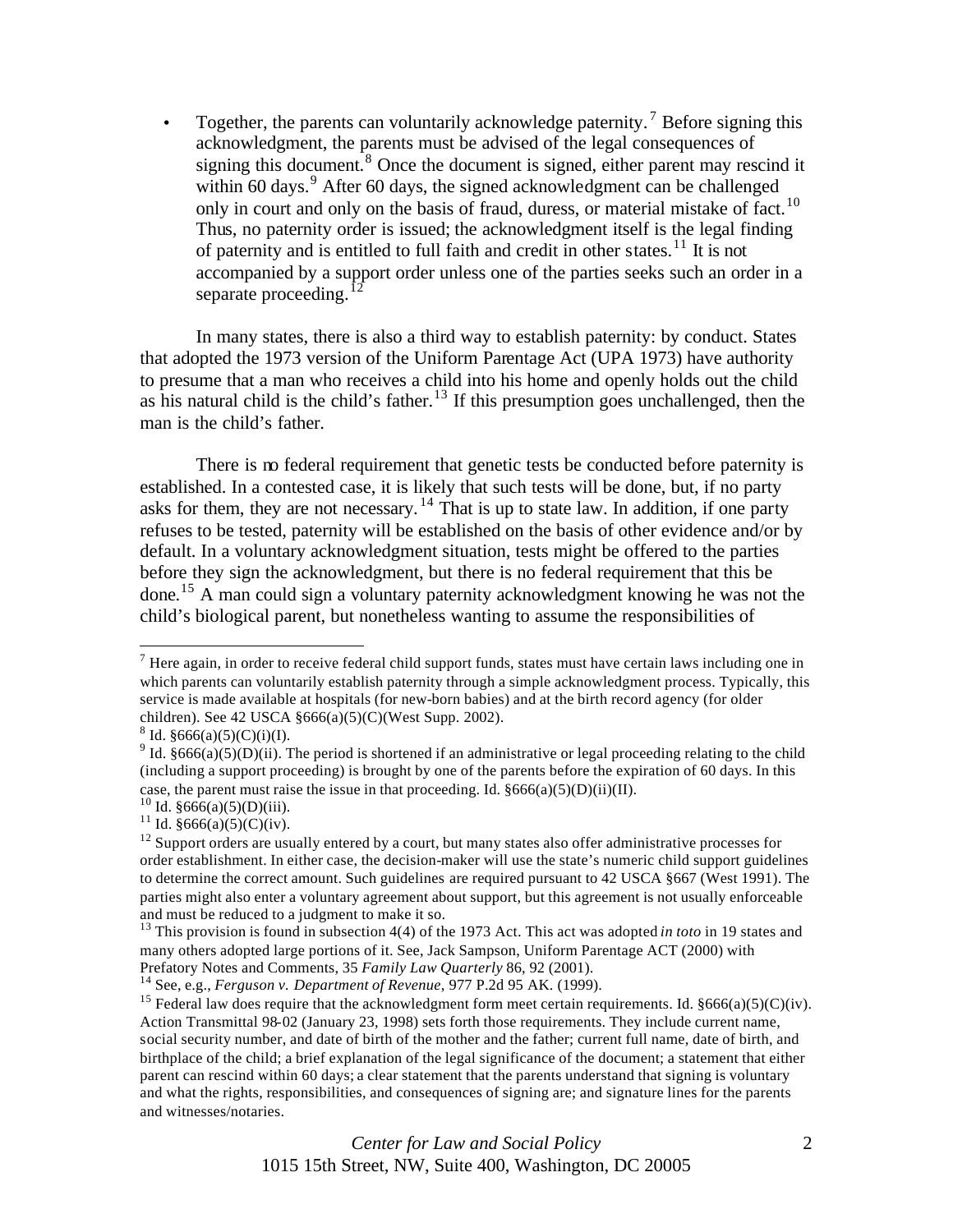parenthood. A man might also sign, mistakenly believing himself to be the biological father of the child in question. Similarly, a man whose paternity arises out of the UPA presumption based on conduct may not have sought genetic tests before assuming the role of father.

Problems arise when someone later wants to challenge a child's paternity. While the "someone" is most often the man whose paternity has been established, the issue also arises when the mother wishes to curtail the father's presence in the child's life or when a man who is (or believes he is) the child's biological father comes forward, wishing to establish his paternity. Sometimes the contestant already has genetic test results supporting his/her position, while, at other times, the person seeks such tests to confirm or deny a suspicion that someone other than the acknowledged, adjudicated or presumed father is the child's biological father.

Until recently, such contests were relatively rare because genetic tests were invasive and required participation of parties who might be reluctant to be tested. Moreover, the results were not always conclusive and tests were quite expensive. A parent who wished to raise a challenge might be deterred by the cost, the difficulty of obtaining such tests, and the limited likelihood of success. In the last five years, however, much has changed. Testing can now be done by simple cheek swab (rather than drawing blood), only the man and child need be tested (eliminating the need for the mother's cooperation), and test results are highly dispositive.<sup>16</sup> Moreover, testing kits are now available on the Internet,  $17$  eliminating the need for any medical or court intervention. As a result, more paternity disestablishment actions are being brought (see Appendix A), and there is an organized movement to enact legislation making disestablishment based on genetic tests easier to pursue.<sup>18</sup>

This has created a dilemma for states, courts, parents, and children. At what point should the truth about genetic parentage outweigh the consequences of leaving a child fatherless? Is a child better off knowing his/her genetic heritage or maintaining a relationship with his/her father and his family that provides both emotional and financial support? Should it matter who brings the action or should the rules be the same for men trying to disestablish paternity, women seeking to oust a father from the child's life, and third parties trying to assert their paternity of a child who already has a legal father?

There is scant federal guidance on any of these issues. This has left the problem largely in the hands of state legislatures and courts. In some states, there are detailed procedures for challenging paternity acknowledgments; in other states, there is little or no

<sup>&</sup>lt;sup>16</sup> Today, the typical genetic test can yield a 99 percent probability that a given man is the child's father.

<sup>&</sup>lt;sup>17</sup> A January 8, 2003 web search revealed 64 sites that made mention of paternity testing kits. Dozens of these sites advertised home testing kits free or at low cost. See, e.g., www.genetree.com,which offers to ship free kits (payment is made if you send the samples back for testing) and www.prophase-genetics.com, which offers kits and results for \$160.

<sup>&</sup>lt;sup>18</sup> A January 8, 2003 web search identified 1,910 sites discussing "paternity fraud." These include U.S. Citizens Against Paternity Fraud, www.paternityfraud.com, Let's End Paternity and Child Support Fraud, www.angelfire.com, and many others dealing with state legislative efforts in this area on behalf of men who believe they have been defrauded.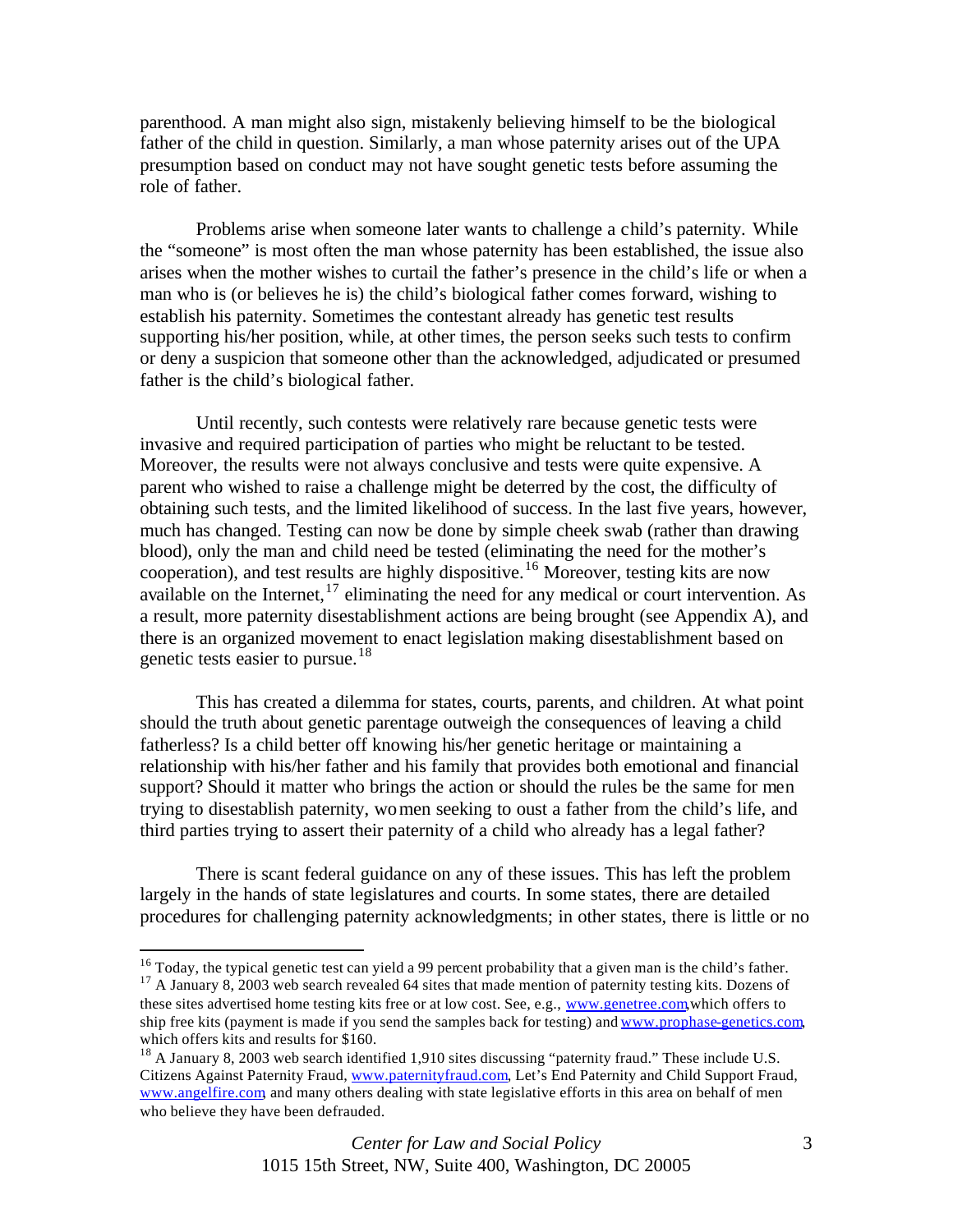statutory guidance in this area. Some states have statutory and case law to guide the process of paternity disestablishment when paternity has been adjudicated or presumed, while others offer little guidance. This monograph reviews the recent statutory and case law in this area and offers recommendations for bringing greater fairness and clarity to the process.  $19$ 

#### **When Paternity Has Been Established by Voluntary Acknowledgment**

As noted above, the signatories to a voluntary acknowledgment of paternity must be given an opportunity to withdraw their consent. An opportunity to *rescind* must be offered during an initial 60-day period<sup>20</sup> unless an administrative or judicial proceeding involving the parent and child (e.g., a support or custody proceeding) is brought at an earlier time. In that case, the *rescission* must be sought during or in conjunction with that proceeding. Thereafter, a *challenge* may be brought but only on the basis of fraud, duress, or material mistake of fact.

## *Rescinding a Paternity Acknowledgment*

## 1. Statutory Approaches

 $\overline{a}$ 

As detailed in Appendix B, about one- third of the states do not yet have a specific statutory process for rescinding paternity acknowledgments.<sup>21</sup> This is a serious problem as it may mean that parents wishing to rescind in those states have no practical way of doing so. $^{22}$ 

The other states have addressed the issue by statute using one of two different models: an *administrative* approach or a *judicial* approach. Seventeen states have adopted the *administrative* approach.<sup>23</sup> In these states, the signatory<sup>24</sup> who wishes to rescind

 $19$  This is the first monograph in a planned series. The next monograph will deal with paternity disestablishment when the parents are or have been married. The third monograph will address the issue of responsibility for child support when paternity has been disestablished.

<sup>&</sup>lt;sup>20</sup> The federal statute does not specify how the 60 days are measured, so this issue needs to be addressed in state law.

<sup>&</sup>lt;sup>21</sup>These states are Alabama, Alaska, the District of Columbia, Florida, Georgia, Hawaii, Kentucky, Louisiana, Maryland, Maine, Mississippi, Nebraska, Nevada, Oregon, New Mexico, Pennsylvania, Rhode Island, South Carolina, Utah, and Virginia. Each of these states has legislation incorporating the basic federal provisions for rescission and challenge. However, there is no detail in their paternity or vital record statutes describing how the process operates. Some of these states might have processes established through regulation rather than statute.

 $22$ <sup>22</sup> Without a statutory alternative, signatories could try to bring suit. As discussed below in the section on litigation, most states have a rule of civil procedure analogous to Federal Rule 60. This rule allows parties to petition for relief from a judgment in certain circumstances. The difficulty is that, during the 60-day rescission period, the acknowledgment is not yet the equivalent of a judgment, so it is not clear that Rule 60 proceedings would be available. However, a litigant might try this approach. In addition, statutes in Colorado, Louisiana, Maryland, Michigan, and Virginia allow a court challenge to paternity at any time. In those states, a signatory wishing to rescind could use those statutes to bring suit.

<sup>&</sup>lt;sup>23</sup> These states are Arizona, Arkansas, California, Connecticut, Idaho, Illinois, Iowa, Minnesota, Missouri, Montana, New Hampshire, North Dakota, Oklahoma, Tennessee, Vermont, Wisconsin, and Wyoming.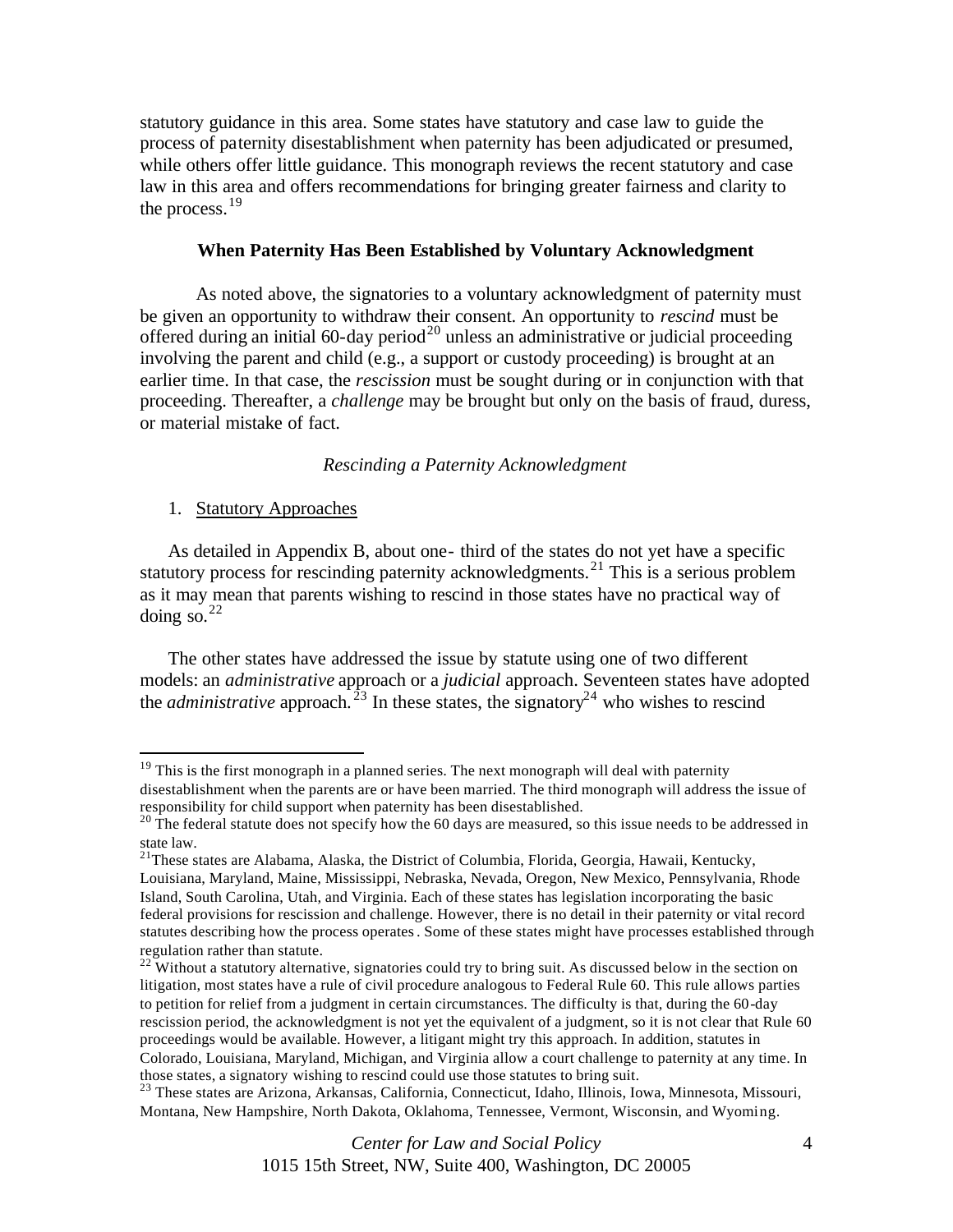notifies the birth records agency. In some states, there is a specific rescission form,  $25$ while in others a written request will do.<sup>26</sup> Most make provision for notifying the other signatories,  $27$  and some allow for amending the birth record.<sup>28</sup>

Iowa has a model process for *administrative* rescission. The Iowa Department of Public Health was charged with developing a standardized rescission form.<sup>29</sup> This is the only form that may be used to rescind an acknowledgment, thus there is no confusion about the correct way to rescind. The form contains a notarized statement by the rescinding signatory that the man named in the acknowledgment is not, in fact, the child's biological father.<sup>30</sup> Thus, the ground for rescission is clearly stated. The form also contains a statement by a notary attesting to the identity of the rescinding party.<sup>31</sup> This helps assure that someone who is not a signatory but wishes (for whatever reason) to rescind the acknowledgment will not be able to do so. The completed and notarized form is filed with the state registrar of vital statistics who registers the rescission.<sup>32</sup> The registrar then mails a written notice of the rescission to the other signatory at his/her last known address.<sup>33</sup> That way the other party is fully informed of this development. Finally, the registrar removes the father's name from the child's birth certificate.<sup>34</sup> This avoids any later confusion about whether the child's paternity has been established. In addition, if an acknowledgment has been rescinded, the registrar may not accept any subsequent acknowledgment of paternity by the same parties.<sup>35</sup> This helps limit parties' ability to yoyo back and forth, creating work for the registrar and confusion about the child's status.<sup>36</sup>

<sup>&</sup>lt;sup>24</sup> Some states allow acknowledgments only by unmarried parents; in these states, the signatories are the mother and the alleged father. Other states allow the use of acknowledgments by married couples when the child is not the child of the marriage. In that case, the signatories are the mother, the biological father, and the husband (who is acknowledging his non-paternity). In this article, the term "signatory" will be used to describe a person allowed by state law to sign the acknowledgment and who has done so. Depending on the state, this may or may not include a husband disavowing his paternity.

<sup>25</sup> See, e.g., CAL. FAMILY CODE §7575(a)(West 2002); CONN. GEN. STAT. §46b-172(a)(3)(2002); IDAHO CODE §7-1106(4)(2002).

 $^{26}$  See, e.g., MINN. STAT.  $\S 257.75(2)$  (2002); MO. REV. STAT.  $\S 210.823$ ; N.H. REV. STAT. ANN.  $\S$ 126: 6-a(II)-e(2002).

 $^{27}$  In some states, the Registrar of Vital Statistics (or the equivalent state or local office) sends the notice. See, e.g., TENN. CODE ANN. § 24 -7-113(c)(2) and WY. STAT. ANN. § 14-2-102(d)(2002). In other states, the rescinding party notifies the other signatories. See, e.g., CAL. FAMILY CODE § 7575(a)(2002) ( The rescission must contain a declaration that the other signatory was mailed a copy of the rescission by registered mail, return receipt requested and a copy of the return receipt must be attached); DEL. CODE ANN. Tit. 13  $\S 804(c)(1)(ii)(2002)$ . (The rescission must be accompanied by an affidavit that a copy has been sent to the other signatory at the address shown on the acknowledgment.)

<sup>28</sup> See, e.g., TENN. CODE. ANN. §§ 24-7-113(h)(2)(2002).

<sup>29</sup> IOWA CODE ANN. §252A.3A(12)(c)(2002).

 $30$  Id. § 252A.3A $(12)(a)$ .

 $31$  Id. §252A.3A (12)(c).

<sup>32</sup> Id. §252A.3A(12)(a).

 $33$  Id.  $\S$ 252A.3A (12)(b).

 $34$  Id.

 $35$  Id. §252A.3A (12)(d).

<sup>&</sup>lt;sup>36</sup> For an interesting example of the havoc that occurs when the birth certificate is not amended upon rescission, see *State ex.rel West Va. Dept. of Health and Human Services, Child Support Div. V. Michael George .,* 531 S.E. 2d 669 (W.Va. 2000).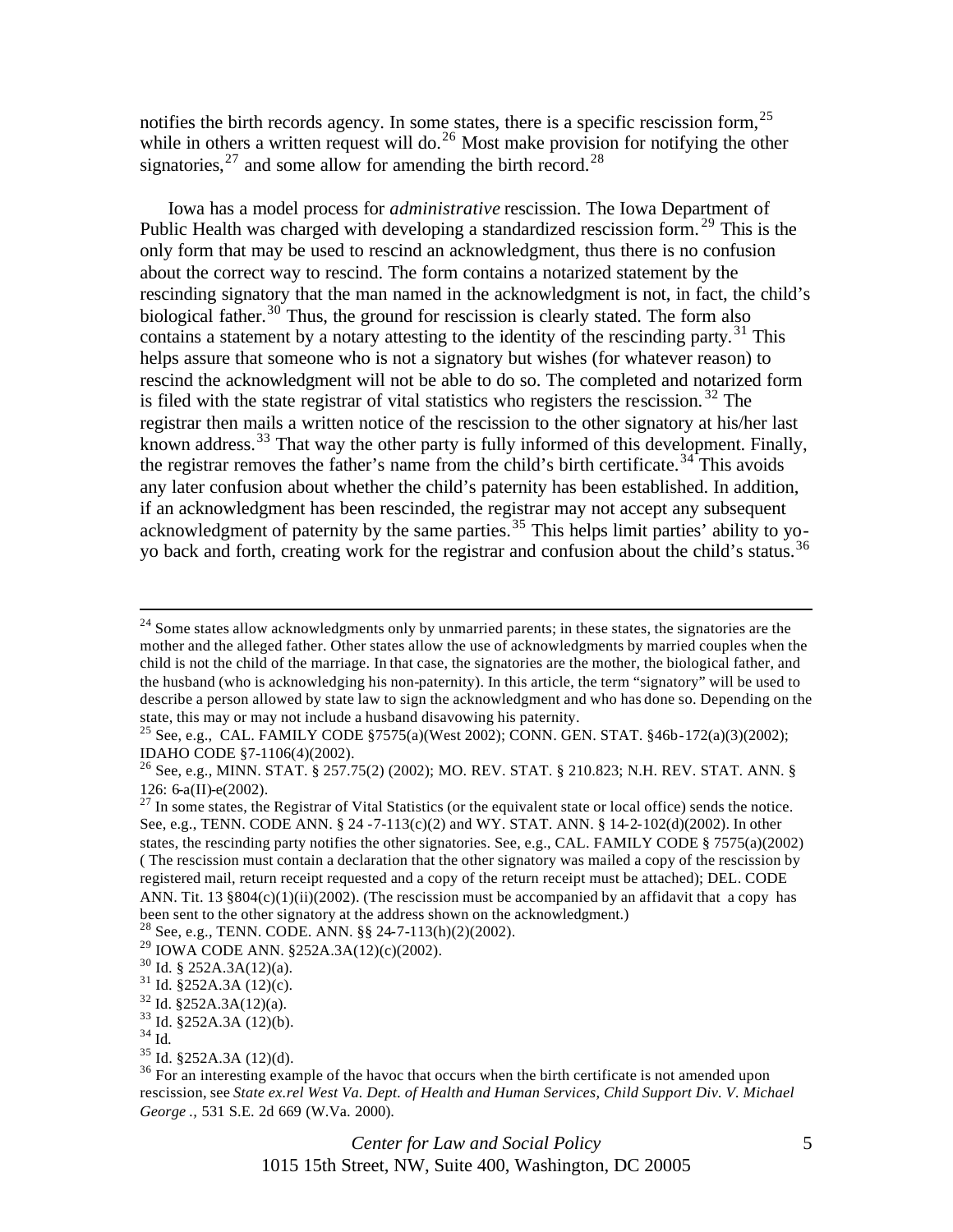Unlike Iowa, many states that allow rescission of paternity acknowledgments using an *administrative* approach make no provision for notifying the other signatory or amending the birth certificate.<sup>37</sup> In fact, in some states, the Vital Records agency is specifically prohibited from amending the record.<sup>38</sup> As a result, the other parent may not know of the rescission and the information on the child's birth certificate may indicate that paternity has been established when, in fact, it has not been.

Addressing these problems, 11 states have adopted a specific *judicial* approach to rescission*.* In these states, a party desiring to rescind an acknowledgment must go to court.<sup>39</sup> Papers are served on the other signatories (and the child support agency if the child is receiving services from that agency) so that everyone is notified of what is happening.<sup>40</sup> In some states, the granting of a rescission is pro forma and an order is sent to the birth record agency requiring it to amend the birth certificate to reflect the change in circumstances.<sup>41</sup> In other states, genetic tests will be ordered and a full-blown contested paternity case will be heard. $42$  The issue is then fully resolved between the signatories. Either the acknowledging father will be eliminated and the records changed accordingly, or he will be confirmed as the father and the child's paternity will never again be open to question. Massachusetts has a model process in this regard.<sup>43</sup> A person seeking to rescind an acknowledgment in Massachusetts must file an action in the probate and family court of the county in which the child and one of the parents resides. If the child does not reside with a parent, then the action is filed where the child resides. Notice must be given to the other parent and, if the child receives public assistance or uses state child support enforcement program services, then the court must notify the child support agency. The court must order genetic tests and proceed to adjudicate paternity as in a contested case. If the court disestablishes paternity, it must instruct the registrar of vital records to amend the birth record of the child.<sup>44</sup>

This is also the approach taken in the new Uniform Parentage Act. This model act was developed by the National Conference of Commissioners on Uniform State Laws. It is known as UPA (2000). Article 3 incorporates all of the requirements of federal law related to giving parents the opportunity to establish paternity through voluntary acknowledgment. Section 301 allows unmarried parents to use this method and Section 303 allows married couples to use it when a child born to the wife is not the husband's

<sup>37</sup> See, e.g., ARK. CODE ANN. § 9-10-115 (2002).

<sup>38</sup> See, e.g., MO. REV. STAT.§ 193.215 (2002).

<sup>&</sup>lt;sup>39</sup> These states are Indiana, Kansas, Massachusetts, New Jersey, New York, North Carolina, South Dakota, Texas, Washington, and West Virginia. Delaware has both a judicial and an administrative process. In addition, as noted in footnote 22, Colorado, Louisiana, Maryland, Michigan, and Virginia allow court challenges at any time—presumably including the rescission period. Those states might also be characterized as having a judicial approach.

<sup>40</sup> See, e.g., MASS. GEN. LAWS ch. 209C, §11(a)(2002).

<sup>41</sup> See, e.g., WEST VA. CODE ANN.  $\S 16-5-12(i)(C)(2002)$ .

<sup>42</sup> See, e.g., TEX. FAMILY CODE ANN. §160.309(d)(2002). Ohio authorizes a procedure similar to this but uses an administrative hearing conducted by the child support agency, rather than a judicial hearing. OHIO REV.CODE §3112.7(2002).

<sup>43</sup> MASS. GEN. LAWS ch. 209C,§ 11(a)(2002)

<sup>44</sup> Id.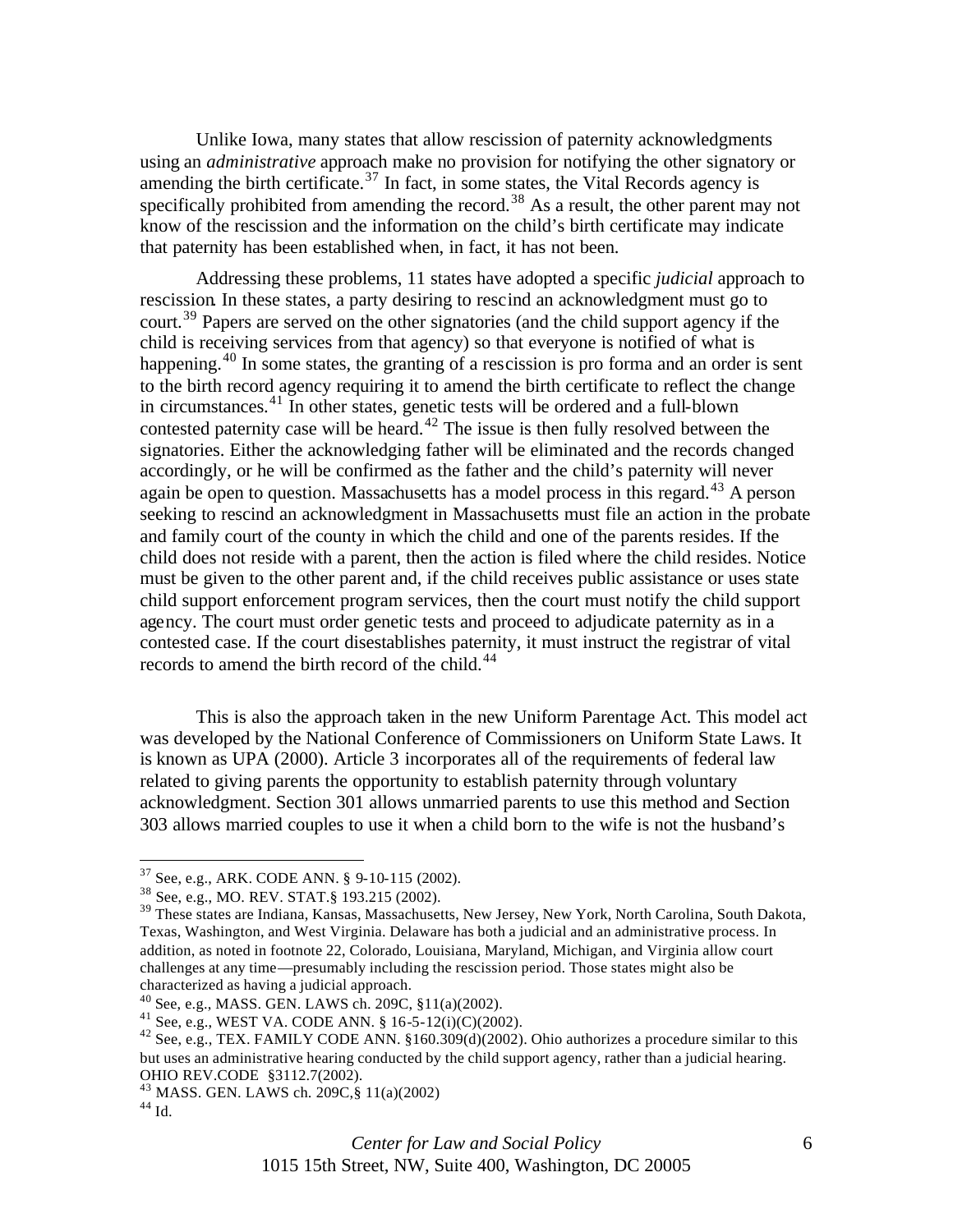biological child. In this case, the mother and biological father sign a voluntary acknowledgment and the husband signs an accompanying denial of paternity.

Under Section 307, if, either the mother or the father (or the denying husband) wishes to rescind a voluntary acknowledgment, he or she must bring a legal action within the earlier of either 60 days from the effective date of the acknowledgment or the date of the first hearing involving the parties that adjudicates an issue relating to the child (including child support). Under Section 309(a), the other signatories must be made parties to the rescission action. Under Section 309(d), the proceeding must be conducted like any proceeding to adjudicate paternity: the court will order genetic testing<sup>45</sup>, and paternity will be determined based on the test results.<sup>46</sup> Thereafter, the child's birth certificate will be amended (if appropriate).  $47$ 

## 2. Recommendations

In this area, an ounce of prevention may well be worth a pound of cure. If the signatories were required to undergo *genetic testing before signing a voluntary acknowledgment*, there would be no need for a rescission process. The acknowledgment would be consistent with the biological truth and the consequences of later disruption of the acknowledgment would be avoided.<sup>48</sup> Based on the growing agitation about "paternity fraud" and the articulated need to protect affected men, this might be a wise approach. <sup>49</sup>

Alternatively, the state statutes need to lay out a clear, user-friendly administrative process for rescission in the 60-day period. Those states that have not yet done so, need to address this issue. Those states that have an inadequate process should review their statutes. In this regard, the administrative process should include:

• **Standardized forms**. The agency responsible for developing the voluntary acknowledgment form should be charged with developing a rescission form and making it available in all facilities that offer voluntary acknowledgment services as well as in all birth record offices.

<sup>&</sup>lt;sup>45</sup> See Section 502(a) of UPA (2000).

<sup>&</sup>lt;sup>46</sup> Id. Section 505. Under this section, a man is rebuttably presumed to be the father of a child if the genetic test results reach a 99 percent probability of paternity and a combined paternity index of at least 100 to 1. The presumption can be rebutted only by additional genetic testing which either excludes the man as the father or identifies another man as a possible father. In the unlikely case that the test results establish a lower probability of paternity, but do not exclude the man as the father of the child, then the court will evaluate the test results and the other available evidence in assessing the likelihood of paternity. Id. Section 631(3).

 $47$  Id. Section 309(e).

<sup>&</sup>lt;sup>48</sup> For an interesting example of the havoc that occurs when the birth certificate is not amended upon rescission see *State ex.rel West Va. Dept. Of Health and Human Services, Child Support Div. V. Michael George,* 531 S.E. 2d 669 (W.Va. 2000).

<sup>&</sup>lt;sup>49</sup> A recent newspaper search of major daily papers found 17 articles about the growing movement to combat so-called "paternity fraud." See, e.g., Martin Kasindorf, *Men wage battle on "paternity fraud." They say they should not have to pay support for kids who DNA tests prove aren't theirs*, USA Today, Dec. 3, 2002.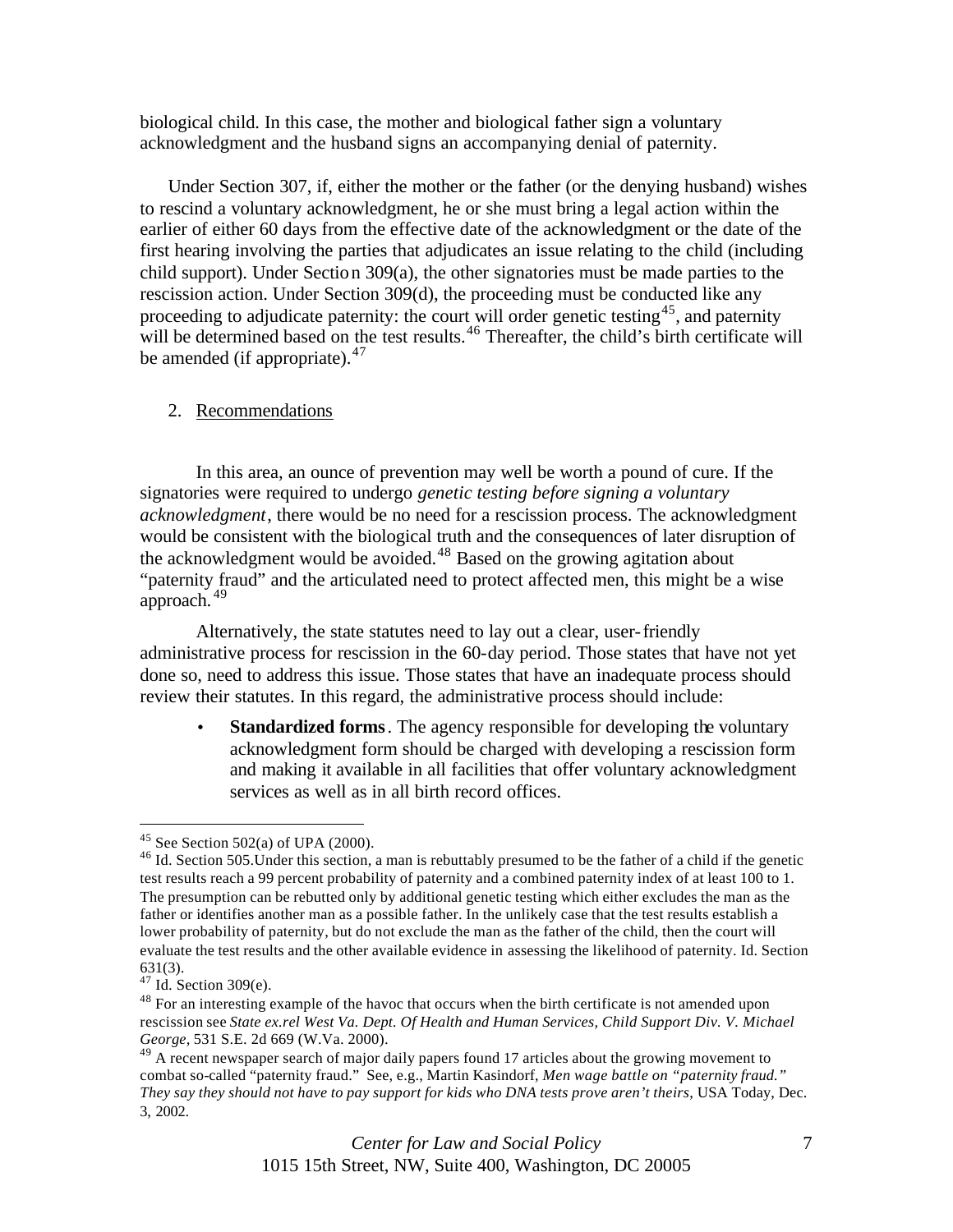- **Notice to the other signatories**. Once a rescission form is filed, all the other signatories need to be notified. If the child is receiving services from the state child support program that agency also needs to be notified so that action can be taken to establish the child's paternity.
- **Procedures for amending the child's birth record**. If an acknowledgment has been rescinded but the birth record continues to reflect the signatory's paternity, confusion will ensue. The record should be changed as soon as the rescission is filed so that this confusion is minimized and the state's birth records are accurate.
- **Follow-up**. The non-rescinding parties should be informed that child support services are available and how to access those services. In that way, a nonrescinding signatory who believes that the named man is the child's father knows where to go to begin a paternity suit and thereby access the genetic testing that will resolve the issue.

Another excellent option is to adopt the judicial approach embodied in the UPA (2000). The virtue of this approach is that it automatically provides for notice to all signatories, requires genetic testing to resolve the issue, and provides a means for amending the birth certificate. It also emphasizes the seriousness of the voluntary acknowledgment process. It tells the parties they should not lightly sign a voluntary acknowledgment since the only way to undo it is by court action. It is also more economical than the administrative process. In the administrative approach, rescission is followed by a paternity suit; in the judicial approach, the two processes are combined into one.

The one negative to the judicial approach is that it is less user-friendly than the administrative approach. Parties who traditionally avoid courts, those who do not have access to lawyers to represent them, and those without the means to pay the fees and costs associated with the court process are at a disadvantage in this system. If states adopt this approach, they should consider:

- **Developing** *pro se* **packets for signatories to use**. These packets would contain simple forms and instructions. They would also provide information about how to obtain genetic tests at state expense so that inability to obtain tests is not a barrier to obtaining the truth.
- **Allowing the Clerks of Court to assist parents in the proper procedures**. Training should be provided so that clerks can provide signatories wishing to challenge the acknowledgment with the procedural information they need.
- **Requesting local legal services programs to represent signatories who are not using the services of the state child support program**. If the state does not do this, legal services programs might also consider developing *pro se* materials and/or representing parents seeking rescissions.

## *Challenging a Paternity Acknowledgment*

1. Statutory Approaches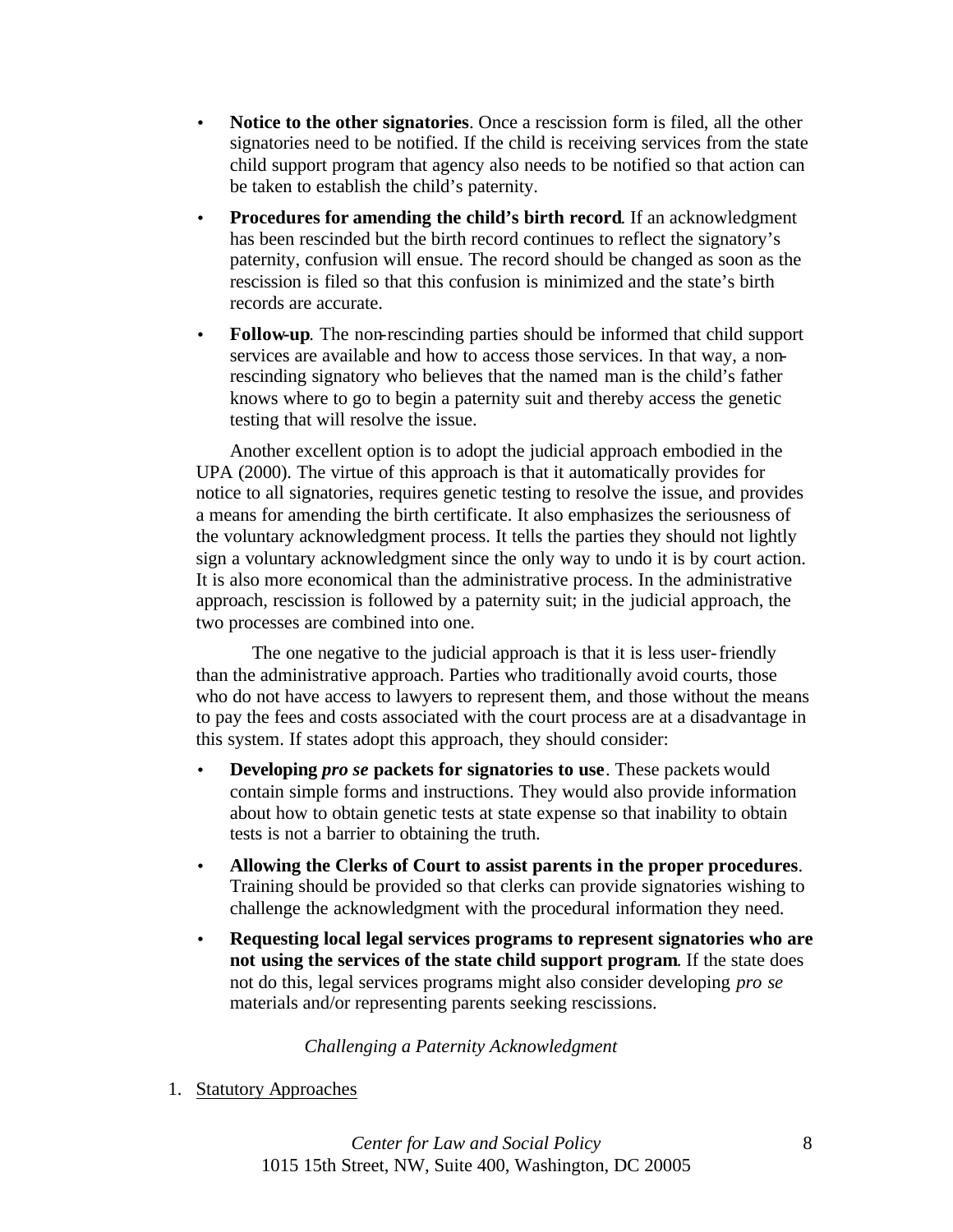Once 60 days have passed, a paternity acknowledgment can only be challenged in a *judicial* proceeding and only on the basis of fraud, duress, or material mistake of fact. Again, a number of states provide no specific statutory guidance for such challenges.<sup>50</sup> However, the majority have at least some statutory guidance, and the guidance is similar from state to state. (See Appendix C for details.) The major differences involve time limits, and the order in which a case must be proven. <sup>51</sup>

The majority of states do not put a *time limit* on the commencement of a challenge to a paternity acknowledgment based on fraud, duress, or material mistake of fact. However, there are some notable exceptions. Some states require that the action be commenced within a certain number of years from the date of the child's birth.<sup>52</sup> Others require the action be commenced within a certain time from the date the acknowledgment is executed or filed.<sup>53</sup> Others measure time from the date the father discovers (or should have discovered) that he is not the child's biological parent.<sup>54</sup> Still others specifically reference Rule 60 of the Rules of Civil procedure (or the state equivalent), which, depending on the section invoked, requires action within a specific time frame or a "reasonable time."<sup>55</sup>

A few state statutes directly address *order of proof*. In some states, the challenger must first prove by clear and convincing evidence that fraud or material mistake of fact has occurred. Only when this has been established will the court order genetic testing and allow the test results to be used at trial.<sup>56</sup> In other states, the challenger can bring genetic test results to the court (or obtain them through court order) and use those results to establish fraud/mistake of fact as well as non-paternity.<sup>57</sup> This difference in approaches can be determinative of whether the challenger is allowed to proceed. For example, suppose a man signed a paternity acknowledgment knowing he was not the biological father. The mother was perfectly honest with him, but he wanted to assume the role of

 $50$  In some of these states, it appears that routine practice is to file a motion to set aside the judgment under the state's version of Rule 60 (b) discussed in more detail below. See, e.g., *State Dept. of Revenue, CSED v. Button,* P2d. (Alaska 2000); *Rousseve v. Jones*, 704 So. 2d 229 (La. 1997).

<sup>&</sup>lt;sup>51</sup> For the most part, state statutes do not define of "fraud, duress, and material mistake of fact." These issues are left to the court.

<sup>&</sup>lt;sup>52</sup> See, e.g., IOWA CODE ANN. § 600B.41A(3)(a)(2002)(The action must be filed prior to the date the child reaches the age of majority).

 $^{53}$  See, e.g., N.D. CENT. CODE§14-19-10.2(with some exceptions, within 1 year of execution);TENN. CODE ANN. §24-7-113(e)(2)(2002)(within 5 years of execution); TEX. FAMILY CODE § 160.308(a)(2002)(within 4 years of filing); WASH. REV. CODE § 26.26.335(2002)(within 2 years of filing).

<sup>&</sup>lt;sup>54</sup> See, e.g., MINN. STAT. ANN. § 257.75(4)(2002)( within one year of filing the acknowledgment or 6 months of discovering, through genetic tests, that the man is not the biological father). <sup>55</sup> See, e.g., VT. STAT.ANN. § 307(f)(2002).

<sup>56</sup> See, e.g., TENN. CODE ANN. §24-7-113 (e)(2)(2002). See, also MICH. COMP. LAWS § 722.1011.11(2) (2002)(requiring an affidavit containing sufficient facts to establish fraud, misrepresentation, misconduct, duress, or newly discovered evidence that could not be obtained by due diligence to accompany the petition); W.VA. CODE  $\S$  16-5-12(i)(4)(2002)(the complaint must contain allegations of fraud, duress or mistake and the court must find this to be proven before it can rescind the acknowledgment).

 $57$  See, e.g., MD. CODE ANN. FAMILY LAW ARTICLE  $\S$ 5-1038(A)(2)(I)(2)(2002).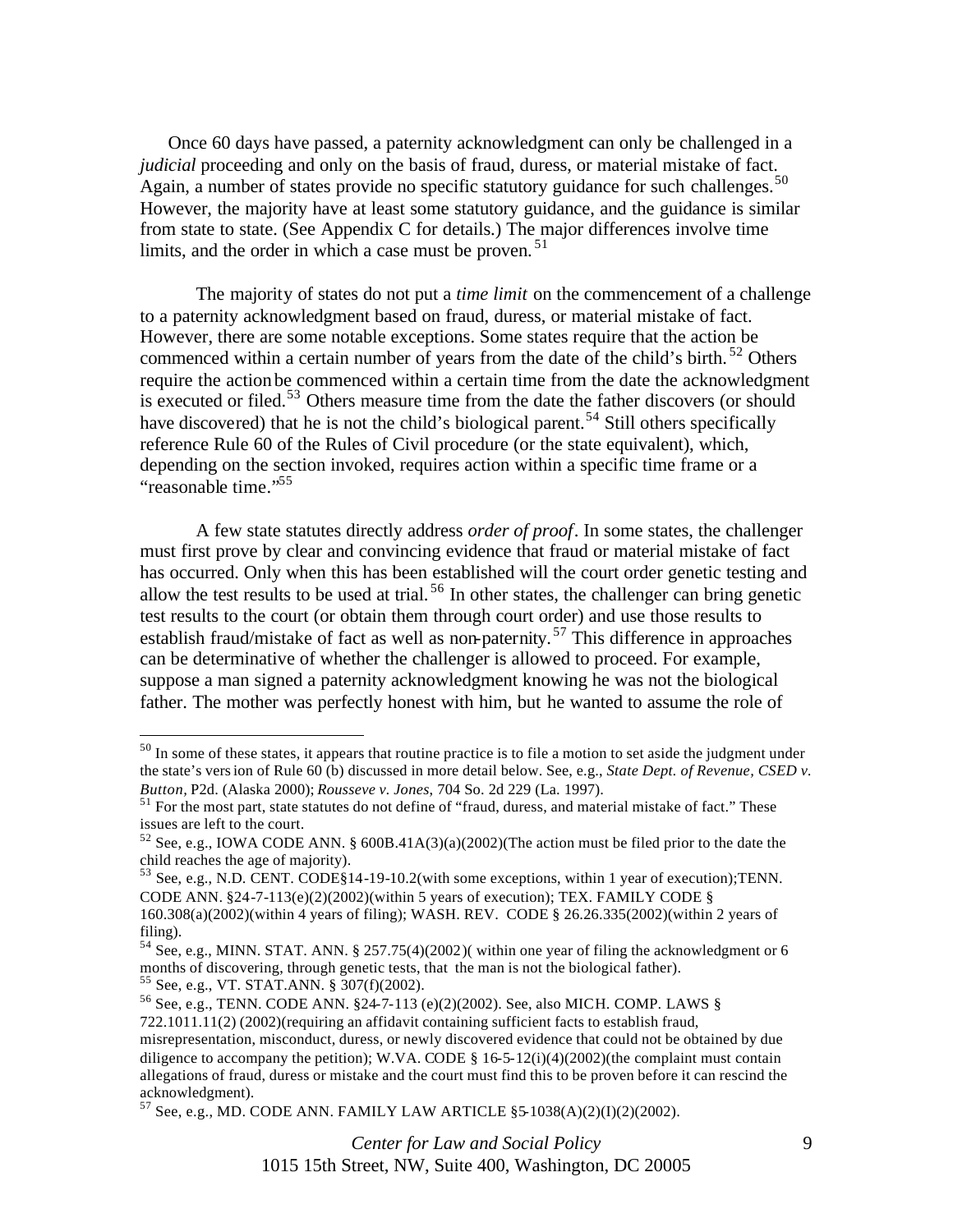father to the child. Later, he and the mother ended their relationship and he was ordered to pay child support. He did not want this responsibility and sought to challenge his paternity. In a state that required him to prove fraud or material mistake of fact before introducing genetic evidence, he would be precluded from disestablishing paternity; there was no fraud and he knew the facts. In a state that allowed him to present genetic tests and argue mistake from those tests, he would be able to proceed with his disestablishment action.

The UPA (2000) provides a model statute in this area. If no *signatory* acts within the 60-day window, then, to contest the acknowledgment, he or she must file a legal challenge and prove fraud, duress, or material mistake of fact. The action must be commenced within two years after the acknowledgment was filed with the birth record agency. <sup>58</sup> Thereafter, the proceeding is barred.<sup>59</sup> If a *possible biological father* (who was not a party to the acknowledgment) wishes to challenge the acknowledgment, he too may do so, but he must also act within two years.<sup>60</sup> In either case, the suit will be treated as a contested paternity action. <sup>61</sup> Genetic testing will be ordered<sup>62</sup> and the results will be used to determine whether the acknowledgment should stand.<sup>63</sup> Thereafter, the court will issue an order<sup>64</sup> and the birth record will be corrected (if necessary).<sup>65</sup>

The virtue of this approach is that it provides a person who has been induced to sign the acknowledgment by fraud, duress, or material mistake of fact (as defined by other state law) an opportunity to challenge. Equally important, the person must act quickly (within two years) to disestablish his paternity before a strong relationship with the child has been established and before the child has lost the opportunity to establish his/her correct parentage.

#### 2. Recommendations

As noted above, there is some virtue in requiring genetic tests before allowing a person to sign a voluntary acknowledgment. Alternatively, the *voluntary acknowledgment form could be clearly drafted* to indicate that it is unwise to sign without undergoing genetic tests and that doing so waives any future right to challenge the acknowledgment based on genetic tests. If the acknowledgment clearly states this, it could be used to prevent future challenges based only on genetic test results. Otherwise, as noted above, tests results can be used to circumvent the requirement that there be fraud, duress or material mistake of fact in the post-60-day period.<sup>66</sup>

<sup>58</sup> UPA (2000), Section 308.

 $59$  Id. Section 609(a).

 $60$  Id. Section  $609(b)$ . His time runs from the effective date of the acknowledgment. Id.

 $61$  Id. Under Section 309(d).

 $62$  Id. Section 502.

 $63$  Id. Section 505.

 $64$  Id. Section 636(a).

 $65$  Id. Section 309(e).

<sup>66</sup> See the discussion in *Re Paternity of Cheryl*, 746 N.E. 2d 488 (Mass. 2001)(the court recommends that the child support agency require genetic testing in cases brought pursuant to the TANF cooperation requirement) for an example of a judicial interpretation of the signatory father's rights. In denying the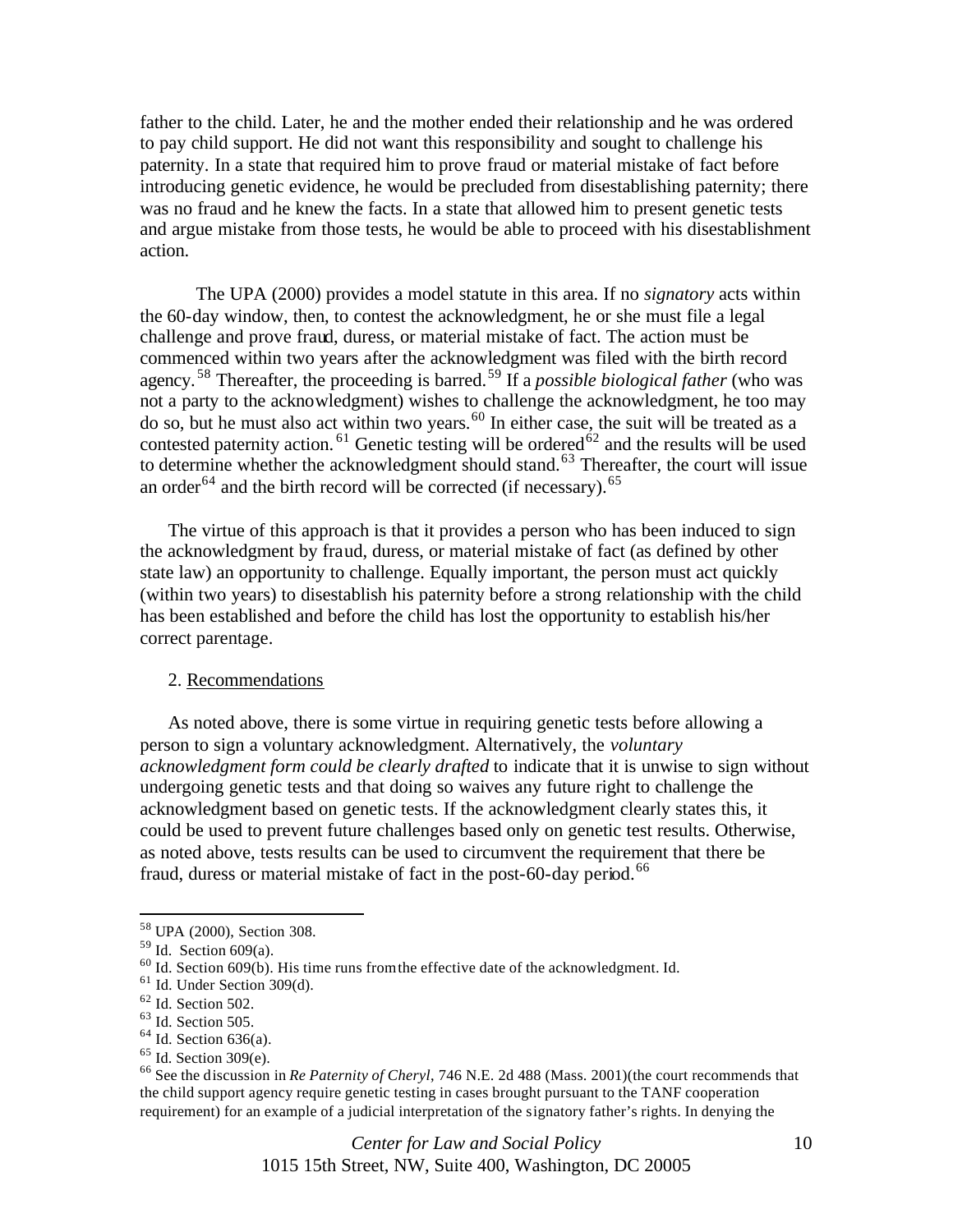In addition, states should:

- **Adopt a time limit on challenging paternity acknowledgments**. This limit should apply to the signatories as well as non-signatories (i.e., potential biological fathers).
- **Require establishment of fraud, duress or material mistake of fact**  *before* **ordering genetic tests or allowing them to be introduced (if a party has already obtained them).** This is the only way to be consistent with federal requirements<sup>67</sup> and gives the court the ability to determine whether there has been error or misconduct on the part of one of the signatories.
- **Specifically authorize consideration of the "best interests of the child" in making the determination of whether to order and/or allow the introduction of genetic test results.** As detailed below, courts are struggling with the "best interests" concept and could use legislative guidance in this area. In some cases, it would be in the child's best interest to know who his/her biological father is. In others—particularly when the child has a longstanding relationship with the acknowledging father and when it is a mother or potential biological father attempting to disestablish the paternity of a man who has been and wishes to remain known as the child's father—the child's best interest weighs in the opposite direction. Courts should be able to weigh the context in reaching a disestablishment decision.

## **When Paternity Has Been Established by Prior Adjudication or Presumption**

As noted above, there are cases in which paternity has been adjudicated without the benefit of genetic tests (particularly in default cases) and where paternity is based on the UPA 1973 presumption of paternity because the man has taken the child into his household and held the child out as his own. In these cases, it is possible that genetic tests would show that the adjudicated/presumed father is not the child's biological parent. The man might wish to disestablish paternity in these circumstances. Moreover, the mother might change her mind and wish to oust the father from the child's life. Finally, the biological father might wish to challenge paternity that has been established by adjudication, presumption, or acknowledgment and assert his paternity.

Paternity disestablishment in this context does not implicate federal rules. While, as noted above, there are federal strictures on disestablishment when paternity has been

man's attempt to rescind, the court took pains to note that he had been offered genetic tests and had declined to take them.

 $67$  A few states appear to allow challenges based on genetic tests without proof of fraud, duress or material mistake of fact. See, e.g., LA. CIVIL CODE ARTICLE 206(2002); MD. CODE ANN.FAMILY LAW §5- 1038 (2002). These statutes are contradictory to federal law. However, it does not appear that the federal government has issued guidance to this effect.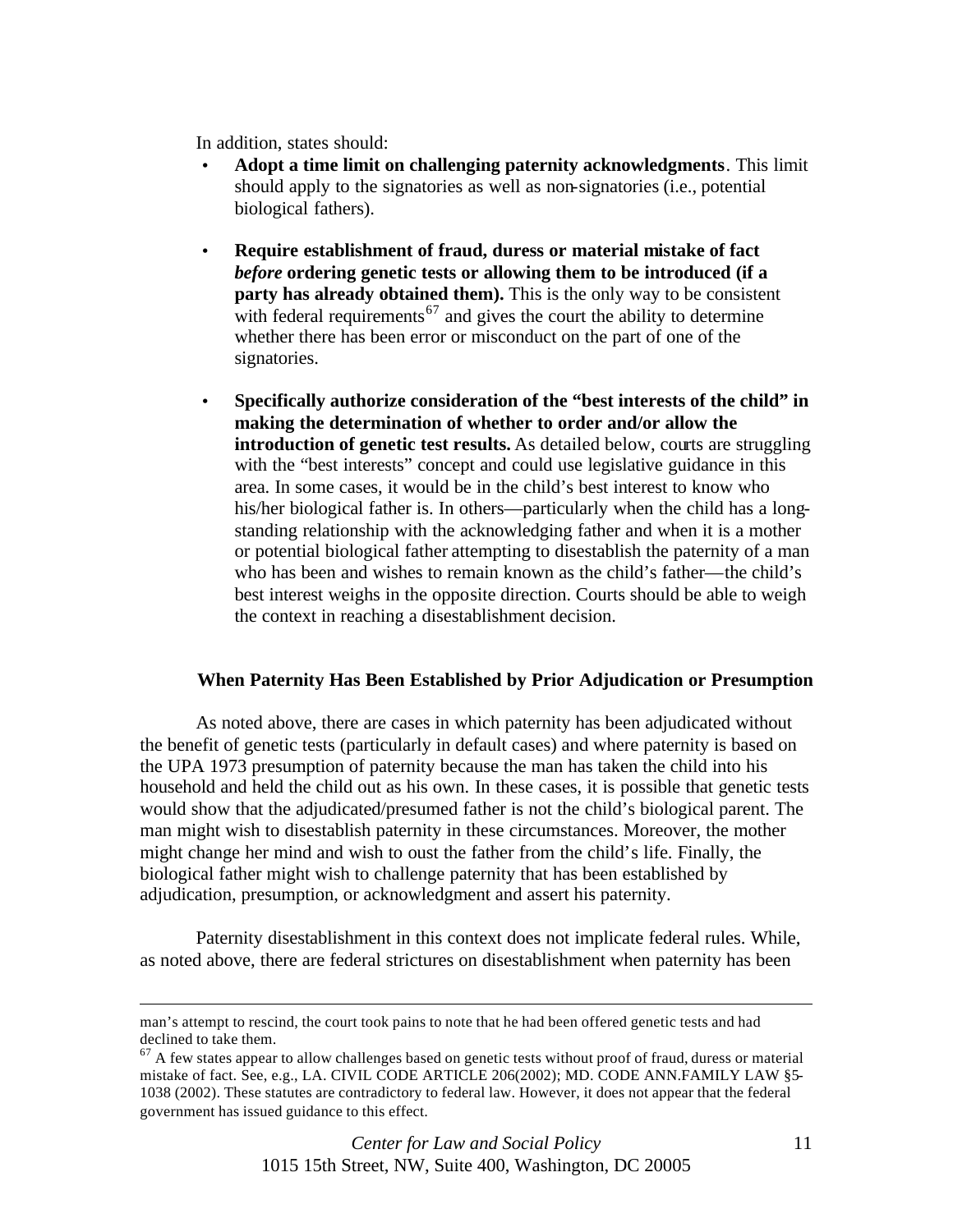established by voluntary acknowledgment, there are no federal rules governing disestablishment in the context of adjudicated or presumed fathers. Some states provide legislative guidance to courts faced with these situations. Others leave it to the courts to apply equitable principles and rules.

## *Statutory Approaches*

A number have states have recently enacted statutes that allow *men* who have been declared fathers by administrative or judicial order to disestablish their paternity based on genetic test results. For example, Alabama has enacted a statute that allows men who have been declared fathers in paternity litigation to petition to reopen the litigation at any time based on scientific evidence refuting parentage. If such a petition is filed, the court must accept the evidence or order DNA testing. If a person refuses to be tested, that fact is disclosed at trial. Based on this evidence, paternity can be set aside.<sup>68</sup> It should be emphasized that only adjudicated fathers may use this statute. Mothers, biological fathers, and fathers by virtue of a voluntary acknowledgment of paternity are not included in those able to challenge paternity under this statute.

By contrast, Virginia allows "an individual" to petition for relief from any final judgment of paternity if genetic testing excludes the individual named as the father. Either a mother or a father could use this statute, although it was written with challenges by fathers in mind. This statute is also available whether the establishment was obtained through acknowledgment or by administrative or judicial order. The court must appoint a guardian ad litem for the child. If the court sets aside the previous finding, it must order appropriate changes in the child's birth certificate and may set aside an existing child support obligation.<sup>69</sup>

Texas and Washington have adopted UPA (2000), which contains a comprehensive scheme governing challenges by mothers, presumed or adjudicated fathers, and possible biological fathers.

- Section 607 addresses cases where the child has a *presumed* father. In that case, the presumed father, the mother, or a man alleging himself to be the biological father can bring an action within the first two years of the child's life. Thereafter, the action is barred.<sup>70</sup>
- Section 637 addresses cases where a child has an *adjudicated* father. That determination is binding on the mother and adjudicated father and may be challenged under the state's law on appeal or vacation of judgments. Section 609(b) governs the rights of those (except the child) who were not parties to

<sup>68</sup> ALA. CODE §26-17A-1(2002). Georgia has a similar statute under which the only person who can seek to disestablish paternity is a man who has been ordered to pay child support. GA. CODE ANN. §19-7-54 (2002). Arkansas allows a man who was adjudicated to be the father without genetic tests, to seek to disestablish paternity by requesting genetic tests one time during the period in which he owes support. ARK. CODE ANN. §9-10-115 (2002).

<sup>69</sup> VA. CODE ANN. §20-49.10.

 $70$  UPA (2000) does provide one exception, but it is applicable only to marital children.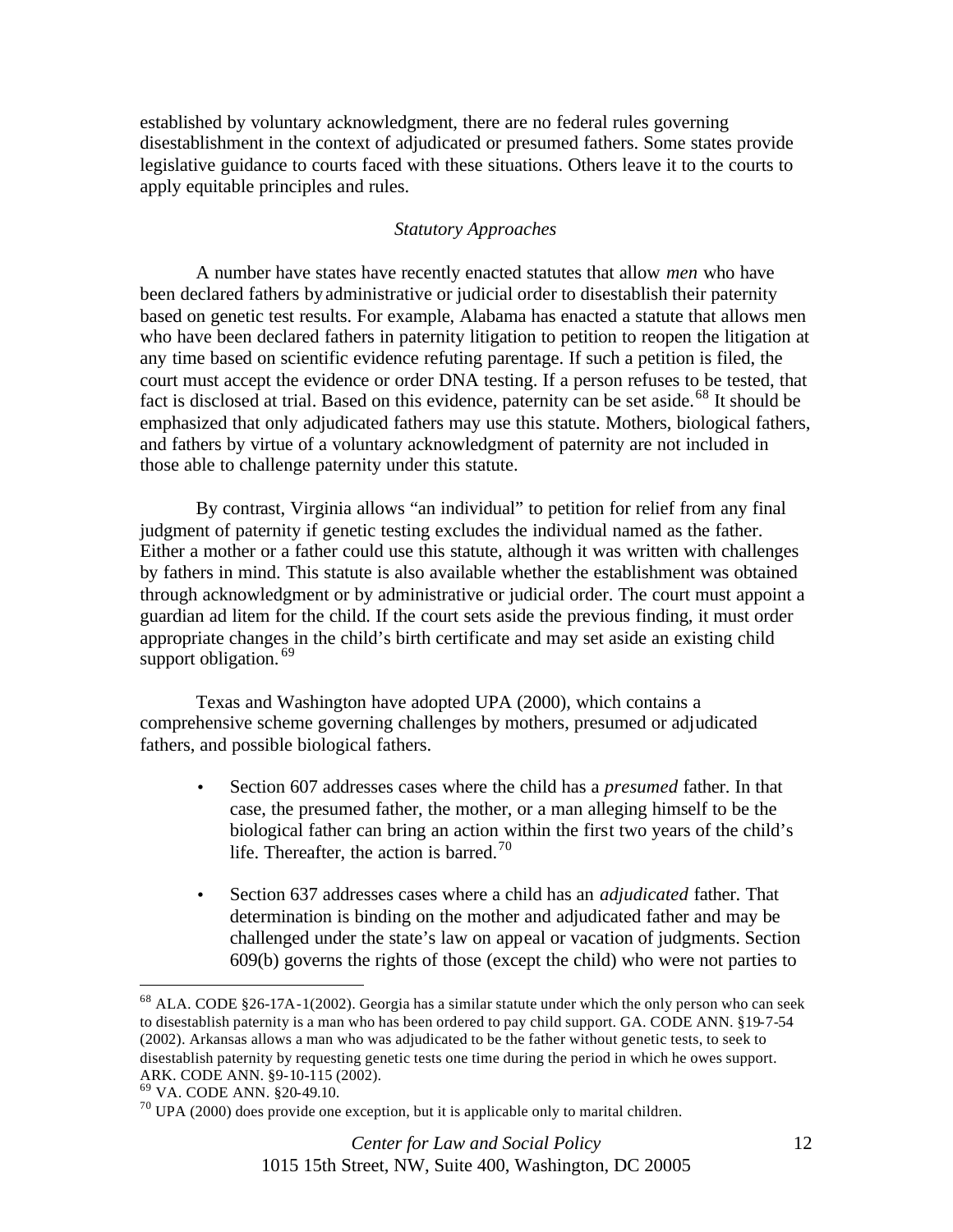the litigation. Such individuals—including men who allege their parentage of the child—must act within two years of the effective date of the adjudication. Thereafter, they are barred from suing.

If the challenging party acts within the appropriate time frame, a paternity hearing will be conducted and genetic tests will be ordered. Based on the test results, the presumed or adjudicated father might be ousted and a new man adjudicated to be the child's father.<sup>71</sup> If that happens, the child's name might be changed<sup>72</sup> and his/her birth certificate will be changed.<sup>73</sup>

One other statutory approach is also worth noting. Arkansas allows challenges to paternity based on genetic test results for five years. If a challenge is not brought within that time, it is barred. However, Arkansas also has a statute that mandates relief from future support obligations based on genetic test results. In construing these statutes, the Arkansas Supreme Court has concluded that, after five years, paternity may not be disestablished, but the prospective support order may be reduced to "zero." The man remains the child's legal father, but is relieved of financial responsibility.<sup>74</sup>

#### *Use of Equitable Doctrines*

In conjunction with or in lieu of a state statute, courts may also use the equitable doctrines of *res judicata* and *collateral estoppel* to determine whether a particular disestablishment action should proceed.<sup>75</sup>

Finality of judgments is an important legal principle. Once a decision is rendered, and the appeal process is over, the parties should be able to rely on the outcome of their litigation as binding. This idea is embodied in the concept of *res judicata:* a final judgment is binding on the *parties* in any later proceeding involving the same *cause of action*. *Res judicata* applies if the first judgment 1) was issued by a court of competent jurisdiction; 2) was a final judgment on the merits; and 3) involved the same parties. If the first judgment meets these criteria, then a court can dismiss a suit to disestablish paternity on *res judicata* grounds.<sup>76</sup>

A related, but slightly different concept—collateral estoppel—may also apply. Collateral estoppel precludes re-litigation of *an issue* decided in a prior judgment if the three factors listed above apply and there was a full and fair opportunity to litigate the issue. Thus, if the issue of paternity was resolved in the first case, then it may not be relitigated between the parties in a subsequent case.<sup>77</sup>

 $71$  Section 631(1) of UPA (2000).

 $72$  Id. Section 636 (e).

 $73$  Id. Section 636(f).

<sup>74</sup> *Littles v. Fleming,* 970 S.W. 2d 259 (Ark. 1999).

<sup>&</sup>lt;sup>75</sup> In some states these doctrines are used in cases where the parents are not married: however, some states have limited the application of equitable doctrines to marital situations. See, e.g., *Van v. Zahorik,* 597 N.E. 2d 15 (Mich. 1999).

<sup>76</sup> See, e.g., *Florida Dept. of Revenue ex rel. Sparks v. Edden,* 761 So. 2d 436 (Fla. Dist. Ct. App. 2000.

<sup>77</sup> See, *Day v. Heller*, 639 N.W. 2d 158 (Neb. App. 2002).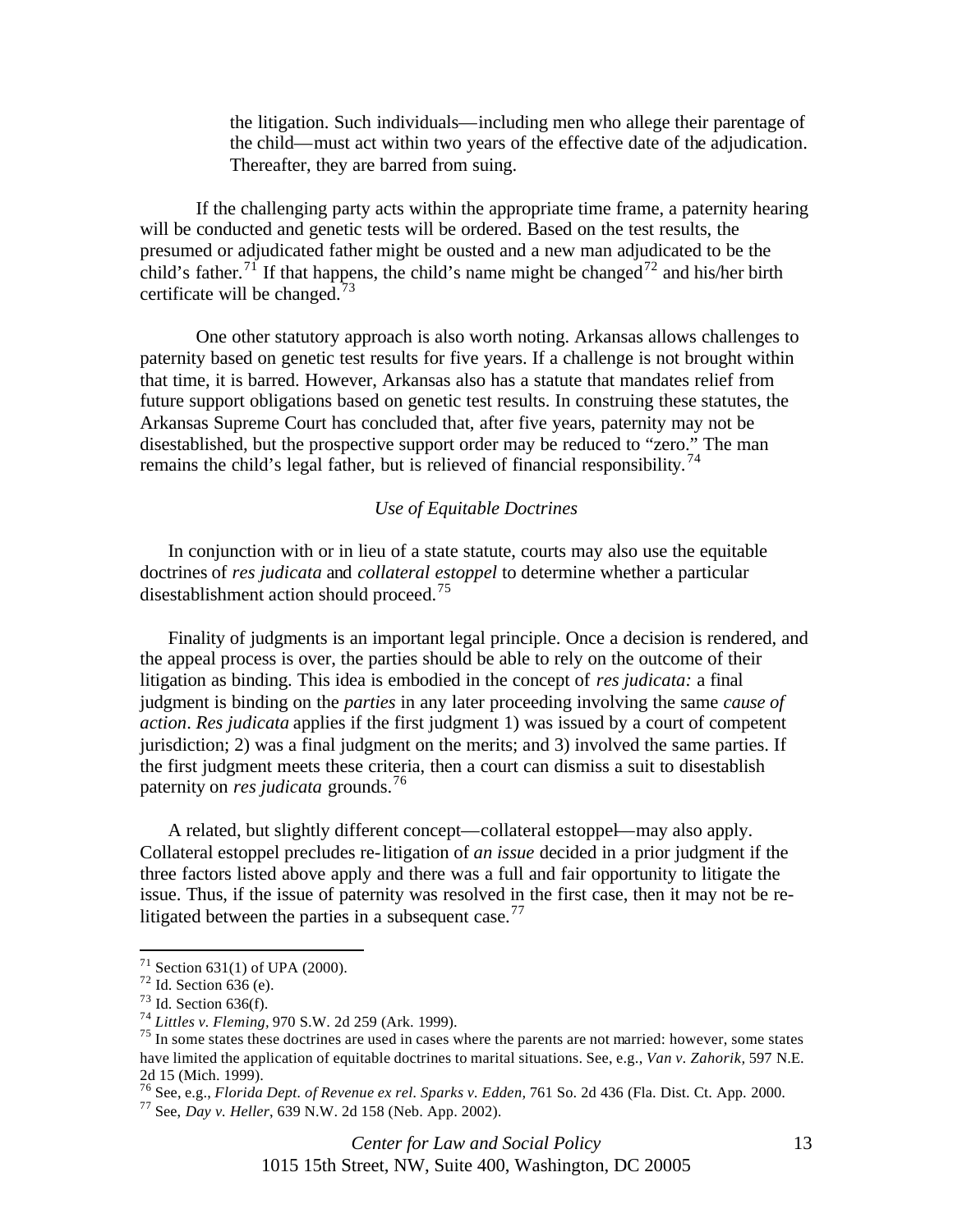As can be seen in Appendix A, courts have used these doctrines both offensively and defensively. Depending on the facts, courts may find that it is equitable to allow disestablishment.<sup>78</sup> They may also use these doctrines to prevent fathers from disestablishing paternity,  $\frac{79}{2}$  to prevent mothers from disestablishing the paternity of a man who wants to remain the child's legal father $80$ , and to prevent third parties from disestablishing the paternity of a child whose parentage has already been adjudicated.<sup>81</sup>

#### *Rule 60(B) Motions*

States usually have rules allowing courts to amend or set aside civil judgments in appropriate circumstances. Most of these rules are based on Federal Rule of Civil Procedure 60(B) and will be referred to as "Rule 60(B) Motions" herein. The Ohio statute is typical:

On motion, and upon such terms as are just, the court may relieve a party or his legal representative from a final judgment, order or proceeding for the following reasons: 1) mistake, inadvertence, surprise or excusable neglect; 2) newly discovered evidence which by due diligence could not have been discovered in time to move for a new trial under Rule 59(B); 3) fraud (whether heretofore denominated as intrinsic or extrinsic), misrepresentation or other misconduct of an adverse party; 4) the judgment has been satisfied, released or discharged, or a prior judgment upon which it has been based has been reversed or otherwise vacated, or it is no longer equitable that the judgment should have prospective application; or 5) any other reason justifying relief from the judgment. The motion shall be made within a reasonable time, and for reasons (1), (2) and (3) not more than one year after the judgment, order or proceeding was entered or taken. A motion under this subdivision does not affect the finality of a judgment or suspend its operation.

Any one of the five subdivisions could be used to argue for disestablishment of paternity under the right set of facts. For example, in *Re Paternity of* Cheryl<sup>82</sup>, a baby was born in 1993. The mother was receiving public assistance and was required to cooperate in establishing paternity and pursuing support.<sup>83</sup> She named the father, and the state child support agency contacted him. He was offered pre-paid genetic tests, but instead, he

<sup>78</sup> See, e.g., *Florida Dept. of Revenue ex rel. R.A.E. v. M.L.S*., 756 So. 2d 125 (Fla. App. 2 Dist. 2000)(man acted within a reasonable time of discovering he was not the biological father and none of his prior actions made him the child's legal father).

<sup>79</sup>See, e.g., *Florida Dept. of Revenue ex rel. Sparks v. Edden*, 761 So. 2d 436 (Fla. App. Dist. 2000)(man had his doubts from the beginning and failed to take action).

<sup>80</sup> See, *In re Nicholas H.,* 46 P.2d 932 (CA. 2002)(man, with mother's acquiescence, became the child's presumed father; mother not allowed to challenge).

<sup>81</sup> See, e.g. *Texas Department of Protective and Regulatory Services v. Sherry*, 46 S.W. 3d 857 (Texas 2001)(man not allowed to bring to establish his paternity of a child whose paternity had already been adjudicated and who was receiving Social Security Survivors benefits because adjudicated father was deceased).

<sup>82</sup> 746 N.E. 2d 488(Mass. 2001).

<sup>&</sup>lt;sup>83</sup> See 42 USCA  $\S\ 608(a)(3)$  and 654(29)(West Supp.2001).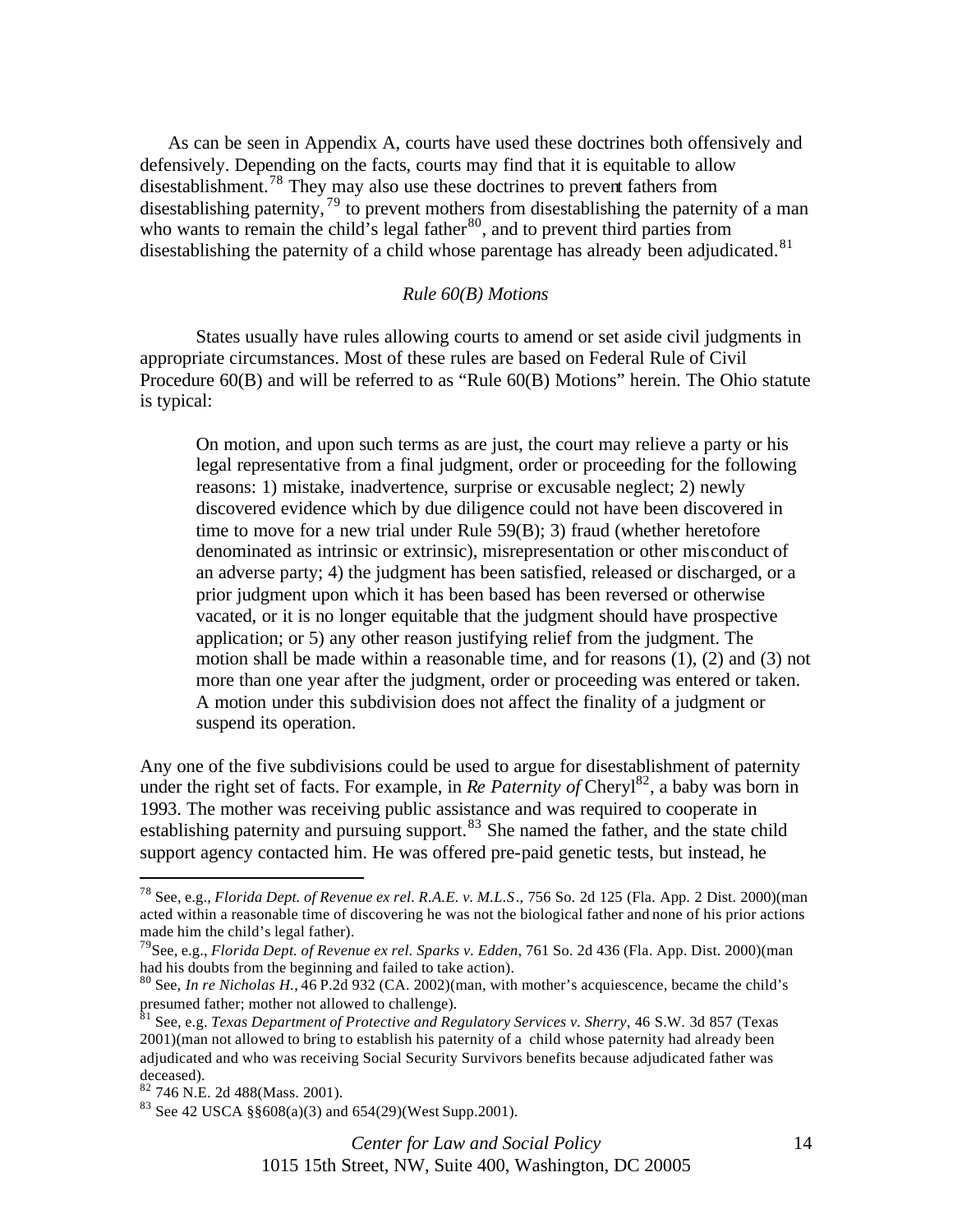signed a voluntary paternity acknowledgment. Based on the acknowledgment, a paternity judgment was entered and a support order issued. He paid support and formed a close relationship with the child. In 1999, the child support agency sought an increase in support, and he countered with a Rule 60(B) motion requesting genetic testing and to have the paternity order set aside. This motion was denied. The father then had the child tested (during visitation and without the mother's consent) and the results established that he was not the biological father. Armed with the test results, he filed a second Rule 60(B) motion. This time, the court ordered tests and granted relief.

On appeal, the Supreme Judicial Court of Massachusetts noted that to prevail under any one of the first three sections of Rule 60(B), the father would have had to move for relief within one year of the judgment. Since he had not done so, he could not use any one of these three provisions. However, had he filed in a timely fashion, he might have been successful.<sup>84</sup> The Court then discussed whether Rules  $60(B)(5)^{85}$  or  $60(B)(6)^{86}$ might be applicable since they are not limited by a specific time frame, but only require that the motion be filed within a "reasonable time." To prevail under these provisions, the father would have had to act with reasonable speed after discovering that he might not be the child's father. $87$  On the facts of the case, the court determined that this father had not done so.<sup>88</sup> At least three and one-half years elapsed between the time the father had reason to suspect he might not be the biological father and the time he acted. During this time he had continued his relationship with the child, had enjoyed her love and companionship and she had come to "know and rely on him as her father." Under these circumstances, his motion was not timely. <sup>89</sup>

## *Constitutional Claims*

In some cases, parents have asserted constitutional claims in seeking to disestablish paternity. For example, in *Petition of Bruce*<sup>90</sup>a mother sought to disestablish the paternity of her former co-habitant. He had a long-term relationship with the child, had paid support, and he had held the child out as his own. The mother wished to end the

<sup>84</sup> See, e.g. *Rousseve v. Jones,*704 So.2d 229 (La. 1997)(man allowed to move to vacate voluntary paternity acknowledgment based on fraud; case sent back to trial court to determine whether he had done so within one year of discovering the fraud).

 $85$  In the Massachusetts statute, this is the section that allows a judgment to be set aside if it is no longer equitable that the judgment has prospective application.

 $86$  In the Massachusetts statute, this is the section that allows a judgment to be set aside for any other reason justifying relief from the operation of the judgment.

 $87$  The Court mentions, but does not dwell on mother's argument that the more specific provisions of subsections (1) through (3) govern and thereby preclude the court from considering whether subsections (5) and (6) are applicable.

<sup>&</sup>lt;sup>88</sup> The first motion was filed 5 <sup>1</sup>/<sub>2</sub> years after the paternity judgment was entered and the second was filed 6 years after that date. The record suggests that the father may have known at the time he acknowledged the child that he was not the child's biological father. The record is clear that he had strong grounds for suspicion about his paternity when the child was two years old. That he waited so long after having this knowledge weighed against the father.

<sup>89</sup> In a strikingly similar case, Alaska allowed relief under Rule 60 (b)(5). See, *Ferguson v. Dept. of Revenue,* 977 P.2d 95 (Alaska 1999).

<sup>&</sup>lt;sup>90</sup> 522 N.W.2d 67 (Iowa 1994).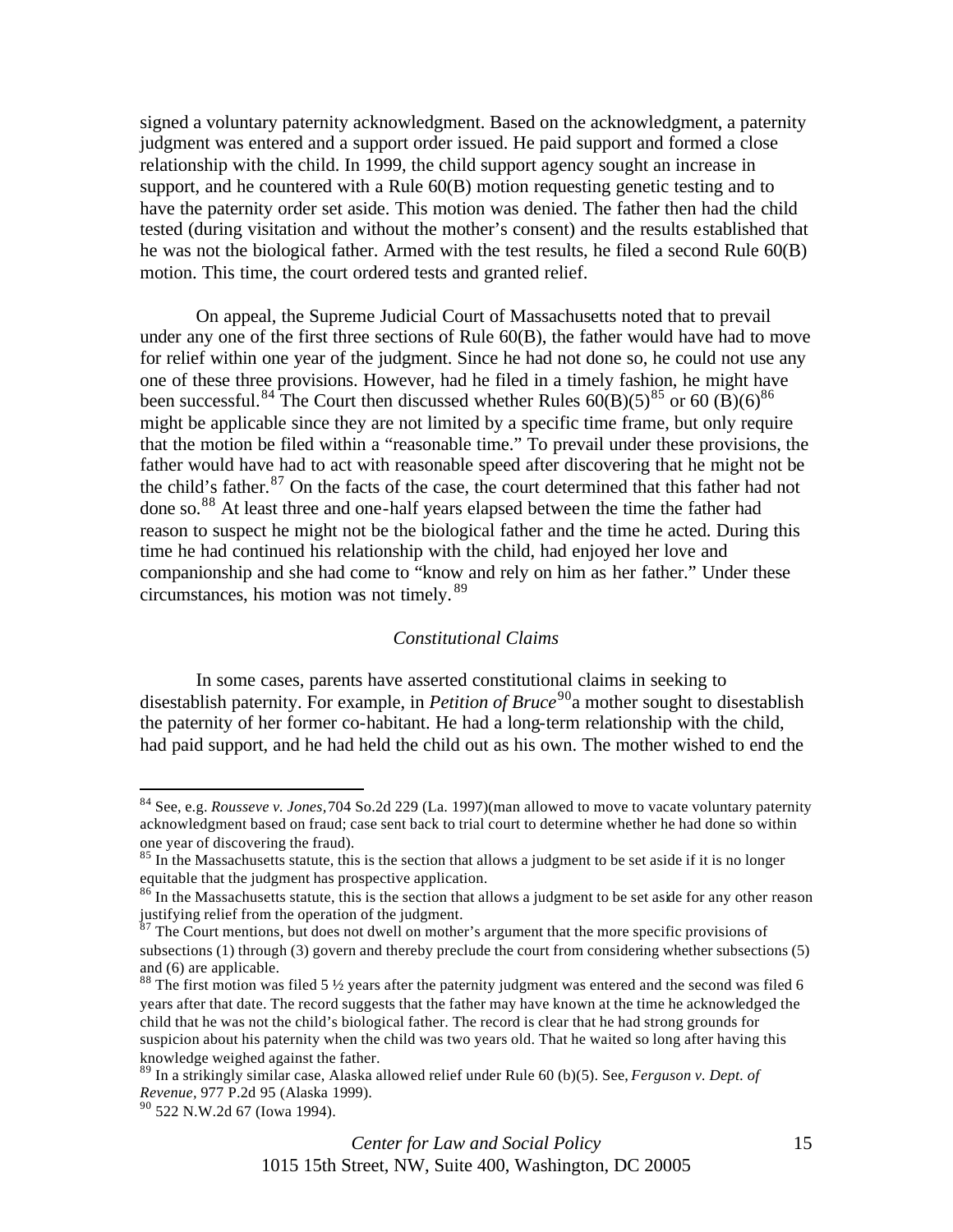relationship and prohibited contact between the father and the child. The father then sued for visitation and she countered with genetic tests showing he was not the biological father and therefore was not legally entitled to visitation. The trial court applied the principles of equitable estoppel and precluded her from asserting non-paternity. The Iowa Supreme Court overruled. In doing so, it accepted the mother's argument that she had a constitutionally protected liberty interest in raising her biological child as she sought fit, citing the United States Supreme Court decision in *Smith v. Organization of Foster Families for Equality and Reform.*<sup>91</sup> This included her right to keep a non-biological father from having a relationship with the child.

*Price v. Howard*<sup>92</sup> is another case in which paternity was established by a man holding out the child as his own. In this case, the mother had left the child in the father's care. Several years later the mother attempted to reclaim the child, and the father sued for custody. The mother countered that he was not the child's biological father, and genetic tests established that this was the case. The court believed that it was in the child's best interest to remain with the father, but felt is lacked authority to place her there over the objection of the biological parent (the mother). The Court of Appeals affirmed but the North Carolina Supreme Court reversed.

In doing so, the Supreme Court discussed the tension between the due process rights of the natural parent as interpreted in U.S. Supreme Court cases such as *Robertson v.*  Lehr,<sup>93</sup> and Quillion v. Walcott, <sup>94</sup> and the best interests of the child. Normally, the due process interests of the parent prevail. However, "[a] natural parent's constitutionally protected paramount interest in the companionship, care, custody and control of his or her child is a counterpart of the parental responsibilities the parent has assumed and is based on a presumption that he or she will act in the best interests of the child. …Therefore, the parent may no longer enjoy a paramount status if his or her conduct is inconsistent with the presumption or if he or she fails to shoulder the responsibilities that are attendant to rearing a child." Thus, if the mother's conduct was inappropriate, then due process is not offended by applying the "best interests of the child" standard. Here, it was not clear if the mother had abandoned the child or led the father to believe she was giving him permanent custody. Therefore, the case was sent back for fact finding.

#### *The Best Interests of the Child*

The concept of "the best interests of the child" has also been used to argue both for and against paternity disestablishment. However, in this area, there is great divergence among the states. Typically, the question arises in deciding about the role of genetic tests. In some states, courts have found that the child's best interests are irrelevant. If genetic tests show the acknowledged, presumed, or adjudicated father is not the biological parent of the child the issue is resolved even if there is serious and demonstrable harm to the

 $91$  431 U.S. 816 (1977).

<sup>&</sup>lt;sup>92</sup> 484 S.E. 2d 528 (N. Car. 1997).

<sup>&</sup>lt;sup>93</sup> 463 US 248 (1983).

<sup>&</sup>lt;sup>94</sup> 434 US 246 (1978).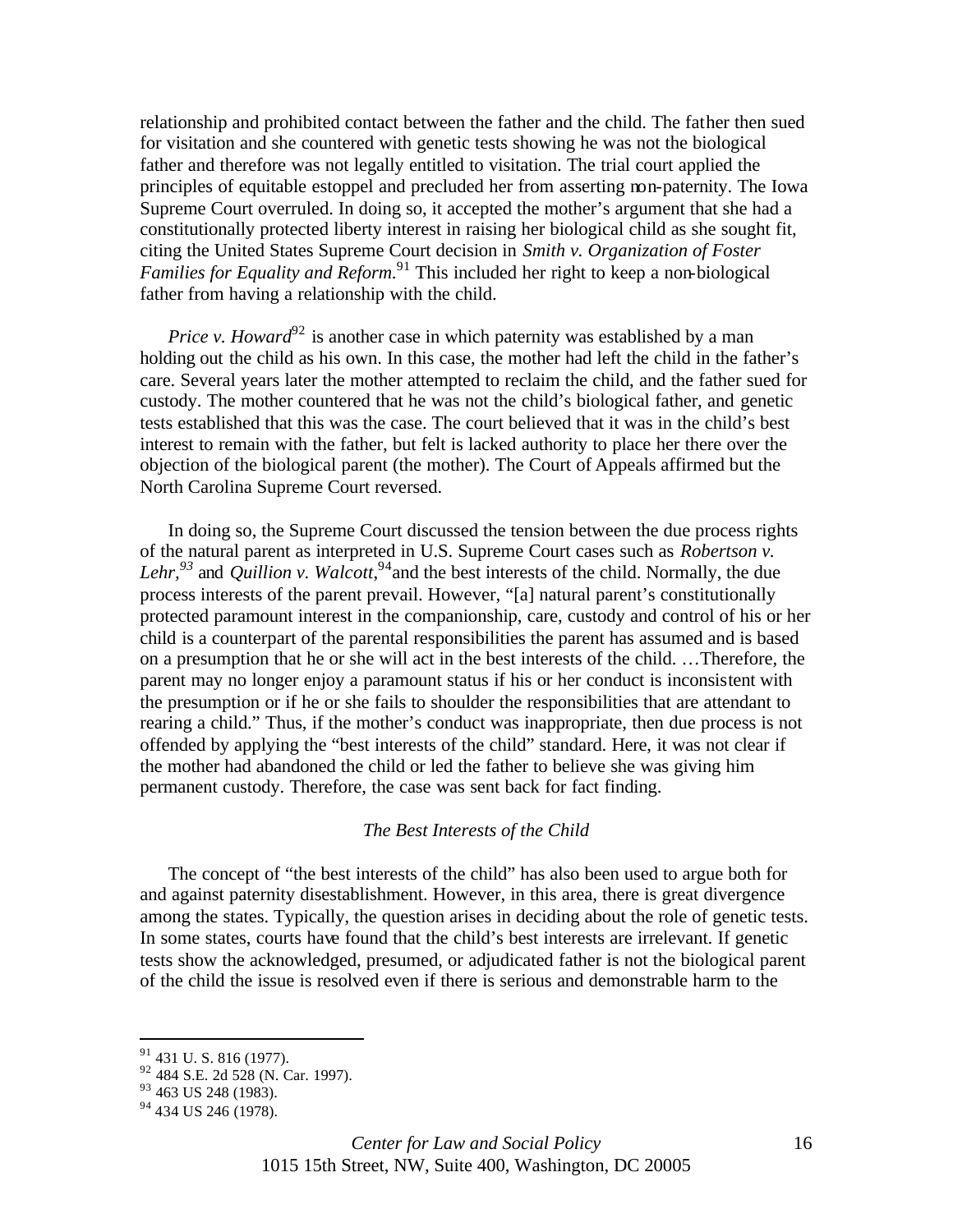child.<sup>95</sup> Courts have also suggested that if a child was born outside marriage, she is already illegitimate and therefore losing a father does not change her legal status or affect her best interests.<sup>96</sup> In addition, disestablishing the paternity of one man may give the mother and the state incentive to pursue the true biological father.

At the other end of the spectrum, some state courts look to the child's best interest *before* even considering whether testing should occur.<sup>97</sup> Still others order testing and consider the results but also consider the best interests of the child *after* the results are in*.* 98

The "best interests" standard has also been used in deciding whether a Rule 60 (b)(5) or (b)(6) motion has been timely filed. Such a motion must be filed within a "reasonable time." In assessing the reasonableness of the gap between knowledge that he may not be the genetic parent and a father's taking action on that knowledge, the child's best interest can come into play. As one court put it, "…as a consequence of the gather's long delay before he challenged the paternity judgment, [the child's] interest now outweigh any interest of his." $99$ 

#### **Conclusion**

The paternity of non-marital children can be established through both voluntary acknowledgment and court order. Reversing paternity can be accomplished in a variety of ways. There are myriad examples of state statutes and court decisions that have been used to affirm or deny the right to disestablish paternity. However, many states still lack a coherent framework for disestablishment, especially when it comes to paternity established through voluntary acknowledgment. This issue needs to be addressed.

Moreover, court decisions rely on a number of different legal theories and yield no consistent jurisprudence. In many ways, decisions seem to be fact-based, with courts using whatever legal theory achieves rough justice. While this is not necessarily a bad state of affairs, it does anger those men with genetic tests that disprove biological paternity. Paraphrasing the famous quote from the O.J. Simpson trial, they assert, "If the genes don't fit, you must acquit." In their opinion, if genetic tests disprove biological paternity, then they must be declared non-fathers and relieved from their child support obligations. To them, the "truth" is all that matters.

However, once this principle is adopted, the "truth" can also enable mothers seeking to oust men with long-standing, close relationships to their children from the children's lives. If the "truth" is that the man is not a biological parent, then the mother should be

<sup>95</sup> See, e.g., *Langston v. Riffe,* 754 A. 2d 389 (Md. 2000)( interpreting state statute to preclude consideration of the child's best interests). See, also *Faucheux v. Faucheux,* 772 So. 237 (La. App. 2000).

<sup>96</sup> *Florida Dept. of Revenue ex. Rel. R.A.E. v. M.L.S.* 756 So. 2d 125 (Fla. App. 2000).

<sup>97</sup> *Davis v. LeBrec*, 549 S.E.2d 76 (Ga. 2001).

<sup>98</sup> See, *In re Matter of Paternity of T.S.,* 917 P. 2d 183 (Wy. 1996).

<sup>99</sup> *Re Paternity of Cheryl, supra.*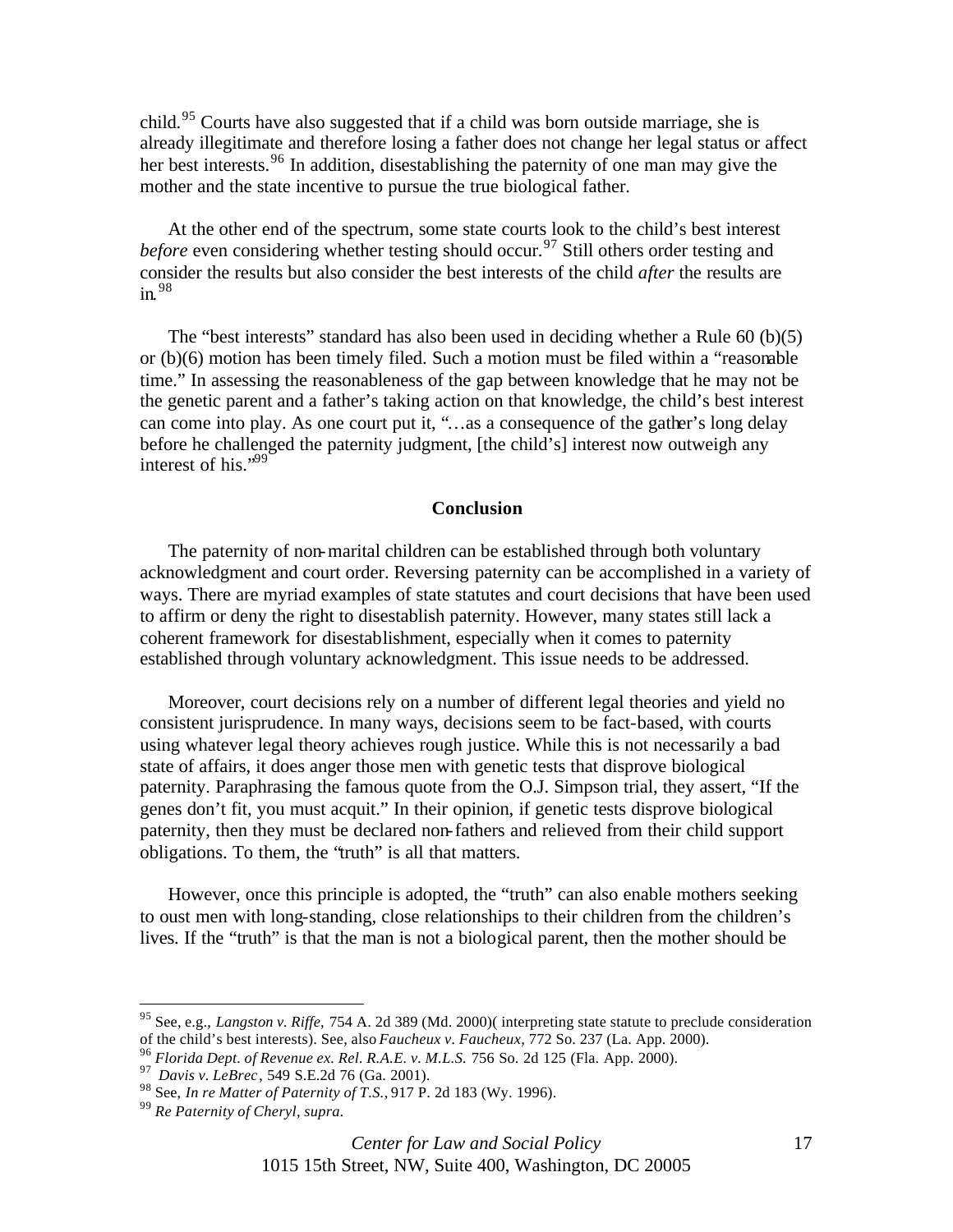able to oust him at any time.<sup>100</sup> Likewise, the "truth" could be used by a man who has had no relationship to the child, but who decides to come forward and assert his paternity against a father and mother who have raised the child together.<sup>101</sup> The consequences could be devastating for both children and men who wish to maintain relationships with their children regardless of the biological "truth."

More thought needs to be given to a proper balance of the equities. This monograph has made a series of suggestions for dealing with the problem when paternity has been established by voluntary acknowledgment. The next monograph in this series will look at the issue of disestablishment in the context of marital children. It will articulate a set of principles that can be used when addressing disestablishment of paternity of both marital and non-marital children in the context of litigation. In the meantime, legislatures may want to carefully consider their options in this area. The wrong choice could have terrible consequences for both parents and children.

<sup>&</sup>lt;sup>100</sup> For facts demonstrating that this is not an unlikely scenario and could lead to terrible consequences for the child, see, *Price, supra; In re Nicholas H.,*46 P. 3d 932 (Ca. 2002).

<sup>&</sup>lt;sup>101</sup> See, e.g., *Texas Dept. Protective & Regulatory Services v. Sherry*, 46 S.W. 2d 857 (Texas 2001).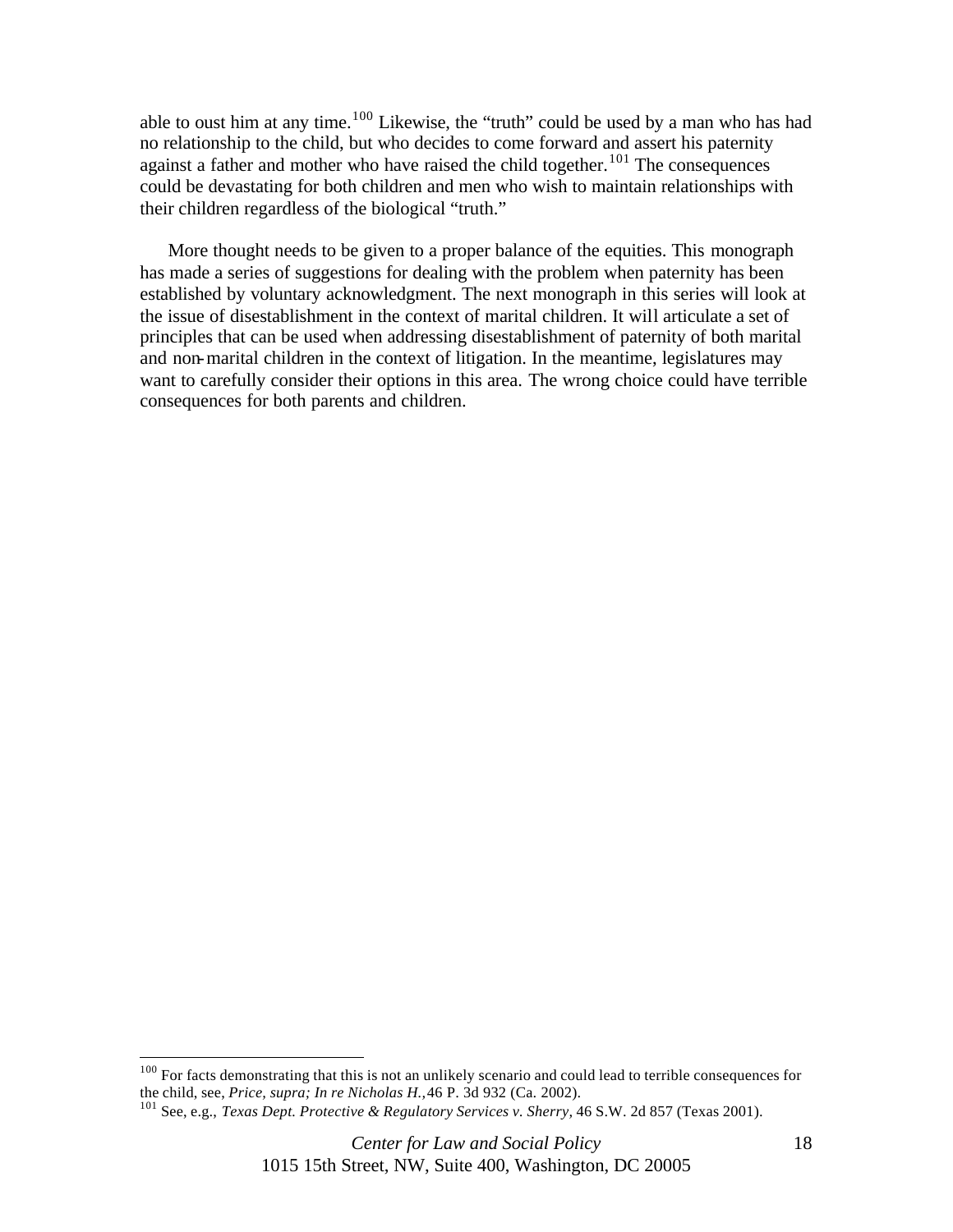## **APPENDIX A: Recent Litigation Seeking to Disestablish Paternity**

| <b>State</b>         | <b>Major Cases</b>                                                                           | <b>Challenge</b><br><b>Allowed</b> | <b>Grounds</b>                          |
|----------------------|----------------------------------------------------------------------------------------------|------------------------------------|-----------------------------------------|
| Alaska               | Ferguson v. Dept. of Revenue, 977 P.2d 95<br>(1999)                                          | Yes                                | Rule<br>60(B)(5)                        |
|                      | State, Dept. of Revenue, CSED v. Button,<br>P.2d. $(2000)$                                   | Yes                                | <b>Statute</b>                          |
| <b>Arizona</b>       | Stephenson v. Nastro, 967 P.2d 616 (1998)                                                    | Sent back<br>to trial<br>court     | Statute and<br>Rule $60(C)$             |
| Arkansas             | Littles v. Fleming, 970 S.W.2d 259 (1998)                                                    | Yes                                | <b>Statute</b>                          |
| California           | In re Nicholas H., 46 P.3d 932 (2002)                                                        | N <sub>o</sub>                     | <b>Statute</b>                          |
| Colorado             | In re J.A.V., 47 P.3d 327 (Col. 2002)                                                        | N <sub>o</sub>                     | Rule $60(B)$<br>and Best<br>interests   |
| Florida              | Fla. Dept. of Revenue ex rel. R.A.E. v.<br>M.L.S., 756 So.2d 125 (Fla. App. 20002)           | Yes                                | Equity $\&$<br>Rule $60(B)$             |
|                      | Fla. Dept. of Revenue ex rel Sparks v.<br>Edden, 761 So.2d 436 (Fla. Dist. Ct. App.<br>2000) | N <sub>o</sub>                     | Res<br>Judicata &<br>Estoppel           |
| Georgia              | Davis v. LeBrec, 549 S.E.2d 76 (2001)                                                        | Sent back<br>to trial<br>court     | <b>Best</b><br>Interests                |
| <b>Illinois</b>      | Donath v. Buckley, 744 N.E. 2d 385 (Ill.<br>App. 2001)                                       | N <sub>o</sub>                     | Equity                                  |
| <b>Indiana</b>       | Nickels v. York, 725 N.E.2d 997 (Ind. App.<br>2000)                                          | N <sub>o</sub>                     | Equity                                  |
| <i>Iowa</i>          | Bruce v. Sarver, 522 N.W.2d 67 (1994)                                                        | Yes                                | No estoppel                             |
| Louisiana            | Rousseve v. Jones, 704 So.2d 229 (1997)                                                      | Yes                                | Rule 60                                 |
|                      | Faucheux v. Faucheux, 772 So. 237 (La.<br>App. 5 Cir. 2000)                                  | Yes                                | <b>Statute</b>                          |
| Maryland             | Langston v. Riffe, 754 A.2d 389 (2000)<br>Walter v. Gunter, 788 A.2d 609 (2002)              | Yes                                | <b>Statute</b>                          |
| <b>Massachusetts</b> | In re Paternity of Cheryl, 746 N.E.2d 488<br>(2001)                                          | N <sub>o</sub>                     | Rule 60                                 |
| Michigan             | Van v. Zahorik, 597 N.W.2d 15 (1999)                                                         |                                    |                                         |
| New Jersey           | F.B. v. A.L.G., 821 Ad 1157 (2003)                                                           | N <sub>o</sub>                     | Equity $\&$<br>Finality of<br>Judgments |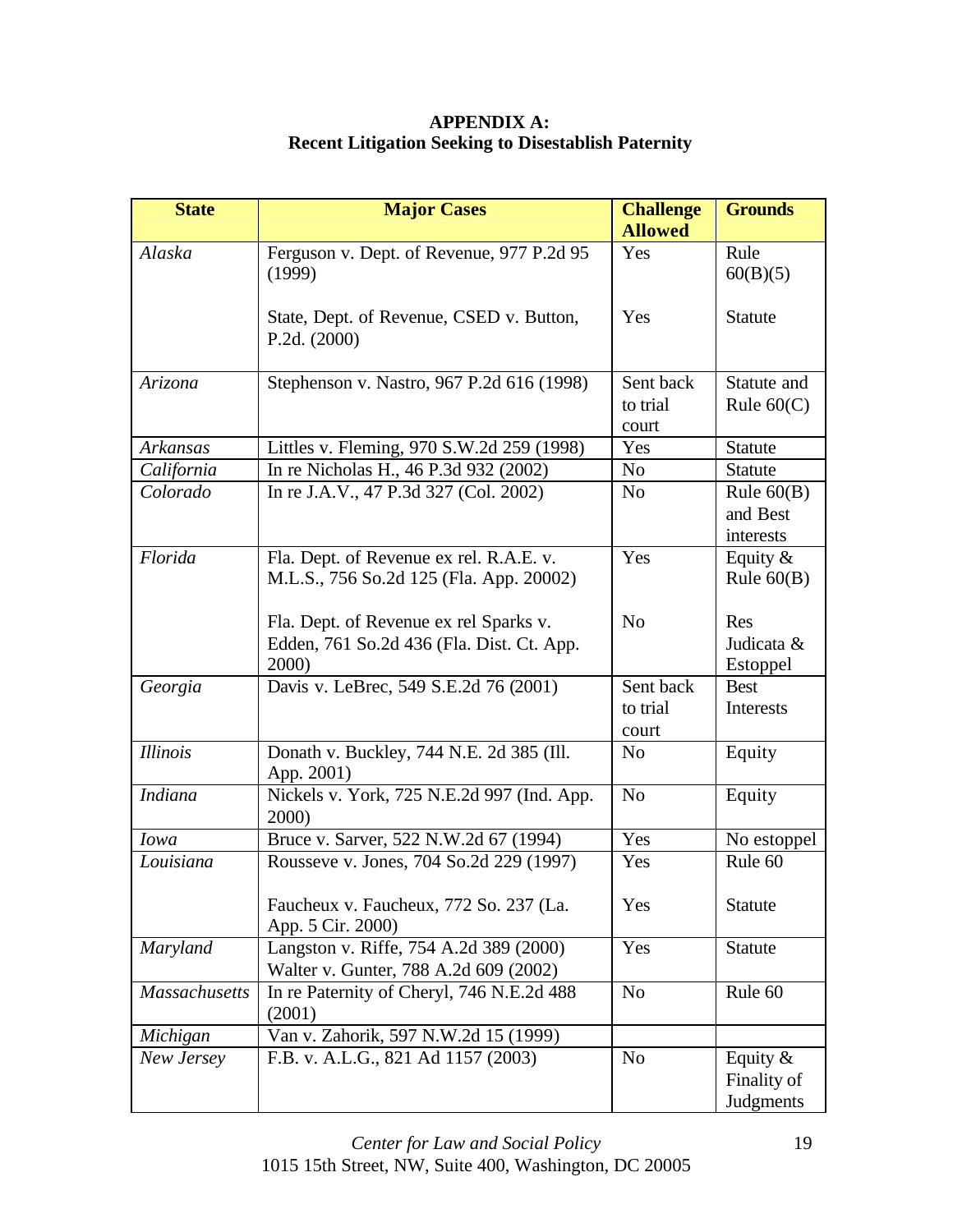| <b>State</b>     | <b>Major Cases</b>                                                                                                                      | <b>Challenge</b><br><b>Allowed</b> | <b>Grounds</b>                   |
|------------------|-----------------------------------------------------------------------------------------------------------------------------------------|------------------------------------|----------------------------------|
| <b>North</b>     | Price v. Howard, 484 S.E. 2d 528 (1997)                                                                                                 | Back to                            | Due                              |
| Carolina         |                                                                                                                                         | trial court                        | Process                          |
| <i>Ohio</i>      | Cuyahoga Support Enforcement Agency v.<br>Guthrie, 705 N.E.2d 318 (1999)                                                                | Yes                                | <b>Statute</b>                   |
| Pennsylvania     | McConnell v. Berkheimer, 781 A.2d 206                                                                                                   | N <sub>0</sub>                     | Estoppel $\&$                    |
|                  | (Pa. Super. 2001)                                                                                                                       |                                    | <b>Statute</b>                   |
| <i>Tennessee</i> | White v. Armstrong, (2001 Tenn. App.                                                                                                    | Yes                                | Rule                             |
|                  | Lexis $101$ )                                                                                                                           |                                    | 60(B)(4)                         |
| Texas            | Texas Dept. Protective & Regulatory                                                                                                     | N <sub>0</sub>                     | <b>Statute</b>                   |
|                  | Services v. Sherry, 46 S.W.3d 857 (2001)                                                                                                |                                    |                                  |
| West Virginia    | State ex rel West Va. Department of Health<br>and Human Resources, Child Support Div.<br>V. Michael George K., 531 S.E.2d 669<br>(2000) | Yes                                | Equity                           |
| Wyoming          | D.M.M. v. D.F.H, 954 P. 2d 976 (1998)                                                                                                   | N <sub>0</sub>                     | Due process<br>$&$ Rule<br>60(B) |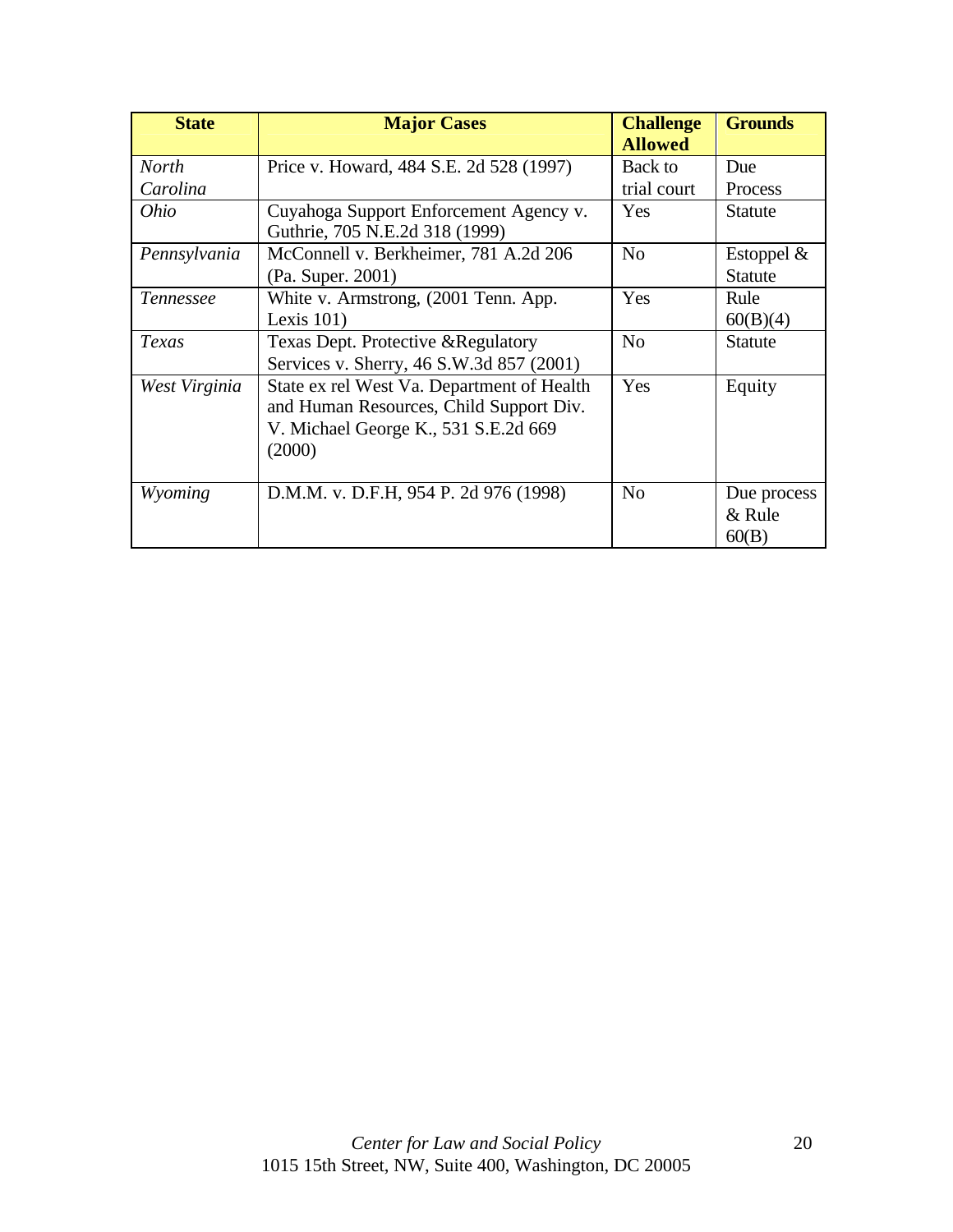## **APPENDIX B: Summary of Selected State Paternity Disestablishment Cases for Non-Marital Children 1994-2002**

#### **Paternity Established by Acknowledgment**

#### ALASKA

**State, Dept. of Revenue, CSED v. Button, P.2d (2000)**—Vickie Hansen was born in 1986. Richard Button acknowledged paternity and his name appears on her birth certificate. Initially, he had a relationship with the child and voluntarily paid support. However, by 1991, he came to believe that the child was not his. The mother applied for public assistance, and provided conflicting information about Vickie's father. Eventually, she named someone else as the father. Nonetheless, in 1995, when the child support agency learned that Button was named as the father on Vickie's birth certificate, it served him with a Notice of Finding of Financial Responsibility (NFFR) for ongoing support and over \$40,000 in public assistance arrears. Button timely appealed and filed a complaint to disestablish his paternity. Genetic tests established that he was not Vickie's father. The Superior Court disestablished his paternity and relieved him of the obligation for future support. It also relieved him of the obligation to pay arrears. CSED appealed the portion of the decision finding that Button had no obligation to pay arrears.

The Supreme Court affirmed the Superior Court. It noted that, while "an acknowledgment of paternity presumptively establishes a parent-child relationship regardless of biological parenthood" this is not the same as a judgment of paternity. An un-appealed judgment might estop a father from later denying paternity, but here there was no judgment. Moreover, Button was not on notice that his acknowledgment would lead the state to seek current support and arrears. The NFFR was the first indication that support would be sought based on the acknowledgment, and Button timely acted once he received that notice.

The court went on to note that for the state to make a successful paternity by estoppel claim, it would have to have proof of reasonable reliance and economic prejudice. Neither can be shown on the facts here. Since there never was a final support order, it was appropriate for the lower court to relieve Button of his obligation to pay both current support and arrears.

#### ARIZONA

**Stephenson v. Nastro, 967 P.2d 616 (1998)**—A daughter was born to an unmarried woman in 1992. Myron Stephenson was named as her father, and signed the child's birth certificate. Stephenson and his wife then took custody of the child as the mother was incarcerated. In 1996, Myron, his wife, and the mother entered into a Stipulation re Child Custody under which Myron and his wife obtained legal custody with visitation for the mother. This Stipulation says that the paternity of the child has not been established by a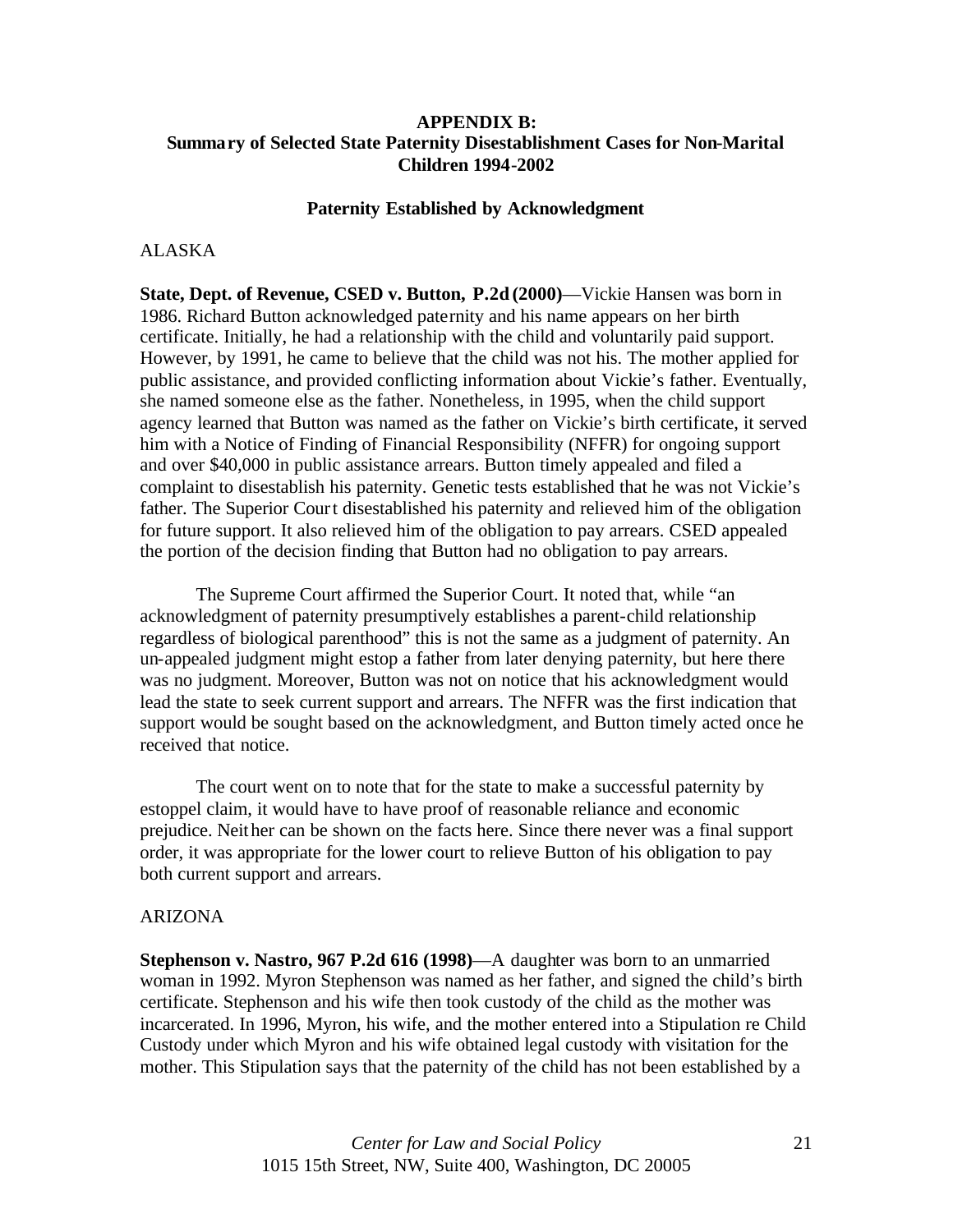court of law. <sup>102</sup> Shortly thereafter, a voluntary paternity acknowledgment, signed by Myron and the mother was executed but not filed. Two years later, the mother filed a petition essentially trying to disestablish Myron's paternity. She alleged that the Voluntary Acknowledgment was a forgery and sought genetic tests. Her motion was granted and the father brought a special appeal.

The Arizona Supreme Court determined that, under the statutes, when a parent raises the paternity issue, it is not necessary to hold a "best interests of the child" hearing before ordering genetic tests. "Best interests" are to be considered only after testing in determining custody and visitation issues. However, the court found that the statutes also establish that a voluntary acknowledgment of paternity is valid and binding until proven otherwise. After 60 days, it can be attacked only for "fraud, duress, or material mistake of fact" and the challenger has the burden of proof. Here, there should have been a Rule 60(C) hearing to determine whether these statutory requirements had been met. Only if the mother provides clear and convincing evidence that fraud, duress or material mistake of fact has occurred can she too request genetic tests. If she does not meet this burden, tests are inappropriate.

## LOUISIANA

 $\overline{a}$ 

**Rousseve v. Jones, 704 So. 2d 229 (1997)**—In 1995, man voluntarily acknowledged paternity of his girlfriend's child. He also agreed to pay child support. A year later, he filed to have this set aside based on a statute that allowed a "husband or legal father" to disestablish paternity based on the mother's fraud, misrepresentation or deception if he did so within 10 years. There was a question of whether the statute applied to non-marital situations. The Supreme Court granted certiorari to determine the applicability of the statute.

The Court held that the statute only applied to situations where the mother had been married to the presumed father. In cases where there was no marriage, and the man had signed a voluntary acknowledgment, this statute did not apply. Instead, the nonmarital father must use a different part of the law (the equivalent of a Rule 60(B) motion), and attack the judgment based on fraud. However, to use this statute he must file within a year of discovering the fraud. Since it was not clear on the record that he had done so, the case was sent back to the trial court for further proceedings.

**Faucheux v. Faucheux, 772 So. 237 (La. App. 5 Cir. 2000)**—The mother had a nonmarital child. She married a man who was not the child's biological father. He (knowing he was not the biological parent) signed a paternity acknowledgment establishing himself as the child's father. Then he filed an action under Rule 60(B) to disestablish paternity based on fraud/duress. The trial court dismissed the action.

The Appellate Court reversed. That court found that, based on Louisiana statute, the man had an absolute right to void the acknowledgment if he is not the biological

 $102$  The Court found that this Stipulation had been superceded by the subsequent acknowledgment and was thus not germane.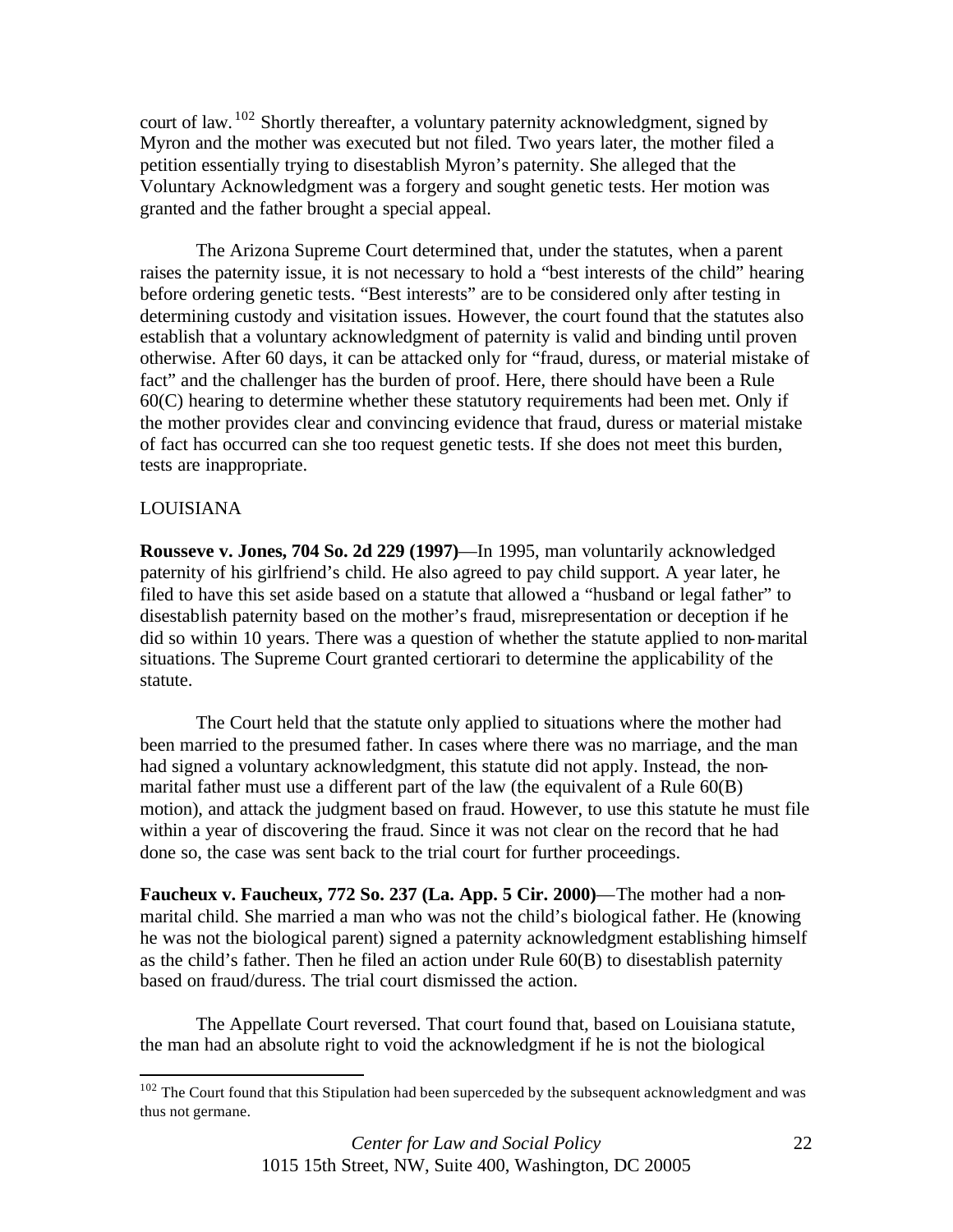father. If a biological relationship does not exist, the paternity acknowledgment is null and void.

#### MASSACHUSETTS

**In re Paternity of Cheryl, 746 N.E.2d 488(2001)**—In August 1993, the mother gave birth to Cheryl. The mother was receiving Aid to Families with Dependent Children and was obligated to pursue paternity/support as a condition of eligibility. She named the father and the child support agency contacted him. In December 1993, the parents signed a voluntary acknowledgment of paternity. The father was offered pre-paid genetic testing, but tests were never done. He was also fully aware that the acknowledgment would have the effect of a judgment and would obligate him to support the child. On the basis of the acknowledgment, a paternity judgment was entered and support ordered. For five years, the father paid support and behaved as the child's father; the child was accepted as part of his extended family. In 1999, the child support agency sought an increase in support. The father then filed a motion to set aside the paternity judgment and requested genetic testing. The pleadings suggest either that he knew from the outset that he was not the biological father or that he obtained information when the child was about two years old that he was not her biological father. The trial court denied his request for genetic testing and denied his request for a reduction in support. The father then took the child (during visitation and without the mother's consent) for testing and the tests established that he was not the biological father. The father then filed a second motion to vacate the paternity judgment and for reimbursement of all the support paid to date. The trial court then ordered genetic testing and granted relief under Rule 60(B)(5).

The case then went to the Supreme Judicial Court. That court noted that, to prevail under Rules 60(B)(1)-(3), a challenge must be filed within one year of the entry of the judgment. These sections were clearly inapplicable. To prevail under Rules 60(b)(5) or (6) , the request must be filed within a "reasonable time." The Supreme Judicial Court noted that the father brought his actions  $5\frac{1}{2}$  and six years, respectively, after the paternity judgment was entered. In the meantime, he and the child had established a strong relationship. Under these circumstances, the Court found that the father had waited too long. In making this determination, the Court used the "best interests of the child" standard and held that "as a consequence of the father's long delay before he challenged the paternity judgment, Cheryl's interest now outweigh any interest of his."

The Court noted that the result might be different if the man had not been offered genetic tests before signing the acknowledgment. In fact, in a footnote, the Court advised the IVD agency that it should require the parties to submit to genetic tests before entering an acknowledgement of paternity in cases brought pursuant to the public assistance cooperation requirement. The Court also noted that the result might have been different if the father had acted more quickly.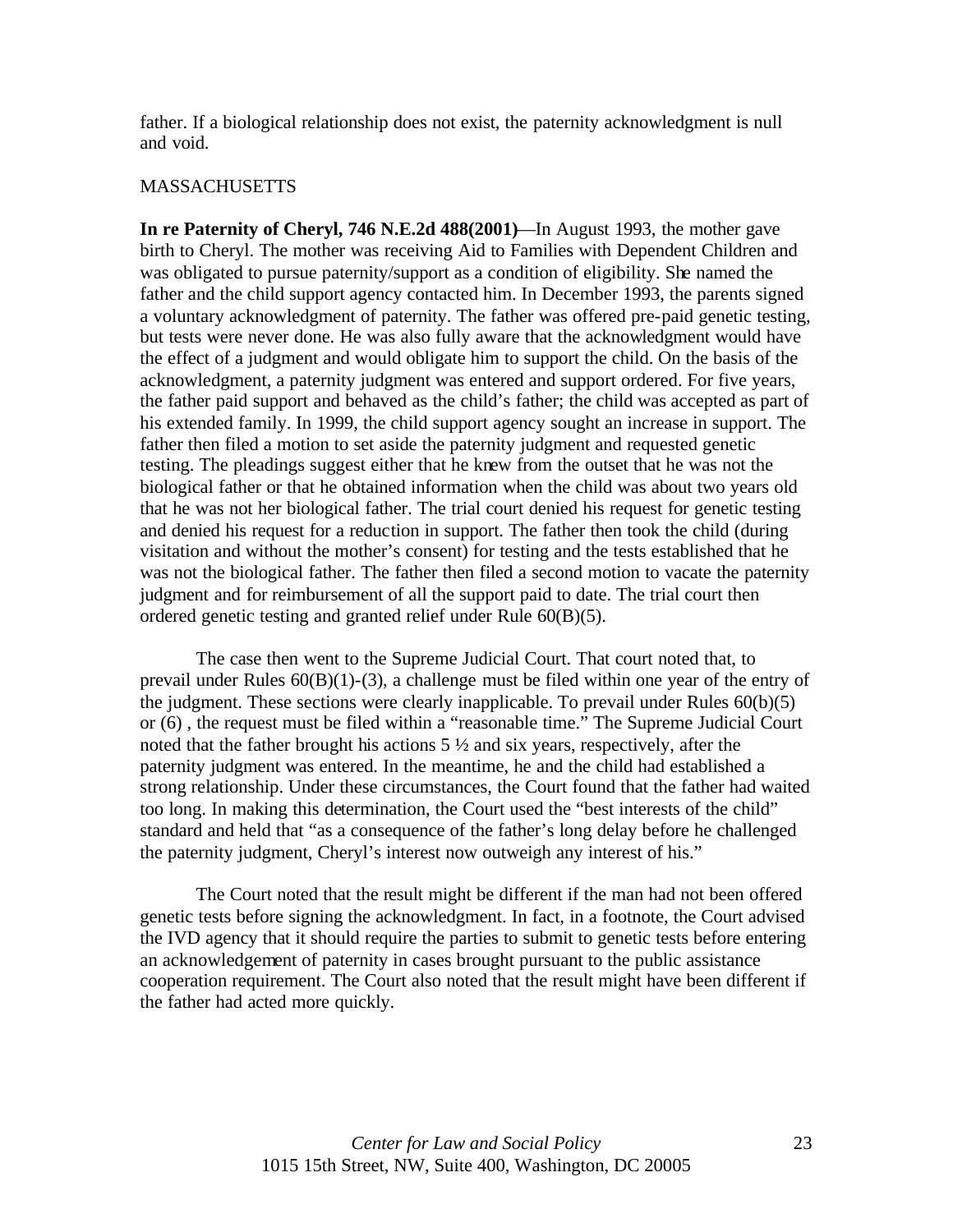#### NEW JERSEY

**F.B.** v. **A.L.G., 821 A. 2d 1157 (NJ** 2003)—in early 1990, FB and ALG began dating. Six months later she gave birth to a full-term child. (There was a dispute as to whether he knew or didn't know that the child was not his biological child.) In 1994, the mother applied for public assistance and was required to establish paternity and pursue support. She identified ALG as the father and a legal action was commenced. He waived his right to genetic testing and voluntarily acknowledged paternity. A court order of paternity and support was then entered. In 1996, a second child was born. ALG acknowledged paternity and was listed as the father on the birth certificate. He had a close relationship with both children. In 1998, the relationship ended and ALG moved to vacate the paternity judgment finding him to be the father of the oldest child. He sought genetic testing. The trial court found after eight years of acting as the child's father, ALG was estopped from disestablishing paternity. The Appellate Division reversed.

The New Jersey Supreme Court reinstated the trial court's decision. It found that the trial court had properly denied ALG's application to reopen the paternity and support judgment entered years earlier in a proceeding in which ALG had fully participated and in which he had affirmatively acknowledged responsibility for the child. Noting that ALG had waived his right to genetic testing in the original action and had asserted that he was the child's biological father, it found that he could not disavow that position when the only thing that had changed was his relationship with the child's mother. The Court also noted that the state's public policy strongly favored the finality of judgments.

#### PENNSYLVANIA

**McConnell v. Berkheimer, 781 A. 2d 206 (Pa. Super. 2001)**—A baby was born to cohabiting parents in 1999. The man knew he was not the child's biological father. Nonetheless, he went to the hospital, participated in the birth, signed a paternity acknowledgment, and named the child after himself. He had a paternal relationship with the child, which continued after the parents split up. In 2000, the mother began receiving TANF and was required to pursue child support. The father agreed to pay support and arrears. The support order was denominated as a "final order" and no one appealed. The father did not pay and a contempt hearing was held. The father did not raise non-paternity as a defense, and he was held in contempt. A month later, he filed a petition for genetic testing and severed his relationship with the child. The trial court ordered the tests and the mother appealed.

The Appellate Court found the father was estopped by his conduct from challenging paternity. The issue of paternity was necessarily decided in the first support action. The father neither contested paternity at that time nor appealed. Once the time for appeal is over, the father is estopped from denying paternity even if genetic tests show he is not the biological father.

The court also found that Pennsylvania's paternity acknowledgment statute made the acknowledgment binding. The only way it could be challenged at this point is by clear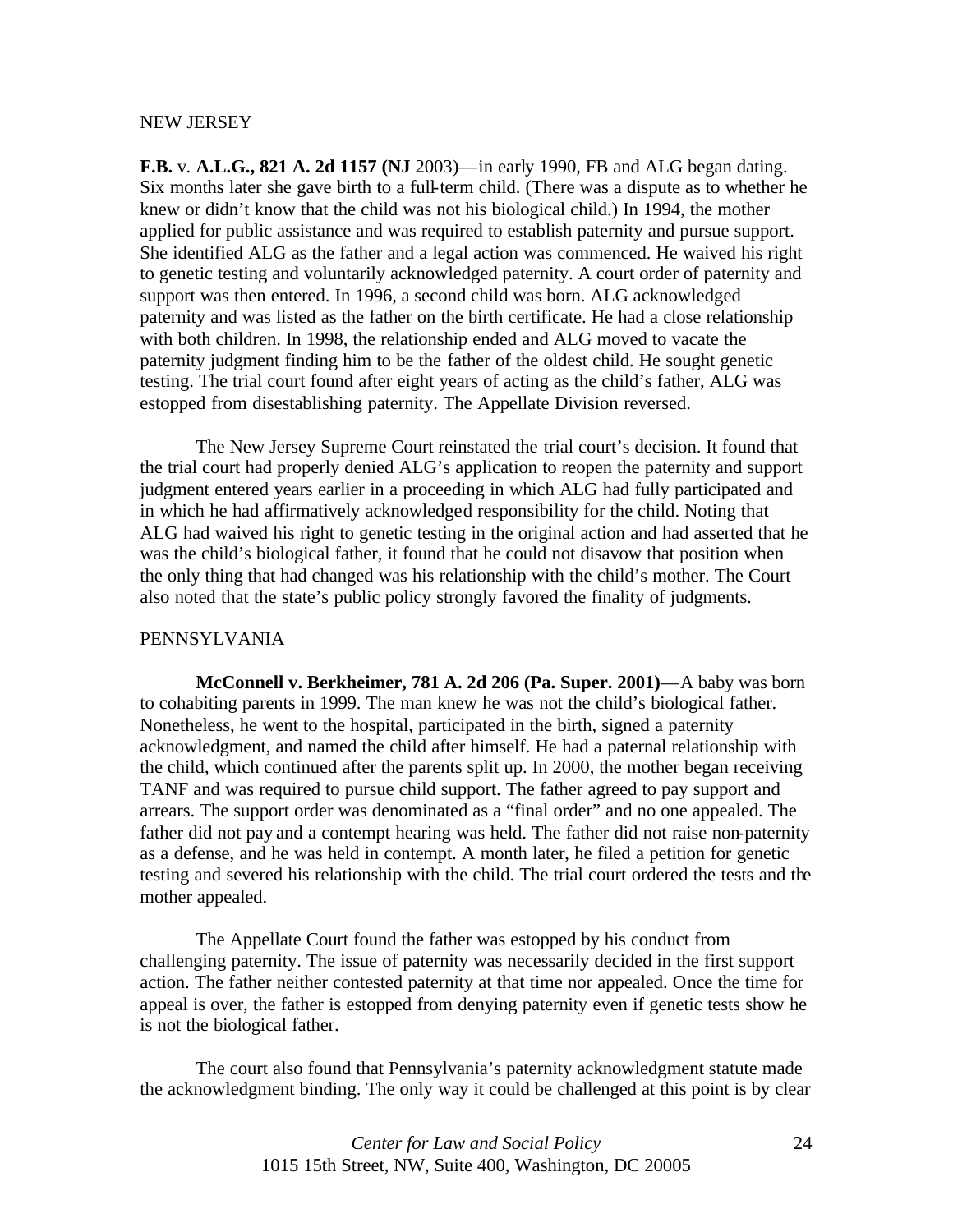and convincing evidence of fraud on the part of the mother. This was not shown: in fact, the record indicates she had been honest with father.

#### WEST VIRGINIA

**State ex rel. West Va. Department of Health and Human Resources, Child Support Div. V Michael George K., 531 S.E.2d 669 (2000)**—A baby was born in 1994 to a married mother. Her husband (Michael K.) filed for divorce a month before the birth, and the divorce decree stated that there were no children born of the marriage. Unbeknownst to Michael K., the mother and Mr. C established paternity by acknowledgment shortly after the baby's birth. The child support agency subsequently filed a support action and at that point C requested genetic tests. The tests excluded C as the father and the support action was voluntarily dismissed. The child support agency then filed a paternity action against Michael K. The court ordered genetic tests and it turned out that Michael K. was the genetic father. The court adjudicated Michael K. to be the father and ordered him to pay support. The court also ordered that Michael K. be listed as the father on the child's birth certificate. When the birth record agency got the order, it advised Michael K's lawyer that another man was listed as the father on the birth certificate. Michael K then moved the court to vacate its order, and the court did so. The child support agency appealed.

The Supreme Court reversed the trial court. Acknowledging that it had historically been reluctant to overturn paternity acknowledgments, and that genetic tests are not a "trump card" that establishes paternity in all cases, it held that "the ultimate decision should involve the consideration and weighing of all applicable preferences, presumptions, and equitable principles including, as a paramount factor, the best interests of the child.

In this case, Mr. C had acted swiftly in contesting the acknowledgment and clearly had grounds for doing so. Thus, he was not equitably estopped from contesting paternity. While the mother may have concealed the facts from Michael K, her conduct cannot be attributed to the innocent child. Moreover, while the divorce decree may be res judicata between the parties, it does not bind the child.

**State ex. rel. Department of Human Services v. Cline, 475 S.E. 2d 79 (1996)**—A child was born in 1995, and the parents executed a paternity acknowledgment. The mother sought support, an order was entered, and paternity established based on the acknowledgment. The father later moved to set aside the acknowledgment based on fraud/duress. A hearing master recommended that the motion be denied but the Circuit Court ordered tests.

The Supreme Court upheld the voluntary acknowledgment process and said the acknowledgment can only be challenged for fraud/duress/material mistake of fact. Since none of these elements was shown here, the tests should not have been ordered.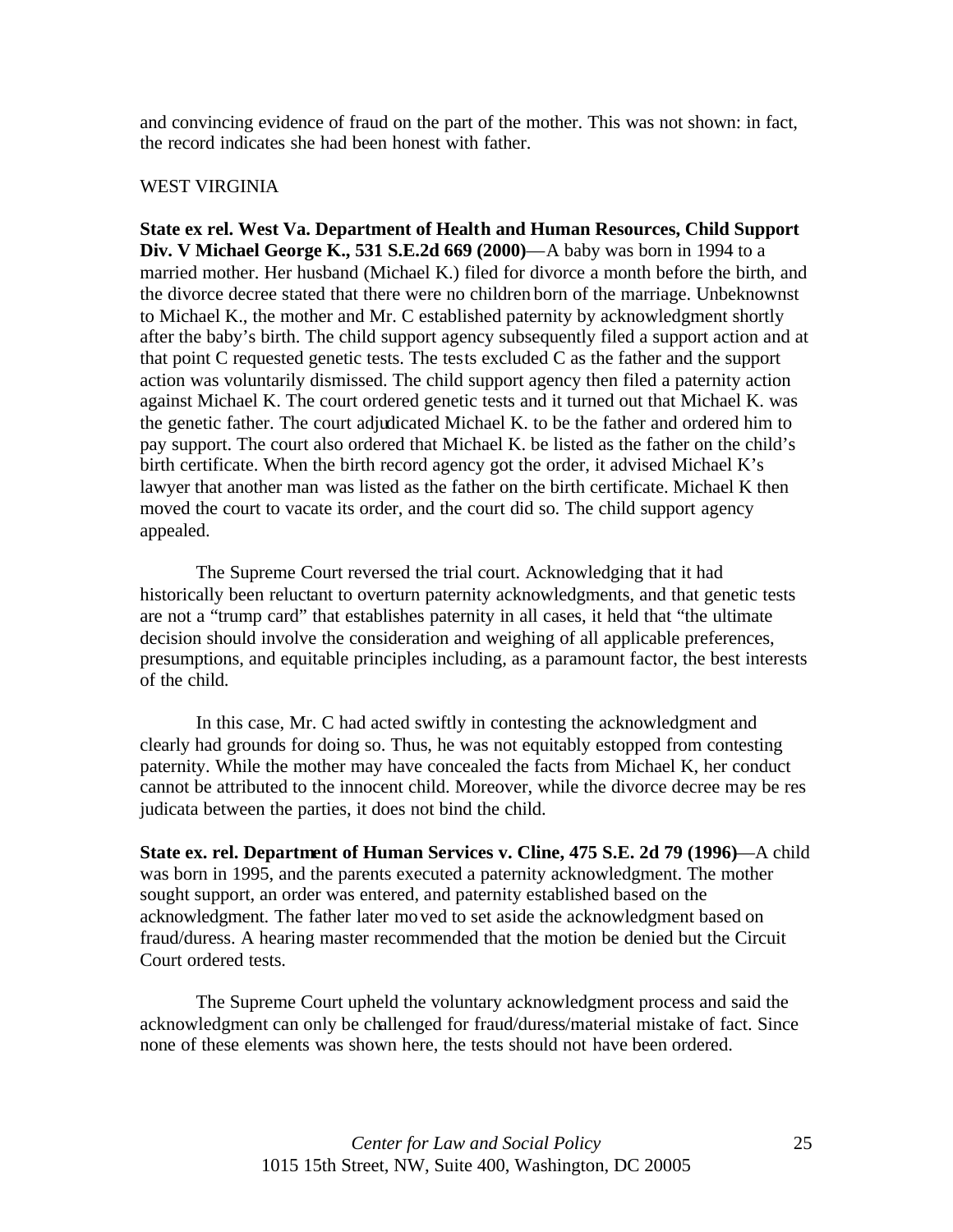**State ex. Rel. Allen v. Sommerville, 459 S.E. 2d 363 (1995)**—A couple lived together for eight years and during that time a son was born. When the child was two years old, the child support agency filed a suit to establish paternity and obtain support. In response, the father filed an acknowledgment of paternity and the mother acknowledged him as the father. Several years later, the mother died and the father filed an action to obtain custody of the child. He joined the maternal grandparents so that their right of visitation could be adjudicated at the same time. They raised a question about the father's paternity and the court ordered genetic tests. The father appealed.

The Supreme Court ruled that the lower court had exceeded its discretion. The voluntary acknowledgment had established the child's paternity and, by statute, it can only be challenged by a timely motion alleging fraud, duress, or material mistake of fact. Since this had not happened, the acknowledgment is valid and tests should not have been ordered.

#### **Paternity Established by Adjudication**

ALASKA

**Ferguson v. Dept. of Revenue** , **977 P.2d 95 (1999**)—Paul Gold was born in February 1986. In 1991**,** after a paternity proceeding was filed by the child support agency, Ray Ferguson signed an Acknowledgment of Paternity and a paternity judgment was then entered. The judgment established current support and arrears back to the date of the child's birth. Six years later, privately conducted genetic tests excluded Ferguson as the biological father. Ferguson then sought relief from the Superior Court under Alaska Rule 60(B)(5). The child support agency did not oppose prospective relief, but opposed relieving Ferguson of his obligation to pay accrued arrears. The court vacated the judgment and ordered the child support agency to cease collecting support. However, the court refused to extinguish arrears that had accrued under the judgment. The Alaska Supreme Court affirmed and required that arrears accrued before the disestablishment of paternity be paid.

The Court held that Rule  $60(B)(5)$  allowed relief from a judgment when "it is no longer equitable that the judgment should have prospective application." By its terms, then, the rule allows prospective but not retroactive relief. Prohibiting the collection of accrued arrears would be granting retroactive relief, and is therefore not covered by the rule. The Court notes that this position also obviates the need to decide whether wiping out arrears would violate the Bradley Amendment. The Court also rejected an "unjust enrichment" theory as a basis for precluding the collection of arrears. To prevail under Rule 60(B)(1)-(3) a challenge must be filed within one year of the entry of judgment. To prevail under Rule  $60$  (B)(5) or (b)(6), the request must be filed within a "reasonable time." The Supreme Judicial Court noted that the father brought his actions 5  $\frac{1}{2}$  and 6 years after the paternity judgment was entered. In the meantime, he and the child had established a strong relationship. Under these circumstances, the Court found that the father had waited too long.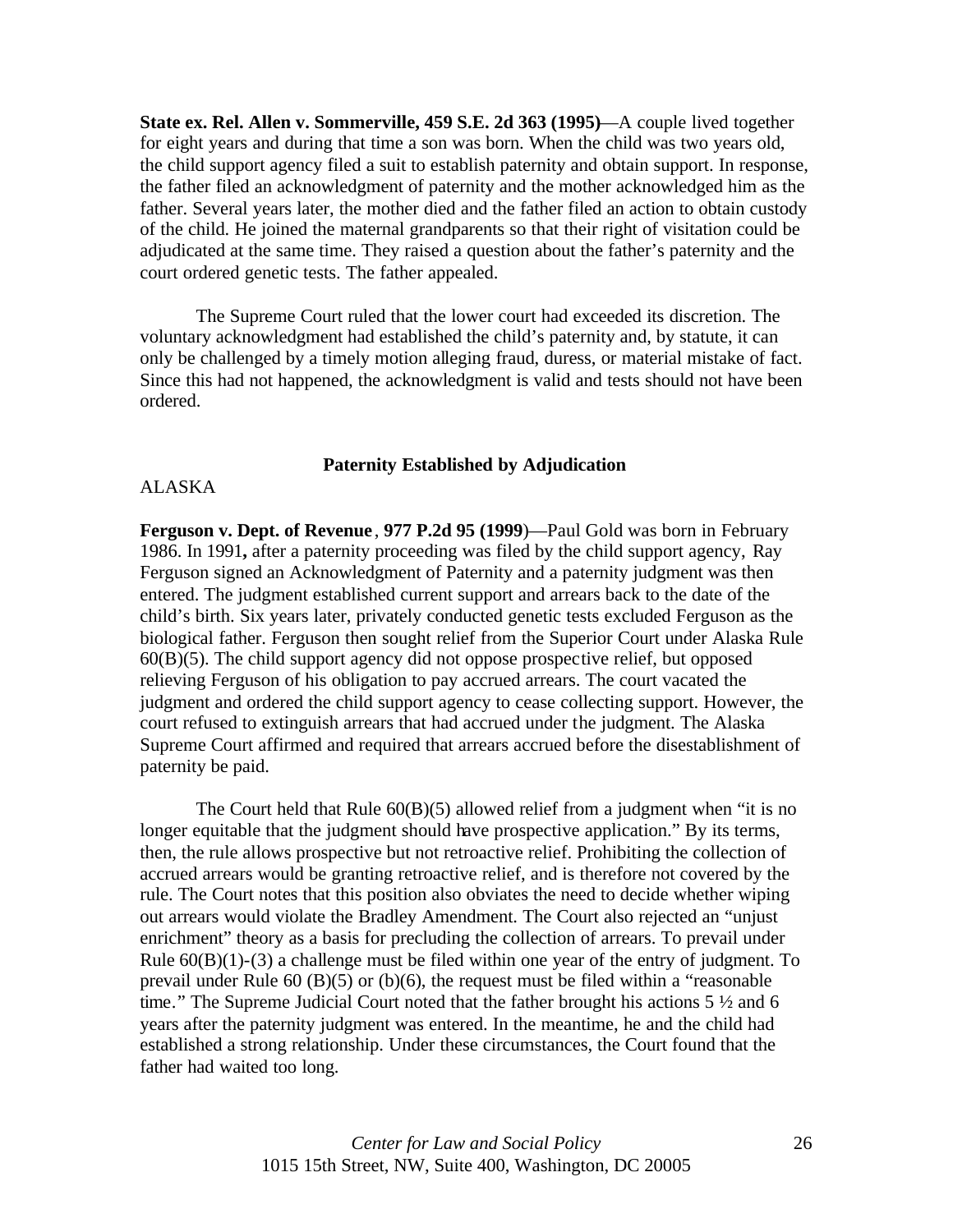#### ARKANSAS

**Littles v. Fleming, 970 S.W.2d 259 (1998)—**Mother filed paternity suit in 1982 alleging Littles was the father of her daughter. The court ordered genetic tests and required Littles to pay for the tests. He did not pay, so the tests were not done. The court then entered a judgment of paternity and ordered Littles to pay \$50 per month in child support. Littles did not appeal. In 1994, Littles moved for paternity tests, alleging he had been unable to pay for them in 1982. The court ordered the tests and they established that he was not the biological father. The court then set aside the paternity judgment. The Arkansas Supreme Court overruled because, under the law at that time, the lower court had no statutory authority to order the tests. (The five year period allowed for challenges based on genetic tests had passed.)

Littles then moved for a modification of his support order to "0" under Ark. Code §9-10-115(d). This statute mandates prospective relief from future support obligations for those found by DNA tests not to be biological parents. The Supreme Court found he was entitled to such relief. It reasoned that, while Littles was still the legal father of the child (under the Court's first decision), he was entitled under the statute to a modification of the order. Since the statute covered only future support, however, he was not entitled to relief from arrears.

## **CONNECTICUT**

**Harvey v. Wilcox, N.E.2d (Ct. App 2001)—**In 1997, a Maine district court entered a default judgment against Wilcox finding him to be the father and ordering child support. In 1999, the plaintiff registered the order in Connecticut (pursuant to UIFSA) and sought enforcement. Wilcox challenged enforcement and sought to collaterally attack the Maine judgment and deny paternity. The motion was denied because Connecticut lacked jurisdiction over the paternity matter under UIFSA; all it could do was enforce the order. However, enforcement wasstayed so that Wilcox could have an opportunity to go to Maine and reopen the judgment. Rather than going to Maine, Wilcox appealed.

The Superior Court ruled that the order below was an interlocutory order and thus could not be appealed. Wilcox had to go to Maine to raise his paternity claim.

#### FLORIDA

**Florida Dept. of Revenue ex rel. R.A.E. v. M.L.S., 756 So. 2d 125 (Fla. App. 2 Dist. 2000)**—A child was born in 1986 and man entered his name on the child's birth certificate as the father. Shortly thereafter, the child support agency brought a paternity action. In 1987, a trial court entered an order of support without a finding of paternity. Father paid for 10 years and had regular contact with the child. The state then filed a motion to increase the support, and the father countered with a motion to set aside the support order. The father produced genetic tests, which he had obtained privately and without the mother's permission, which showed he was not the child's biological father.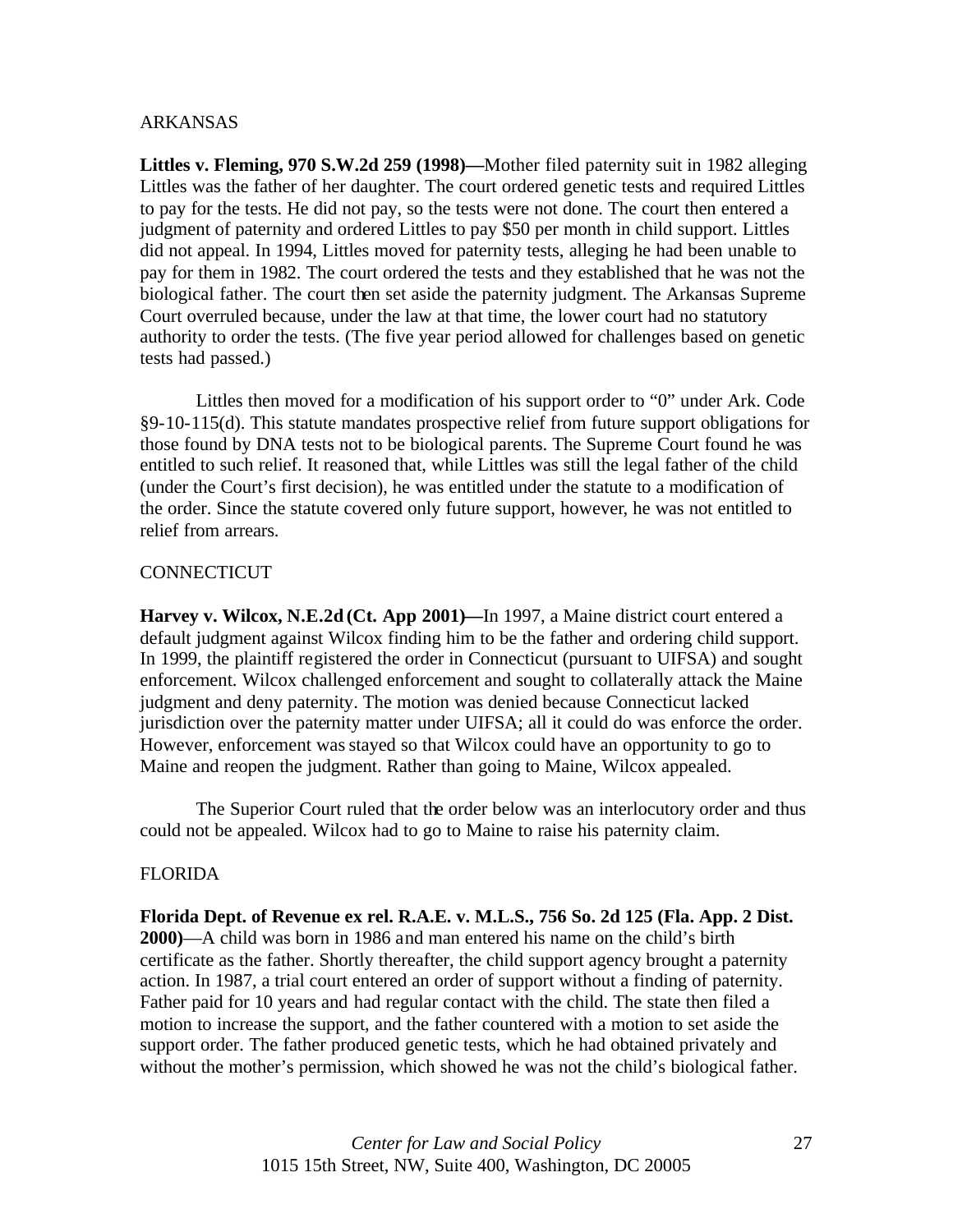The appellate court said that res judicata did not apply since the original order did not address the issue of paternity. His signature on the birth certificate did not bind him since, at the time he signed, his signature had no legal significance. Therefore, he was entitled to move under Rule 60 (B)(5) since he did so within a reasonable time of learning that he was not the child's biological father. On the facts, the court found it was no longer equitable for the order to have prospective application.

The appellate court also discussed its decision in light of the best interests of the child. The court noted that, since the child was illegitimate, its holding did not affect her legal status. It further noted that the man had ended his relationship with the child on learning he was not the biological father. Finally, the court noted that its decision gave incentive to the child support agency and the mother to find the biological father and establish a relationship between him and the child.

There was a dissent in this case, which argues that the man should have been estopped from denying his paternity. The court certified its decision to the Florida Supreme Court for consideration.

**Florida Dept. of Revenue ex rel. Sparks v. Edden, 761 So. 2d 436 (Fla. App. Dist. 2000)**—Mother gave birth to a set of twins. A paternity action was filed in 1986 and, at the hearing, the man named as the father indicated he had doubts about whether he was the biological father. However, he did nothing to pursue this and did not request genetic testing. An order was entered ordering him to pay support. In 1997, he filed a Rule 60(B) motion to set aside the judgment for fraud (extrinsic).

The appellate court he ld that he was barred by res judicata and estoppel from raising the issue because the record indicates that he knew there might be a problem, had the opportunity to raise the issue in 1986, and failed to do so.

## **GEORGIA**

**Davis v. LaBrec, 549 S.E. 2d 76 (2001)**—The child was born in 1975. LaBrec was present at the birth and his name appears as father on the child's birth certificate. In 1996, he obtained a court order (supported by the mother) to legitimize the child. The mother attempted suicide and the father sought permanent custody. In that action, the mother opposed him saying he was not the child's biological father, but later agreed to his having custody. Another man (Davis) then filed a paternity action seeking to disestablish LaBrec's paternity and establish his own. The trial court granted Davis's petition and the appellate court reversed.

The Supreme Court said that granting Davis's petition to establish his paternity would break up an existing family (LaBrec and the child). It would also disrupt an ongoing parent/child relationship. Applying the best interests of the child standard, Davis's petition should have been denied.

#### ILLINOIS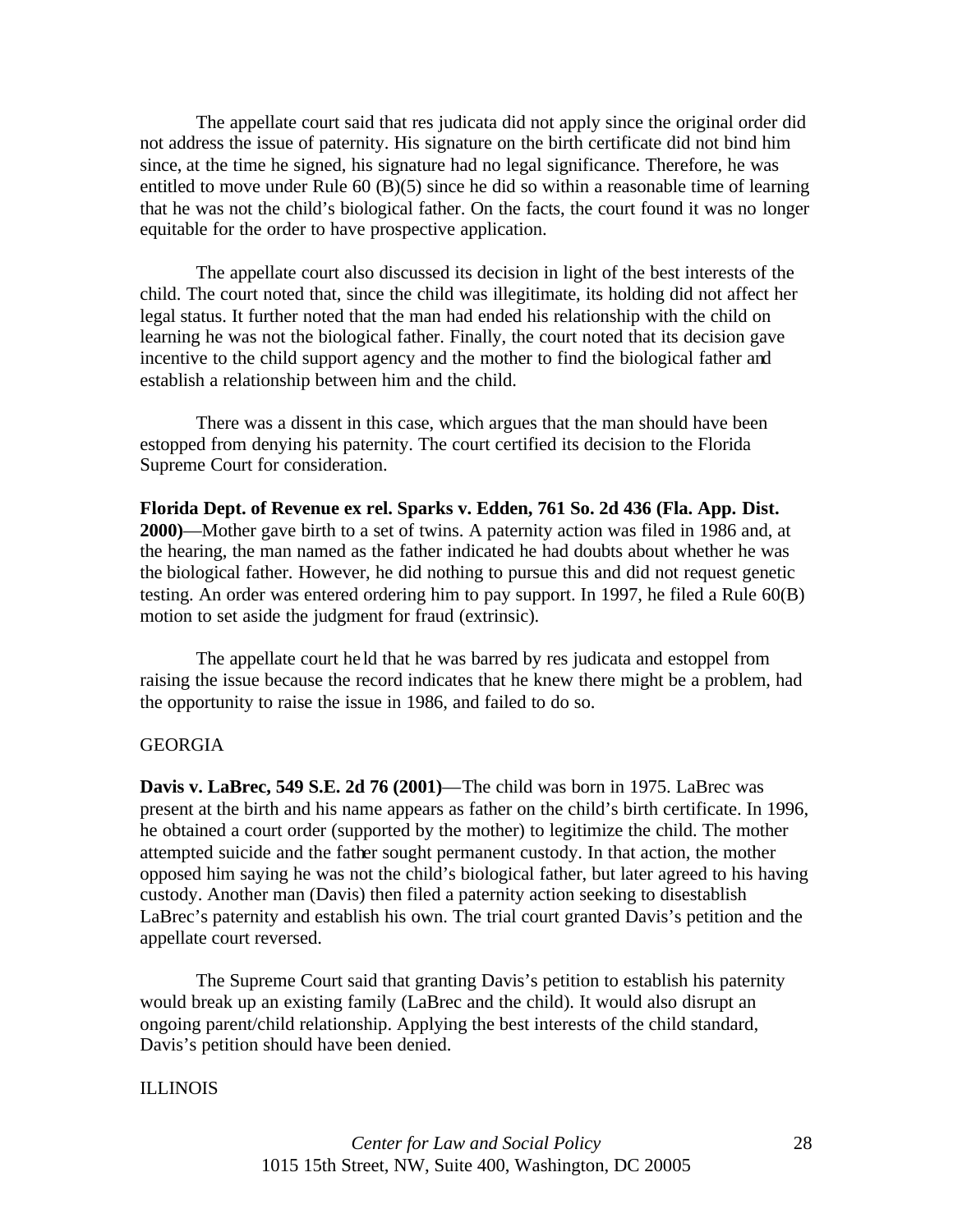**Donath v. Buckley, 744 N.E.2d 385 (Ill. App. 2001)**—In 1996, a man filed a petition to establish his paternity by consent of a child born to his girlfriend, the child's mother. (It is not clear whether he knew the child was not his. The mother says he knew, he says he did not.) The petition was granted and paternity was established. A little less than 3 years later, against the father's desires, the mother filed a Petition to Declare the Non-Existence of the Parent/Child relationship. A DNA test was conducted and the test established that the man was not the biological father of the child.

Despite these results, the trial court found that the mother was precluded from brining the action because Illinois law requires that a disestablishment action be brought within 2 years of petitioner's knowledge of relevant facts. Since mother knew from the outset that man was not the biological father, and the child was over age three when the mother filed her action, the statute of limitations barred her action. The appellate court upheld this decision noting that unless the father seeks to deny his paternity, the mother is legally bound by the judicial declaration she and the man signed by consent.

The mother had attempted to challenge the law as gender biased. However, the court found that this was not a problem. If she had acted within two years, she could have used the law. Her problem was not her gender, but the fact that she knew that the man was not the father and failed to act in a timely fashion.

## INDIANA

**Nickels v. York, 725 N.E.2d997 (Ind. App. 2000)**—A baby was born in 1980. In 1982, the mother filed a paternity action against the father who was in the military. He did not appear and the trial court (contrary to the Soldiers and Sailors Relief Act) did not appoint counsel for him. A hearing was held, paternity was adjudicated and support ordered. The father paid support for two years and then stopped paying. No payments were made for over thirteen years and the mother petitioned for contempt. Father then moved to set aside the judgment and sought paternity testing. This motion was denied. The trial court ordered payment of the nearly \$20,000 in arrears although it did not hold the father in contempt. He appealed.

The appellate court upheld the trial court. It found that, while there may not have been personal jurisdiction, the father was estopped from making the argument because he had submitted to the jurisdiction of the court by paying support for two years. The court found the violation of the Soldiers and Sailors Relief Act also irrelevant. To raise this issue, the father would have had to do so within 90 days of leaving the service and he had failed to do this. Even if he had, he would have had to show prejudice and that he had a meritorious defense, and he had not made that showing.

As to the failure of the trial court to order genetic testing, the court found that this was discretionary and under the circumstances, the trial court had not abused its discretion.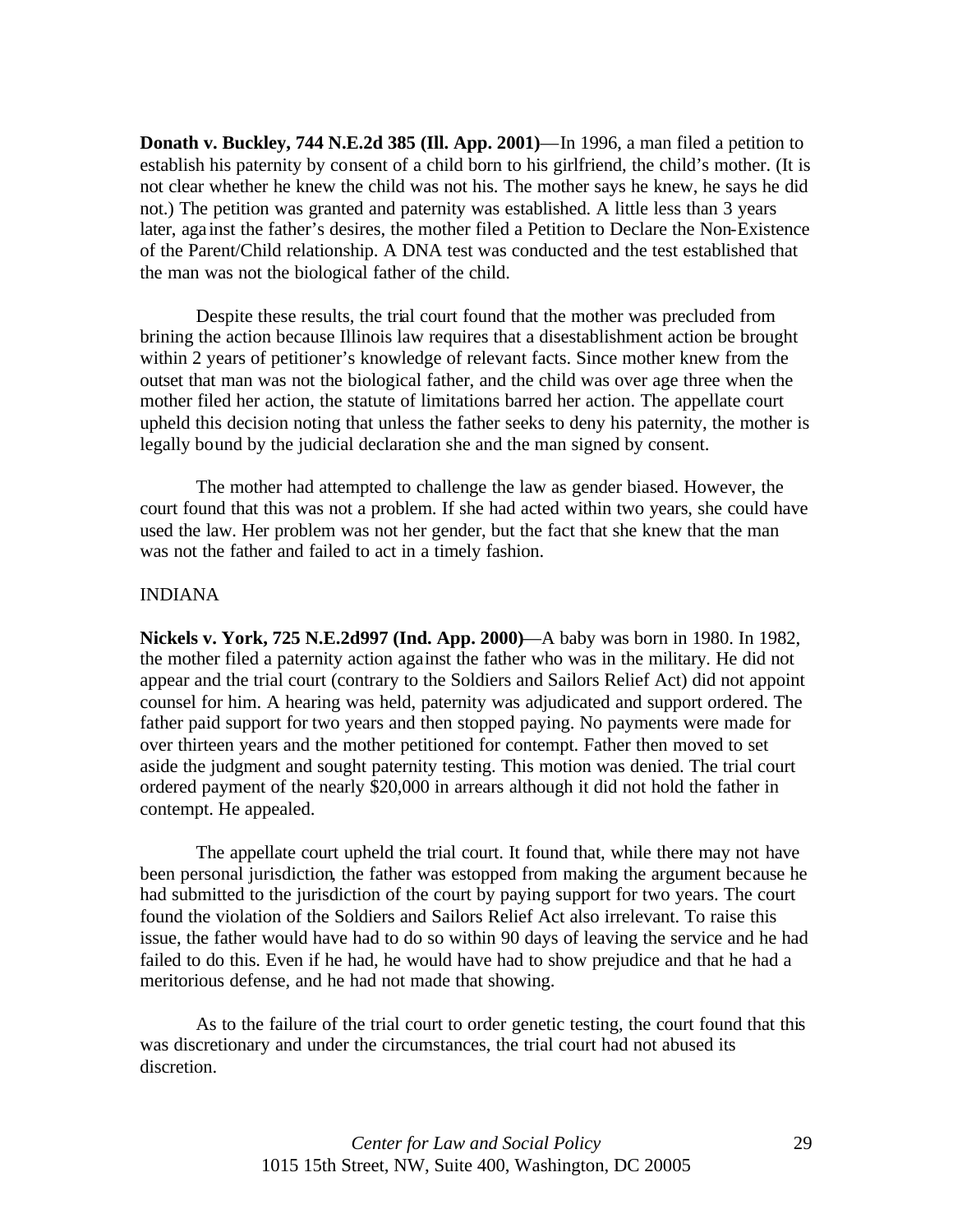## IOWA

**Petition of Bruce, 522 N.W. 2d 67 (1994)**—A child was born in 1982. The child's parents lived together and the father held the child out as his own. Genetic tests, conducted in 1984, indicated that the father might not be the biological father. However, the father continued to hold the child out as his. After the parents split, the father paid support and had regular contact with the child. In 1990, the mother stopped allowing contact, and the father sued for visitation. The mother countered that he was not the biological father and produced genetic tests showing he was not. The trial court estopped the mother from asserting non-paternity and the mother appealed.

The Supreme Court reversed. It held that the mother was not equitably estopped from asserting non-paternity on the facts of this case. The father had no due process right to a relationship with the child in the face of mother's liberty interest (as a biological parent) from raising the child as she wished.

## MARYLAND

**Langston v. Riffe, 754 A. 2d 389 (2000)—**This case involved three separate law suits, which were consolidated for appeal. In each suit, a man had been adjudicated to be the father of a child born outside marriage. In each case, the adjudication had been by consent and without the benefit of genetic tests. In one case, later genetic tests established that the man could not be the child's biological father; in the other two cases, tests were sought because the men now believed they were not the biological fathers of the children and wanted tests done. A prior case (**Tandra S. v. Tyrone W., 648 A. 2d 439 (1994)**) had held that men in this situation were not entitled to reopen the issue of paternity. The legislature then enacted Md. Family Code § 5-1038(b), which allows paternity judgments to be reopened on the basis of genetic tests. Trial and intermediate appellate courts had come to differing conclusions as to whether the new statute could be applied to judgments entered before the effective date of the new statute.

In a 4-3 decision, the Supreme Court allowed retroactive application of the statute. It held that, under the new statute, any man who had had a paternity judgment entered against him without genetic tests may initiate proceedings to set aside the order. In those proceedings, the man may request genetic tests and the court must order them. If the tests exclude the man, the paternity order must be vacated. In this process, trial courts cannot consider the best interests of the child.

**Walter v. Gunter, 788 A.2d 609 (2002)—**In 1993, Walter consented to a judgment of paternity. He was ordered to pay \$43 a week in support, but rarely made payments. The record reflects that he knew that there was doubt about his paternity, but he did nothing. In 2000, he filed a motion to modify his support obligation and requested genetic tests. At that point, he was more than \$12,000 in arrears. Genetic tests were conducted and he was excluded as the child's father. The court vacated the paternity judgment and terminated his current support obligation. However, it held him liable for arrears owed for the period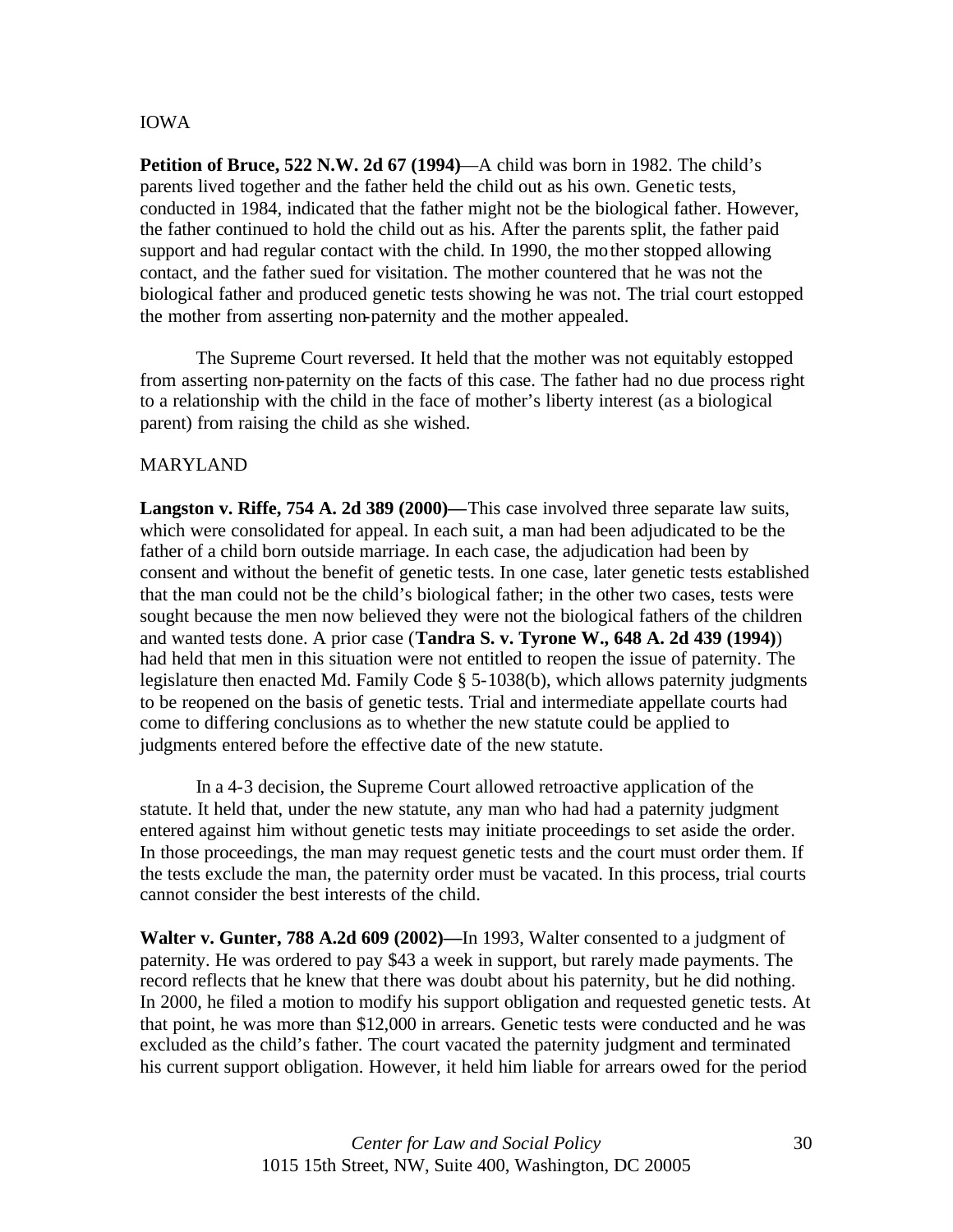before he filed the motion for genetic tests. The case went to the Supreme Court on expedited review.

Despite seemingly different language in *Langston,* the Supreme Court held, in another 4-3 decision, that a man cannot be legally obligated to pay arrears that resulted from a now-vacated paternity judgment. There is no discretion in this matter: paternity and support orders are inherently dependent and vacatur of the paternity determination makes the support order invalid.

## OHIO

**Cuyahoga Support Enforcement Agency v. Guthrie, 705 N.E.2d 318 (1999)**—Jason was born in 1990. The family received public assistance so the mother was required to cooperate in establishing his paternity. She named Denver Guthrie as the child's father. In 1994, an action was brought, and, in 1995, a default paternity judgment was entered, and support was established. Eight months later, Guthrie requested a hearing and genetic tests. The hearing was held and tests ordered. They showed that he was not the biological father of Jason. Therefore, in February 1997, the trial court, under RC 3111.09(D) vacated the judgment. The Court of Appeals affirmed, but based its decision on Rule 60(B)(4). Because this created a conflict in the appellate courts, the Supreme Court heard the case.

The Supreme Court found that Guthrie was not entitled to relief under Rule 60(B). To hold otherwise would be to reward his dilatory conduct and undermine the finality of judgments. Since he was given the opportunity to obtain genetic tests before the hearing and trial and failed to do so, his voluntary, deliberate choice not to seek testing precludes his raising the issue under 60(B). However, under its jurisdiction to modify or revoke judgments relating to the well-being of children under RC 3111.16, the trial court did have the power to grant relief from the initial finding of paternity. Relief from support payments, however, is prospective only. Guthrie cannot avoid arrears that accrued due to "his own inexcusable conduct."

#### TENNESSEE

**White v. Armstrong, No. M1999-00713-COA-R3-CV (Feb. 16, 2001)**—White and Armstrong cohabited for several years. During this time, two sons were born. In late 1992, White told Armstrong that he was not the father of the youngest child and the couple separated. Armstrong then filed a petition to legitimize the oldest child and waived paternity tests. In 1994, a paternity order was entered and back support and future support were ordered. For the next three years, Armstrong paid regularly and had contact with his son. The family received public assistance so the state child support agency collected the support. Armstrong then began to question whether he was the child's biological father. He sought paternity tests but a court refused to order them. He then had them done on his own and they showed that he was not the biological father. Armstrong then petitioned to be relieved of his support obligation. The juvenile court denied his motion, but the appellate court remanded the case and required that he be given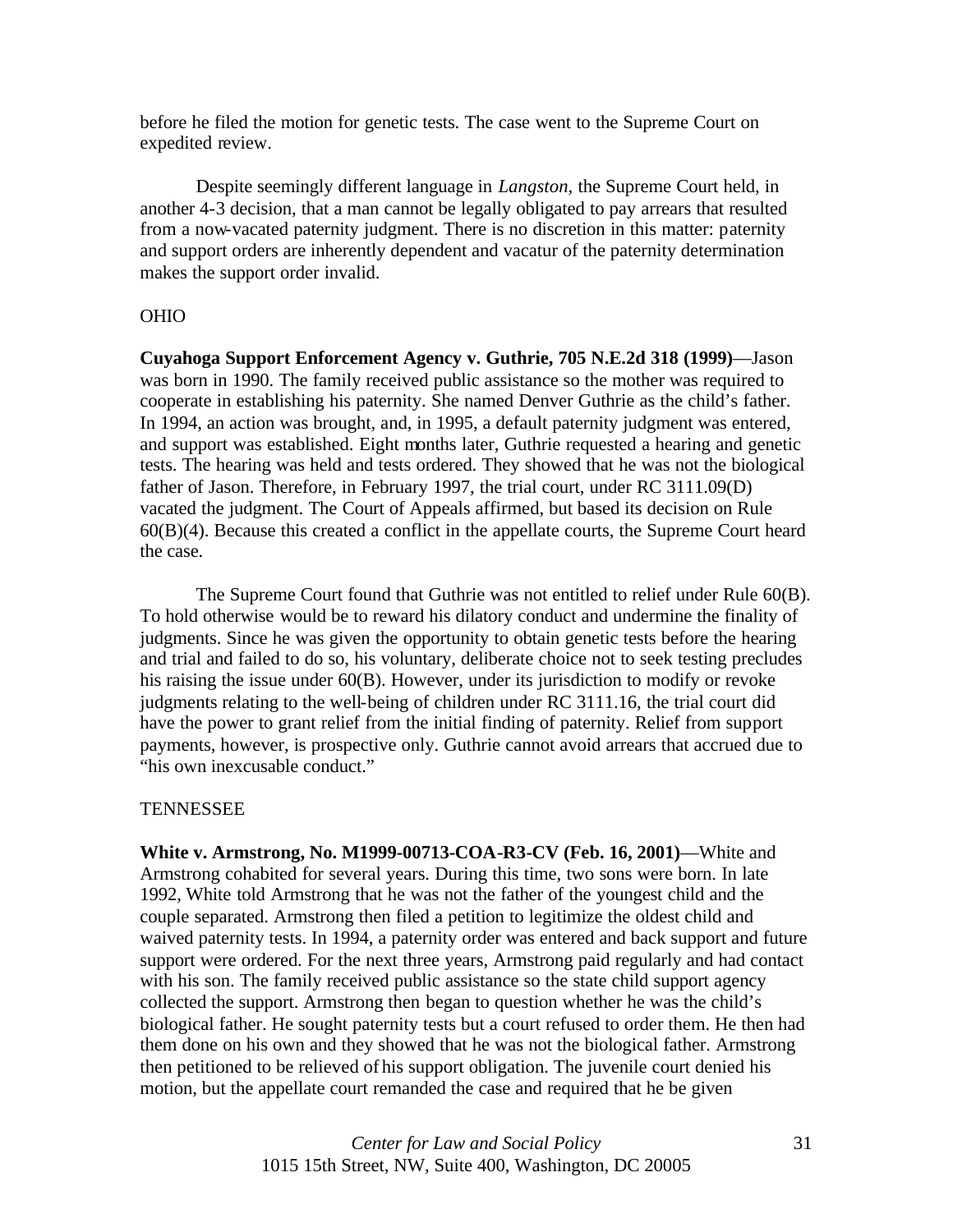prospective relief. The juvenile court did so. Armstrong then filed a motion for overpaid support. He sought reimbursement from the state for all of the support paid since 1994. The juvenile court denied his motion and he appealed.

The Court of Appeals found that juvenile courts do not have jurisdiction to award money judgments against the state. Moreover, even if they had jurisdiction, sovereign immunity would preclude such a judgment since the state has not consented to being subject to claims such as the one presented here. In fact, Tenn. Code Ann §36-5-  $101(n)(2)(\text{Supp. } 2000)$  specifically says that the state may not be sued "to compensate" any person for repayment of child support paid…as a result of....the rescission of any orders of legitimation, paternity or support." However, in note 9, the court observes that sovereign immunity is not a defense in civil rights claims under 42 USC §1983. Armstrong might be able to raise such a claim, but not in juvenile court because that court lacks §1983 jurisdiction.

## **TEXAS**

**Texas Dept. Protective & Regulatory Services v. Sherry, 46 S.W. 3d 857 (2001)**— Mother (Welsh) gave birth to CSC in 1992. At the time, she was living with Cannon who filed an acknowledgment of paternity. Since Welsh was receiving Aid to Families with Dependent Children (AFDC), the Texas child support agency secured a paternity and support order. Cannon paid until he died in 1995, and the child now receives Social Security benefits on his account. In 1995, Sherry joined the household and lived with Welsh and CSC. Welsh died of a drug overdose, and Sherry sought to establish his paternity of CSC. The trial court dismissed the suit, the Court of Appeals reversed, and the state petitioned the Supreme Court for review.

The Texas Supreme Court found the suit barred under Family Code § 160.007(a)(1) because CSC's paternity had already been adjudicated. The Court refused to consider his claims of a constitutional right to establish his paternity because he had not raised them below.

#### WYOMING

**D.M.M. v. D.F.H., 954 P.2d 976 (1998)**—In a 1993 paternity action, the father defaulted. A judgment was entered establishing paternity and ordering support. The father did not appeal and he paid support for three years. In 1996, he filed a Rule 60 (B)(4) motion to have his paternity and support set aside. His motion was denied and he appealed.

The Supreme Court upheld the denial. It found that the fact that the father was not heard in the original suit was entirely his own fault and thus there was no due process violation. There was no equitable reason to grant him relief.

#### **Paternity Established by Presumption**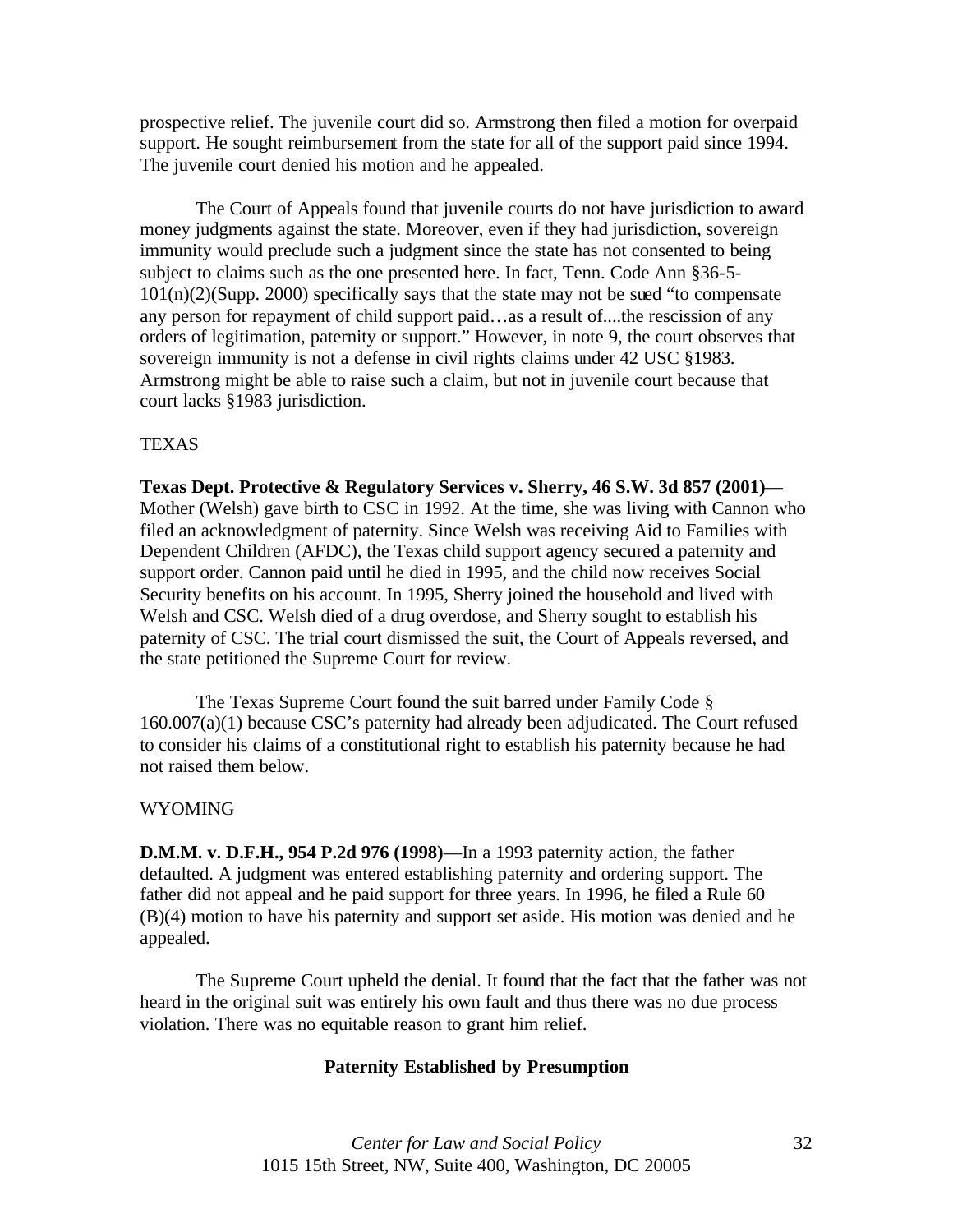#### CALIFORNIA

**In re Nicholas H., 46 P.3d 932 (2002)**—Mother gave birth to Nicholas while cohabiting with Thomas. Thomas knew he was not the child's biological father, but was named as the father on the birth certificate. He assumed the role of father and took the child into his home. The mother had a drug problem and was often absent from the child's life. Thomas ended up with the child and eventually there was a custody dispute.

Under California law, a man who openly holds a child out as his own is the presumed father. This is a rebuttable presumption and can be overcome "in an appropriate action by clear and convincing evidence." The Supreme Court had to determine whether Thomas's admission that he was not the biological father rebutted the presumption arising from the fact that he had taken the child into his home. The Court took pains to note that there was no other father waiting in the wings. It also noted that the child "has a strong emotional bond with Thomas and that Thomas is the only father [the child] has ever known." If the Court declared Thomas was not the father, the child would be left fatherless and homeless. Because of this, the court found that this was not an "appropriate case" in which to rebut the presumption based on Thomas's holding out the child as his own. The Court also noted that, under California law, if two presumptions conflict, the presumption that, on the facts, is founded on the weightier considerations of policy and logic controls. In this case, finding Thomas to be the father is both logical and the best public policy.

## **MICHIGAN**

**Van v. Zahorik, 597 N.E. 15 (1999)**—This is not a disestablishment case. Here unmarried parents lived together and two children were born during this time. Van believed the children were his and they believed he was their father. The couple split and the mother refused to let him see the kids. He filed a paternity action and she filed a motion for summary disposition because he was not the children's biological father. Genetic tests confirmed that he was not biologically related to the children. He then argued that he was their "equitable parent" and that in any case the mother should be estopped from denying his paternity.

The Supreme Court held that the "equitable parent" doctrine applied only to marital children and that equitable estoppel was likewise confined to marital situations.

#### NORTH CAROLINA

**Price v. Howard, 484 S.E.2d 528 (1997)**—In 1986, Robin gave birth to Dominique. She was living with Stacy and she told him he was the baby's father. The couple lived together for three years and then separated. Dominique remained with her father until 1992, when Robin attempted to have her school records transferred to another jurisdiction. Stacy then filed for custody and Robin countered that he was not her biological father. The trial court ordered genetic tests, which showed that Stacy was not Dominique's biological father. In its final order, the trial court found that it was in the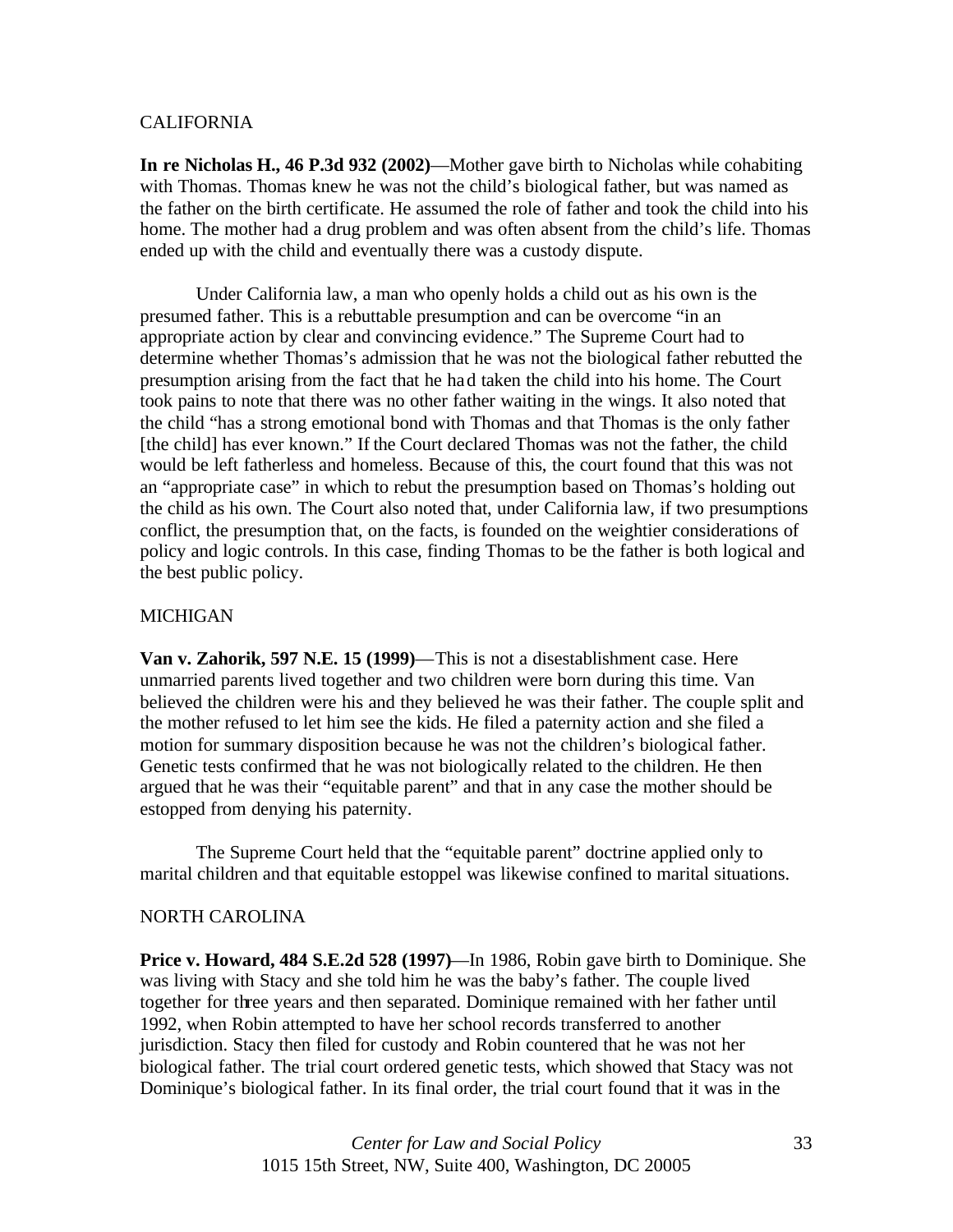child's best interests to remain with Stacy. However, it felt that it did not have the authority to enter such an order since Stacy was not the child's natural parent. The Court of Appeals affirmed but the Supreme Court reversed.

The Supreme Court's opinion discusses the tension between the due process rights of the natural parent as interpreted in U.S. Supreme Court cases such as *Robertson v. Lehr,*  463 US 248 (1983) and *Quillion v. Walcott*, 434 US 246 (1978) and the best interests of the child. Normally, the due process interests of the parent prevail. However, "[a] natural parent's constitutionally protected paramount interest in the companionship, care, custody and control of his or her child is a counterpart of the parental responsibilities the parent has assumed and is based on a presumption that he or she will act in the best interests of the child.…Therefore, the parent may no longer enjoy a paramount status if his or her conduct is inconsistent with the presumption or if he or she fails to shoulder the responsibilities that are attendant to rearing a child." Thus, if the mother's conduct was inappropriate, then due process is not offended by applying the "best interests of the child" standard. Here, it was not clear if the mother had abandoned the child or led the father to believe she was giving him permanent custody. Therefore, the case was sent back for fact finding.

#### WYOMING

**In the matter of Paternity of T.S., 917 P.2d 183 (1996)**—A child was born in 1990 to an unmarried mother. Man A took the child into his home and held child out as his own. His name was also on the child's birth certificate. In 1994, he tried to establish his paternity. In that proceeding, Man B appeared, claiming that he was the father. Genetic tests established that B was indeed the father. Nevertheless, the district court established paternity in Man A. Man B appeals.

The Supreme Court found there was a genuine issue of fact as to whether A had held the child out as his own and sent the case back to the trial court. In doing so, it specifically rejected the use of "best interest of the child" as a factor in making a paternity determination. It cited JJ v AFM, 781 P.2d 528 (1989). Best interests may be a factor in determining paternity of a child born during a marriage, but it is not a factor in the non-marital context. However, the court did note that once paternity was determined, best interests could be taken into account as to custody and visitation.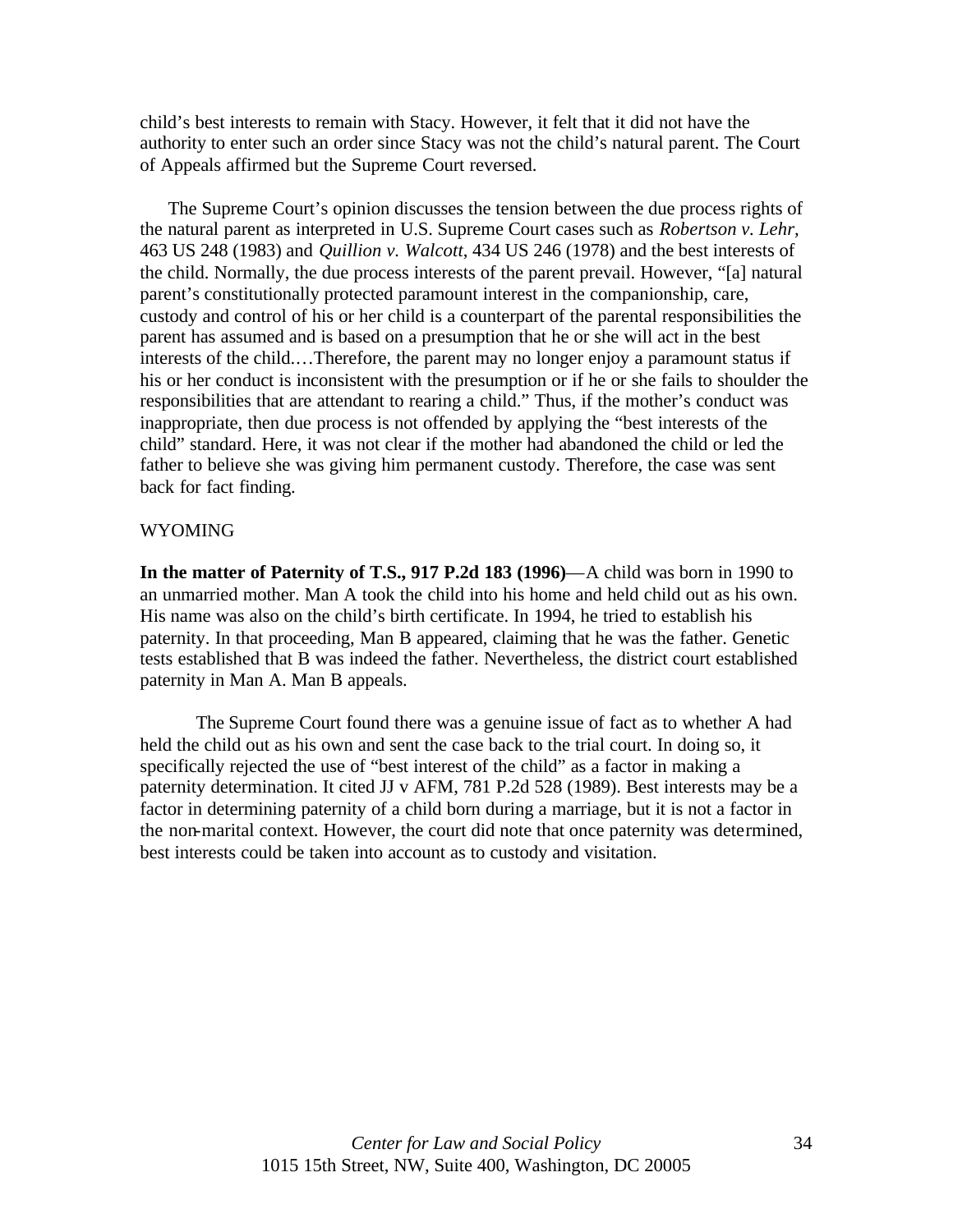# State Statutory Provisions Re Rescission of Voluntary Paternity Acknowledgment

| Alabama<br>ALA.CODE §26-17-22                                                     | No process specified.                                                                                                                                                                                                                                                                                                                                                                                                                                                                                                                                                                                                                                                                                                                                                                                                    |
|-----------------------------------------------------------------------------------|--------------------------------------------------------------------------------------------------------------------------------------------------------------------------------------------------------------------------------------------------------------------------------------------------------------------------------------------------------------------------------------------------------------------------------------------------------------------------------------------------------------------------------------------------------------------------------------------------------------------------------------------------------------------------------------------------------------------------------------------------------------------------------------------------------------------------|
| Alaska                                                                            | No process specified.                                                                                                                                                                                                                                                                                                                                                                                                                                                                                                                                                                                                                                                                                                                                                                                                    |
| <b>ALASKA</b><br>STAT.§18.50.050                                                  |                                                                                                                                                                                                                                                                                                                                                                                                                                                                                                                                                                                                                                                                                                                                                                                                                          |
| <i>Arizona</i><br>ARIZ. REV. STAT. ANN.<br>§§ 25-812(H) AND (I) &<br>$$36-322(G)$ | Within 60 days—Contemplates a rescission form, which must meet federal requirements<br>and be filed with the Department of Health Services. The Department will then mail a<br>copy to the other parent and the Department of Economic Security.                                                                                                                                                                                                                                                                                                                                                                                                                                                                                                                                                                         |
| ARIZ. REV. STAT. ANN.<br>§§ 25-812(E)                                             | After60 days—A party must file a Rule 60(B) motion. Genetic testing required and, based<br>on test results, paternity is terminated and future support obligations end.                                                                                                                                                                                                                                                                                                                                                                                                                                                                                                                                                                                                                                                  |
| Arkansas<br>ARK.CODE ANN.§9-10-<br>115                                            | Within 60 days—The Division of Vital Records (DVR) of the Department of Health is to<br>develop a rescission form. Any signatory may rescind the acknowledgment by filing that<br>form with the DVR.                                                                                                                                                                                                                                                                                                                                                                                                                                                                                                                                                                                                                     |
|                                                                                   | After 60 days—A person may challenge based on fraud duress or material mistake of fact.<br>If this is shown, and the acknowledgment was signed without the benefit of genetic testing<br>and the man has been ordered to pay support, then he is entitled to one genetic test at any<br>time during the period he is required to pay support. If the test excludes the man as the<br>biological father and the court so finds, then the acknowledgment must be set aside and<br>the man relieved of all future support obligations as of the date of the finding. The court<br>shall also issue an order to the DVR requiring that the man's name be deleted from the<br>child's birth certificate. If the test establishes paternity, then the court must enter an order<br>adjudicating paternity and setting support. |
| California<br>CAL. FAMILY CODE §§<br>7575-7577                                    | Acknowledgments signed on or after January 1, 1997:<br>Within 60 days—Rescission forms are to be developed by the Department of Child<br>Support Services (DCSS) and made available at all child support and birth registry offices.<br>Either parent may file a rescission form with DCSS within 60 days of the last signature<br>being put on the form. However, if the signing parent is a minor, the rescission period runs<br>from the day he/she reaches age 18 or is emancipated. The form must include a declaration<br>that the other party was sent a copy of the rescission return receipt requested and the return<br>receipt must be attached.                                                                                                                                                              |
|                                                                                   | After 60 days—Challenges may be brought within the timeframe and for the reasons set<br>forth in California Code of Civil Procedure Section 473. The time is to run from the date<br>of any original order for custody, visitation or support based on the voluntary<br>acknowledgement. If the order is set aside, the court must order genetic tests. Based on<br>those tests, paternity should be established or disestablished. If the tests are inconclusive,<br>then the rules governing a contested case apply. In addition, within two years of the birth<br>of the child, a parent or the IVD agency may move for genetic tests. If those tests establish<br>that the man is not the father of the child, the court may set aside the voluntary<br>acknowledgment.                                              |
|                                                                                   | Acknowledgments signed on or before December 31, 1996:<br>The acknowledgement creates a rebuttable presumption of paternity and may only be<br>challenged based on genetic tests. The person wishing to challenge the acknowledgment<br>must file a motion, supported by a sworn statement, stating the factual basis for requesting<br>tests. The motion must be filed within 3 years of the date the last party signed the<br>declaration.                                                                                                                                                                                                                                                                                                                                                                             |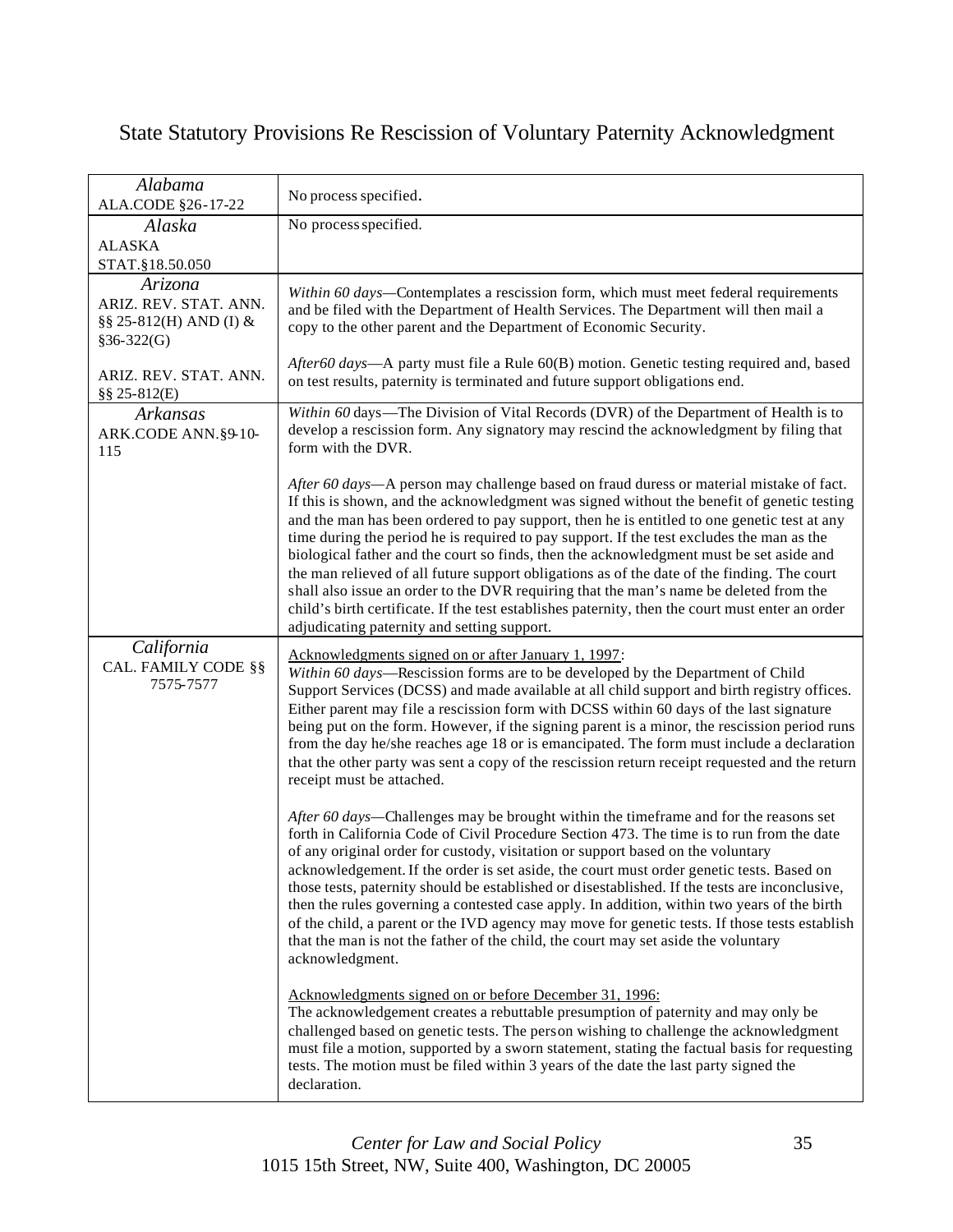| Colorado                                                                           | No process specified.                                                                                                                                                                                                                                                                                                                                                                                                                                                                                                                                                            |
|------------------------------------------------------------------------------------|----------------------------------------------------------------------------------------------------------------------------------------------------------------------------------------------------------------------------------------------------------------------------------------------------------------------------------------------------------------------------------------------------------------------------------------------------------------------------------------------------------------------------------------------------------------------------------|
| COL. REV. STAT. ANN.<br>§§ 19-4-105 to 19-4-107<br>and 25-2-112                    | However, at any time, an interested party can bring an action to determine the non-<br>existence of the father-child relationship presumed under a voluntary acknowledgment.                                                                                                                                                                                                                                                                                                                                                                                                     |
| Connecticut<br>CONN. GEN. STAT.<br>ANN. §46b-172                                   | Within 60 days—Rescission forms are to be developed by the Department of Public<br>Health (DPH). Both acknowledgments and rescissions are filed in DPH's paternity<br>registry. Either parent may rescind and must be told of the right to do so/where to file in<br>the paternity acknowledgment document.                                                                                                                                                                                                                                                                      |
|                                                                                    | After 60 days—Challenge may be brought for fraud, duress, and material mistake of fact.<br>However, paternity acknowledgments filed with the court between March 1, 1981 and July<br>1, 1997 are res judicata unless the person seeking review asked for a hearing within 3<br>years of the judgment. Acknowledgments signed before March 1, 1981 can be challenged<br>only in the initial proceeding for support. If paternity is disestablished, and the child<br>received public assistance, the state will refund support paid during the public assistance<br>period.       |
| Delaware<br>DEL. CODE ANN. TIT.<br>13 §804                                         | Within 60 days—Either parent may raise the issue in a legal proceeding regarding the<br>child to which he/she is a party if the action is filed in Family Court within 60 days of the<br>date the acknowledgment was signed by the parties. In the alternative, either party may<br>file rescission with the Office of Vital Statistics. The rescission must be accompanied by<br>an affidavit saying that the party sent a copy of the rescission to the other parent at the<br>address shown on the acknowledgment. Minor parents may rescind within 60 days of<br>turning 18. |
|                                                                                    | After 60 days—Either parent may petition the Family Court to set aside the<br>acknowledgment based on fraud, duress or material mistake of fact. If a court determines<br>that another man is the father, it will declare the acknowledgment void.                                                                                                                                                                                                                                                                                                                               |
| District of Columbia<br>D.C.CODE ANN. §§ 16-<br>909.01-16-909.03 AND<br>16-2342.01 | No process specified.                                                                                                                                                                                                                                                                                                                                                                                                                                                                                                                                                            |
| Florida<br>FLA. STAT. ANN.<br>§742.10                                              | No process specified.                                                                                                                                                                                                                                                                                                                                                                                                                                                                                                                                                            |
| Georgia<br>GA.CODE ANN. §19-7-<br>46.1                                             | No process specified.                                                                                                                                                                                                                                                                                                                                                                                                                                                                                                                                                            |
| Hawaii<br>HAW. REV. STAT. ANN.<br>$$584-3.5(a)$                                    | No process specified.                                                                                                                                                                                                                                                                                                                                                                                                                                                                                                                                                            |
| <b>Idaho</b><br>IDAHO CODE §7-1106                                                 | Within 60 days—The Dept. of Human Services will develop rescission forms and the<br>Board of Health will develop rules and procedures. Either party may file a notarized<br>statement of rescission with the Vital Statistics unit. The rescission is effective on filing.<br>The Vital Statistics unit will notify the other party or parties by certified mail.                                                                                                                                                                                                                |
|                                                                                    | After 60 days—No process specified.                                                                                                                                                                                                                                                                                                                                                                                                                                                                                                                                              |
| <i>Illinois</i><br>ILL.COMP.STAT§§ 45-<br>5&6 and 535-12                           | Within 60 days—The Illinois Department of Public Aid (DPA) will develop rescission<br>forms. They will be made available to institutions, county clerks and state and local<br>registrars offices. Either parent may sign a witnessed rescission form and file it with the                                                                                                                                                                                                                                                                                                       |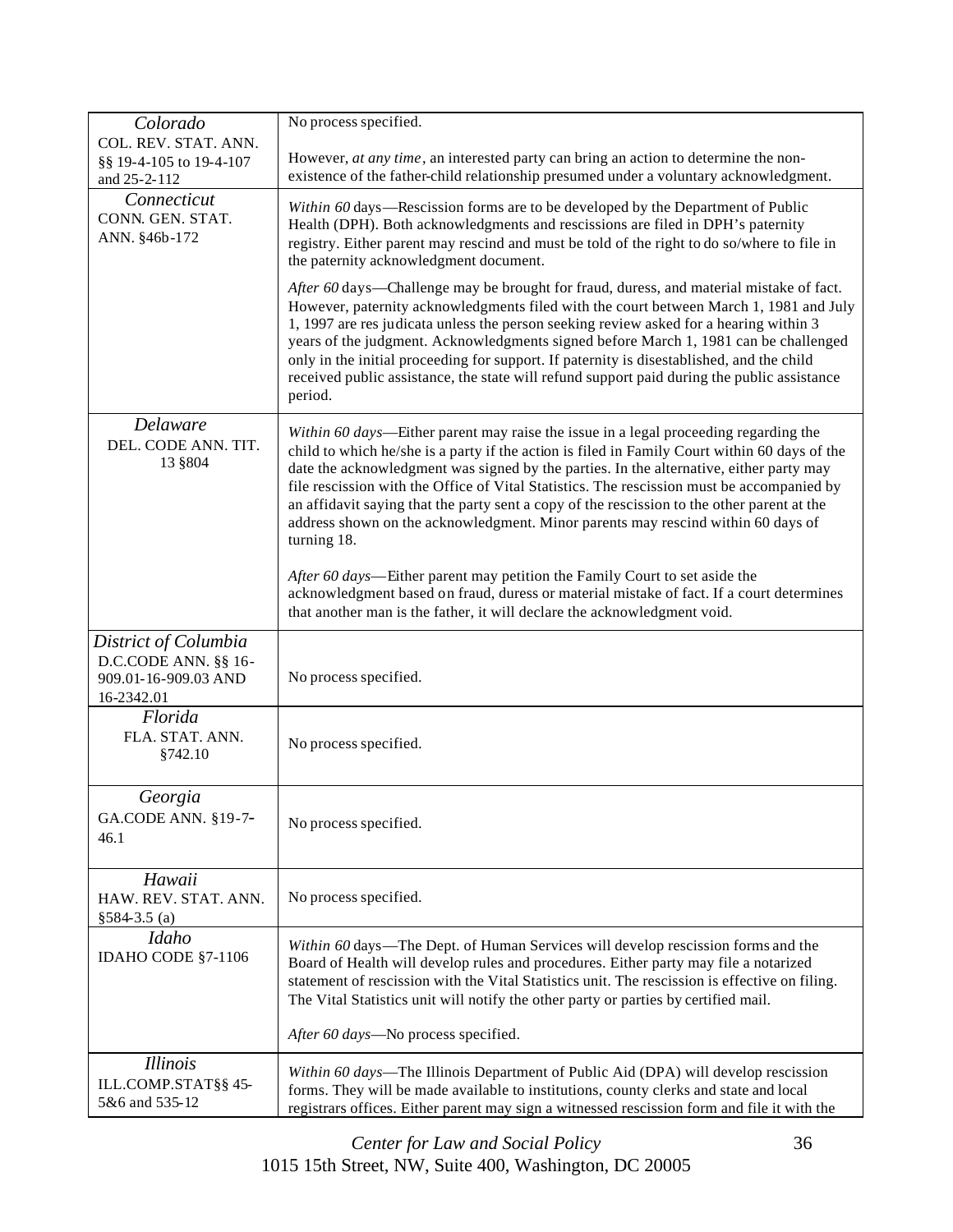|                                                              | DPA. The rescission voids the acknowledgment and nullifies the presumption of paternity.<br>A minor has six months from reaching majority or becoming emancipated to rescind.                                                                                                                                                                                                                                                                                                                                                                                                                                                                                                                                                                                                                                                                                                                                                                                                                                                                                                                                                                                                                                                                                                                       |
|--------------------------------------------------------------|-----------------------------------------------------------------------------------------------------------------------------------------------------------------------------------------------------------------------------------------------------------------------------------------------------------------------------------------------------------------------------------------------------------------------------------------------------------------------------------------------------------------------------------------------------------------------------------------------------------------------------------------------------------------------------------------------------------------------------------------------------------------------------------------------------------------------------------------------------------------------------------------------------------------------------------------------------------------------------------------------------------------------------------------------------------------------------------------------------------------------------------------------------------------------------------------------------------------------------------------------------------------------------------------------------|
|                                                              | After 60 days—Motion based on fraud, duress or material mistake of fact.                                                                                                                                                                                                                                                                                                                                                                                                                                                                                                                                                                                                                                                                                                                                                                                                                                                                                                                                                                                                                                                                                                                                                                                                                            |
| <i>Indiana</i><br>IND. CODE ANN. § 16-<br>$37 - 2 - 2.1$     | Within 60 days—Either parent can file an action in court to request genetic testing. The<br>court shall set aside the paternity acknowledgment upon a showing from the tests that the<br>man is not the biological father.                                                                                                                                                                                                                                                                                                                                                                                                                                                                                                                                                                                                                                                                                                                                                                                                                                                                                                                                                                                                                                                                          |
|                                                              | After 60 days—There must be a court action challenging the acknowledgment based on<br>fraud, duress or material mistake of fact. If tests are ordered and they show non-paternity,<br>the court must set aside the acknowledgment. A woman who knowingly or intentionally<br>falsely names a man as the father is guilty of a Class A misdemeanor.                                                                                                                                                                                                                                                                                                                                                                                                                                                                                                                                                                                                                                                                                                                                                                                                                                                                                                                                                  |
| <i>Iowa</i><br><b>IOWA CODE ANN.</b><br>§§252A.3a & 600B.41A | Within 60 days—The Iowa Department of Public Health is to develop a standardized<br>rescission form and an administrative process for rescission. The form must include the<br>signature of a notary public attesting to the identity of the rescinding party. Either parent<br>may rescind the acknowledgment by filing this form with the state registrar. Unless<br>paternity has otherwise been established, upon receipt of the form, the registrar is to<br>remove the father's information from the birth certificate and send notice of the rescission<br>to the non-rescinding parent at his/her last known address. If an acknowledgment has been<br>rescinded, the registrar may not accept any subsequent acknowledgment of paternity<br>signed by the same parties.                                                                                                                                                                                                                                                                                                                                                                                                                                                                                                                    |
|                                                              | After 60 days—The parents, the child, or their legal representative can file an action to<br>disestablish paternity at any time before the child reaches the age of majority. The petition<br>must make a plain statement of why the petitioner believes that the established father is<br>not the biological father. The petition must be served on the other parent and on the IVD<br>agency if they are providing enforcement services to the parent. A guardian must be<br>appointed for the child. Genetic tests must be conducted. The petitioner must show fraud,<br>duress or material mistake of fact. If the tests disprove paternity, the court must enter an<br>order relieving the father of all prospective support obligations and relieving him of the<br>obligation to pay any accrued arrears. However, the court mat dismiss the petition if it<br>finds that 1) the established father wants to preserve his paternity and continue the parent-<br>child relationship; 2) it is in the best interests of the child; and 3) the biological father is a<br>party to the action and does not object to the termination of his rights. In this case, the<br>court must enter an order establishing a parent-child relationship between the non-<br>biological father and the child. |
|                                                              | Note: There is also a provision for any man who was previously denied a motion to<br>disestablish despite the fact that genetic tests showed he was not the biological father to<br>petition the court to terminate his parental rights and relieve him of any and all future<br>support obligations. Upon notice to the other parent, the court must grant the petition.                                                                                                                                                                                                                                                                                                                                                                                                                                                                                                                                                                                                                                                                                                                                                                                                                                                                                                                           |
| <b>Kansas</b><br>KAN. STAT.ANN. §38-                         | Within 60 days—The person wishing to rescind must file a request with the court.                                                                                                                                                                                                                                                                                                                                                                                                                                                                                                                                                                                                                                                                                                                                                                                                                                                                                                                                                                                                                                                                                                                                                                                                                    |
| 1138                                                         | After 60 days—The person wishing to rescind must file with the court and will have to<br>show that the acknowledgment was based on fraud, duress or an important mistake of fact.                                                                                                                                                                                                                                                                                                                                                                                                                                                                                                                                                                                                                                                                                                                                                                                                                                                                                                                                                                                                                                                                                                                   |
|                                                              | In both cases, unless the signatory was a minor, the request to rescind must be filed before<br>the child is one year old. If the signatory is a minor, he/she has until one year from<br>reaching the age of majority to file a request. If, at that point, the child is over age one,<br>then the court must use a "best interests" test in deciding whether to grant the rescission.                                                                                                                                                                                                                                                                                                                                                                                                                                                                                                                                                                                                                                                                                                                                                                                                                                                                                                             |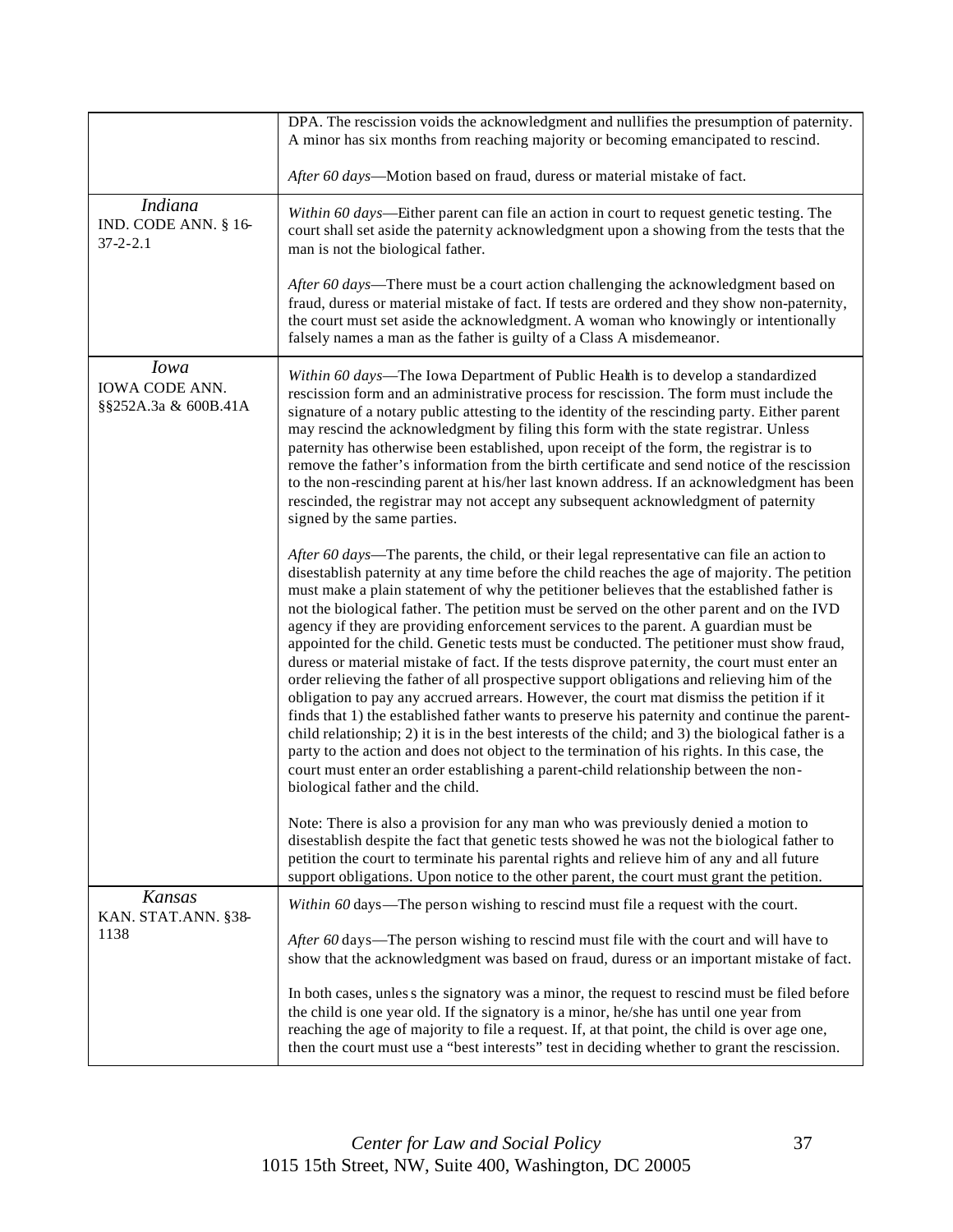| Kentucky              | No process specified.                                                                                                                                                                                    |
|-----------------------|----------------------------------------------------------------------------------------------------------------------------------------------------------------------------------------------------------|
| KY. REV. STAT. ANN.   |                                                                                                                                                                                                          |
| \$213.046             |                                                                                                                                                                                                          |
| Louisiana             | No process specified.                                                                                                                                                                                    |
| <b>LA. CIVIL CODE</b> |                                                                                                                                                                                                          |
| ARTICLES 203 and 206  | However, at any time, a signatory can petition the court to void the acknowledgment based<br>on fraud, duress, material mistake of fact or that the person is not the biological parent of<br>the child. |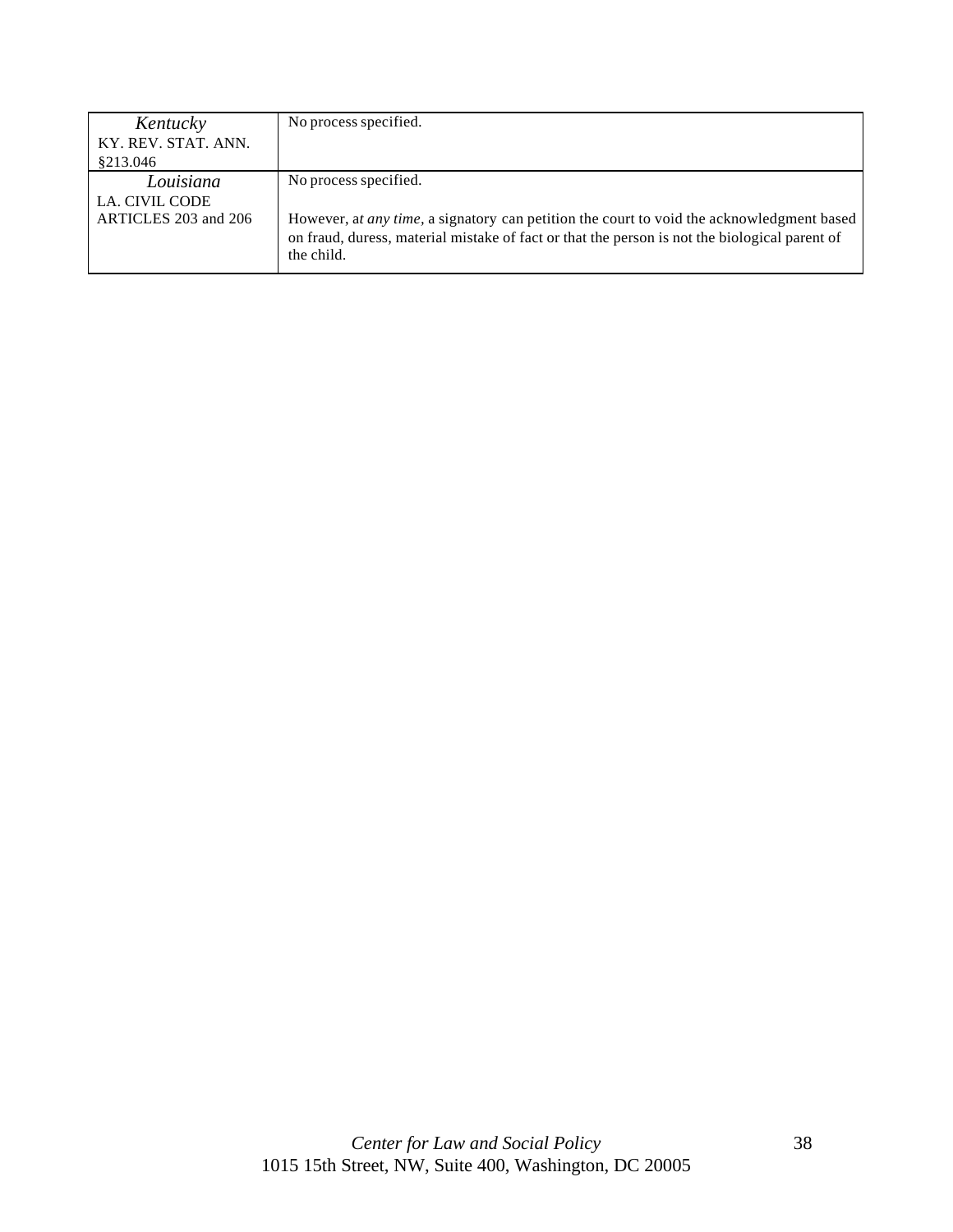| Maine                                             | No process specified.                                                                                                                                                                                                                                                                                                                                                                                                                                                                                                                                                                                                                                                                                                                                                                                                                                                                                                                                                                                                                                                                                     |
|---------------------------------------------------|-----------------------------------------------------------------------------------------------------------------------------------------------------------------------------------------------------------------------------------------------------------------------------------------------------------------------------------------------------------------------------------------------------------------------------------------------------------------------------------------------------------------------------------------------------------------------------------------------------------------------------------------------------------------------------------------------------------------------------------------------------------------------------------------------------------------------------------------------------------------------------------------------------------------------------------------------------------------------------------------------------------------------------------------------------------------------------------------------------------|
| ME. REV. STAT. ANN.                               |                                                                                                                                                                                                                                                                                                                                                                                                                                                                                                                                                                                                                                                                                                                                                                                                                                                                                                                                                                                                                                                                                                           |
| TIT.19-A-§1616                                    |                                                                                                                                                                                                                                                                                                                                                                                                                                                                                                                                                                                                                                                                                                                                                                                                                                                                                                                                                                                                                                                                                                           |
| Maryland                                          | No process specified.                                                                                                                                                                                                                                                                                                                                                                                                                                                                                                                                                                                                                                                                                                                                                                                                                                                                                                                                                                                                                                                                                     |
| MD. CODE ANN.                                     |                                                                                                                                                                                                                                                                                                                                                                                                                                                                                                                                                                                                                                                                                                                                                                                                                                                                                                                                                                                                                                                                                                           |
| <b>FAMILY LAW § 5-1038</b>                        | However, at any time, the acknowledgment can be set aside if genetic tests exclude the                                                                                                                                                                                                                                                                                                                                                                                                                                                                                                                                                                                                                                                                                                                                                                                                                                                                                                                                                                                                                    |
| <b>Massachusetts</b>                              | signatory as the father.                                                                                                                                                                                                                                                                                                                                                                                                                                                                                                                                                                                                                                                                                                                                                                                                                                                                                                                                                                                                                                                                                  |
| MASS. GEN. LAWS<br>ANN. Ch. 209C, §11             | Within 60 days—Person seeking to rescind must file an action in the probate and family<br>court of the county in which the child and one of the parents resides. If the child does not<br>reside with a parent, then the action is filed where the child resides. Notice must be given<br>to the other parent and, if the child receives public assistance or uses IVD services, then<br>the court must notify the IVD agency. The court must order genetic tests and proceed to<br>adjudicate paternity as in a contested case. If the court disestablishes paternity, it must<br>instruct the registrar of vital records to amend the birth record of the child.<br>After 60 days—Either parent may bring an action within one year to challenge the                                                                                                                                                                                                                                                                                                                                                    |
|                                                   | acknowledgment based on fraud, duress or material mistake of fact.                                                                                                                                                                                                                                                                                                                                                                                                                                                                                                                                                                                                                                                                                                                                                                                                                                                                                                                                                                                                                                        |
| Michigan<br>MICH. COMP. LAWS                      | No process specified.                                                                                                                                                                                                                                                                                                                                                                                                                                                                                                                                                                                                                                                                                                                                                                                                                                                                                                                                                                                                                                                                                     |
| ANN. §§772.1011 &<br>772.1012                     | However, at any time either in an existing action or in a new action, the mother, the man,<br>the child, or the prosecuting attorney may file a claim for revocation of an<br>acknowledgment of parentage. The claim must be supported by an affidavit signed by the<br>claimant setting forth fact establishing mistake of fact, newly discovered evidence that<br>could not have been found through due diligence, fraud, misrepresentation or misconduct,<br>or duress. If the court finds the affidavit is sufficient, it may order genetic tests or take<br>other appropriate action. The claimant has the burden of showing by clear and convincing<br>evidence that the man is not the father and that, considering the equities of the situation,<br>revocation is proper. If an order is issued, it must be sent to the state registrar who must<br>vacate the acknowledgment and amend the birth certificate.                                                                                                                                                                                   |
| Minnesota<br>MINN.STAT. ANN.<br>§257.75           | Within 60 days—Either parent may revoke by filing a signed, notarized writing with the<br>registrar of vital statistics. If a husband has joined the acknowledgment (to deny his<br>paternity and allow the biological father to assert his paternity), he may also revoke in the<br>same way. The state registrar will then forward a copy to the non-revoking parent and (if<br>applicable) the joined husband.                                                                                                                                                                                                                                                                                                                                                                                                                                                                                                                                                                                                                                                                                         |
|                                                   | After 60 days—Mother, father, husband who joined the acknowledgment, child, or the<br>state may bring an action to vacate the recognition. If a parent seeks revocation, he/she<br>must file within one year of signing or within 6 months of obtaining genetic test results<br>that indicate that the man who acknowledged paternity is not the biological father. A child<br>must bring the action within the later of 6 months from obtaining genetic test results<br>indicating that the man who signed is not the biological father or one year from reaching<br>the age of majority. Fraud, duress or material mistake of fact must be alleged. If the court<br>finds that a prima facie case has been made, it must order genetic tests. The party seeking<br>revocation must pay for such tests and if that party fails to do so, the court must dismiss<br>the action with prejudice. If the results establish that the man who signed is not the child's<br>biological father, the court must vacate the acknowledgment and terminate the father's<br>responsibility for ongoing child support. |
| <i>Mississippi</i><br>MISS.CODE ANN. §93-9-<br>28 | No process specified.                                                                                                                                                                                                                                                                                                                                                                                                                                                                                                                                                                                                                                                                                                                                                                                                                                                                                                                                                                                                                                                                                     |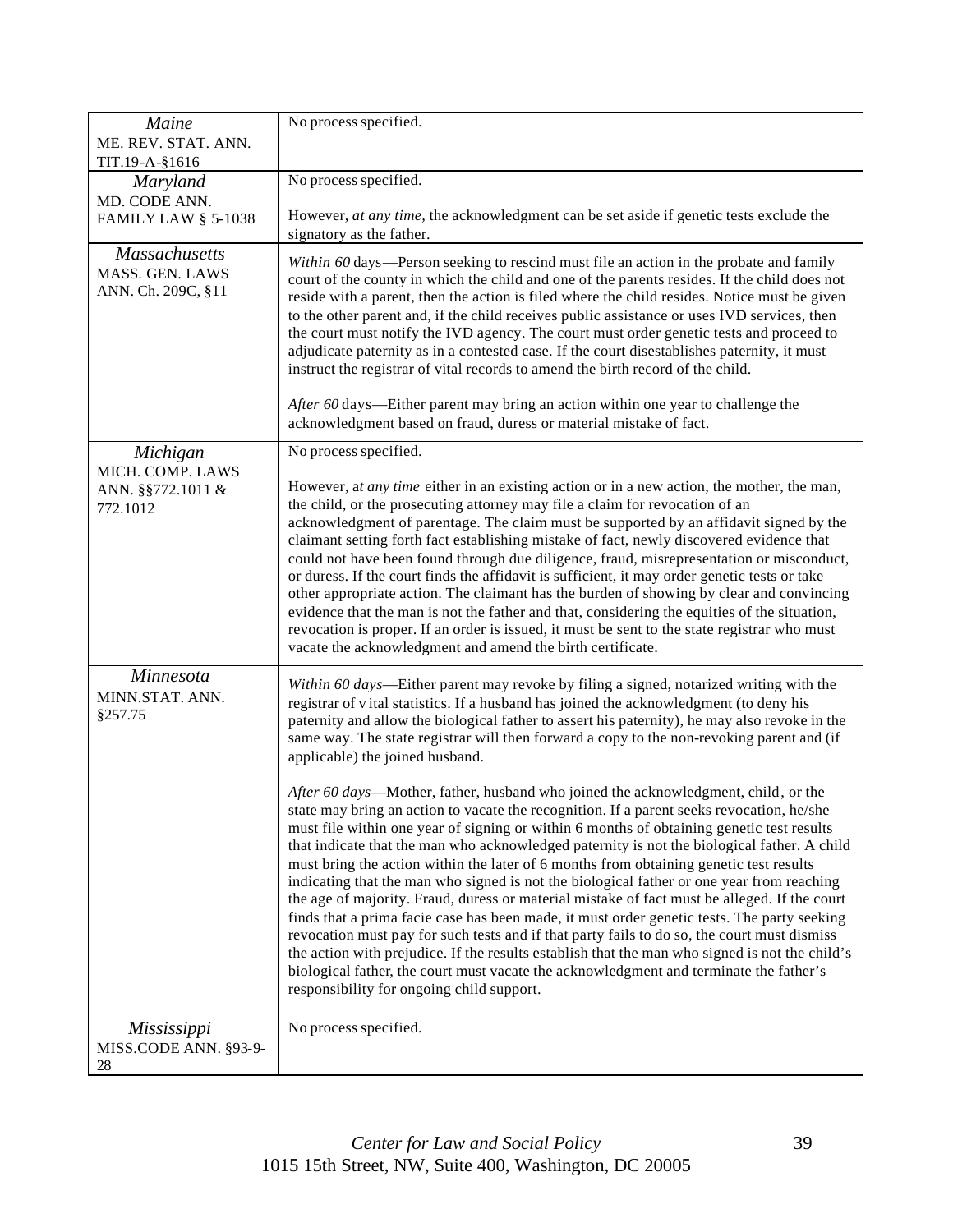| Missouri<br>MO.REV. STAT.<br>§§193.215 & 210.823                   | Within 60 days—Either party may rescind the acknowledgment by filing a written request<br>with the Bureau of Vital Records. The Bureau will file the rescission and mail a copy to<br>the Division of Child Support Enforcement. However, the birth record cannot be changed<br>unless the Bureau receives a court or administrative order requiring the change.                                                                                                                                                                                                                                                                                                                              |
|--------------------------------------------------------------------|-----------------------------------------------------------------------------------------------------------------------------------------------------------------------------------------------------------------------------------------------------------------------------------------------------------------------------------------------------------------------------------------------------------------------------------------------------------------------------------------------------------------------------------------------------------------------------------------------------------------------------------------------------------------------------------------------|
| MO.REV. STAT. §<br>454.485.1                                       | After 60 days—No specific process. However, an administrative hearing officer cannot<br>enter a finding of non-paternity where paternity has been acknowledged unless a court has<br>voided the acknowledgment.                                                                                                                                                                                                                                                                                                                                                                                                                                                                               |
| Montana<br>MONT. CODE ANN. §40-<br>$6-105(e)$                      | Within 60 days—Any party (including husband denying paternity so that biological father<br>can establish paternity) may rescind by filing a notice with the Department of Public<br>Health and Human Services. The notice of withdrawal must include an affidavit attesting<br>that a copy of the notice was provided to any parent who signed the acknowledgment<br>form.                                                                                                                                                                                                                                                                                                                    |
|                                                                    | After 60 days—No process specified.                                                                                                                                                                                                                                                                                                                                                                                                                                                                                                                                                                                                                                                           |
| Nebraska<br>NEB. REV. STAT.§43-<br>1409                            | No process specified.                                                                                                                                                                                                                                                                                                                                                                                                                                                                                                                                                                                                                                                                         |
| Nevada<br>NEV. STAT. ANN. §§<br>126.053 & 440.287                  | No process specified. However, if a rescission is filed, the state registrar cannot amend the<br>birth certificate without a court order.                                                                                                                                                                                                                                                                                                                                                                                                                                                                                                                                                     |
| <b>New Hampshire</b><br>N.H. REV. STAT. ANN.<br>$$126:6-a(II)$     | Within 60 days—A signatory can rescind by filing a written notice with the town clerk. A<br>copy must also be sent to the child support agency.                                                                                                                                                                                                                                                                                                                                                                                                                                                                                                                                               |
|                                                                    | After 60 days—No process specified except that the challenge must be heard by a court.<br>Only a court order can change the birth certificate.                                                                                                                                                                                                                                                                                                                                                                                                                                                                                                                                                |
| New Jersey<br>N.J. STAT. ANN. § 26:8-<br>30                        | Within 60 days—Have to bring a court action and allege fraud, duress, or material mistake<br>of fact.                                                                                                                                                                                                                                                                                                                                                                                                                                                                                                                                                                                         |
|                                                                    | After 60 days—Challenge not allowed.                                                                                                                                                                                                                                                                                                                                                                                                                                                                                                                                                                                                                                                          |
| New Mexico<br>N.M. STAT. ANN. § 40-<br>$11-5(A)(5)$                | No process specified.                                                                                                                                                                                                                                                                                                                                                                                                                                                                                                                                                                                                                                                                         |
| New York<br>N.Y.FAMILY COURT                                       | Within 60 days—Either signatory can file a court action to vacate the acknowledgment.                                                                                                                                                                                                                                                                                                                                                                                                                                                                                                                                                                                                         |
| ACT §516-a. See also N.Y.<br>SOCIAL SERVICES LAW<br>$$111-k(2)(a)$ | After 60 days—Either parent can challenge the acknowledgment in court action based on<br>fraud, duress or material mistake of fact.                                                                                                                                                                                                                                                                                                                                                                                                                                                                                                                                                           |
|                                                                    | In either case, upon receiving the challenge, the court must order genetic tests and<br>determine paternity as in any contested case. (It appears that the Social Services Law<br>allows the court to decline to order testing if it makes a written finding that it is not in the<br>child's best interest based on res judicata or equitable estoppel.) If the court determines<br>that the man is not the father, it must vacate the acknowledgment of paternity and provide<br>a copy of its order to the birth record agency and the state's putative father registry. If the<br>mother is receiving services from the IVD agency, that agency must also receive a copy of<br>the order. |
| North Carolina<br>N.C. GEN. STAT. §110-<br>132                     | Within 60 days—The challenger must ask the district court to order rescission. The court<br>must include in the order specific findings that the challenge was timely and that all parties<br>(including the IVD agency where appropriate) have been served. If rescission is ordered                                                                                                                                                                                                                                                                                                                                                                                                         |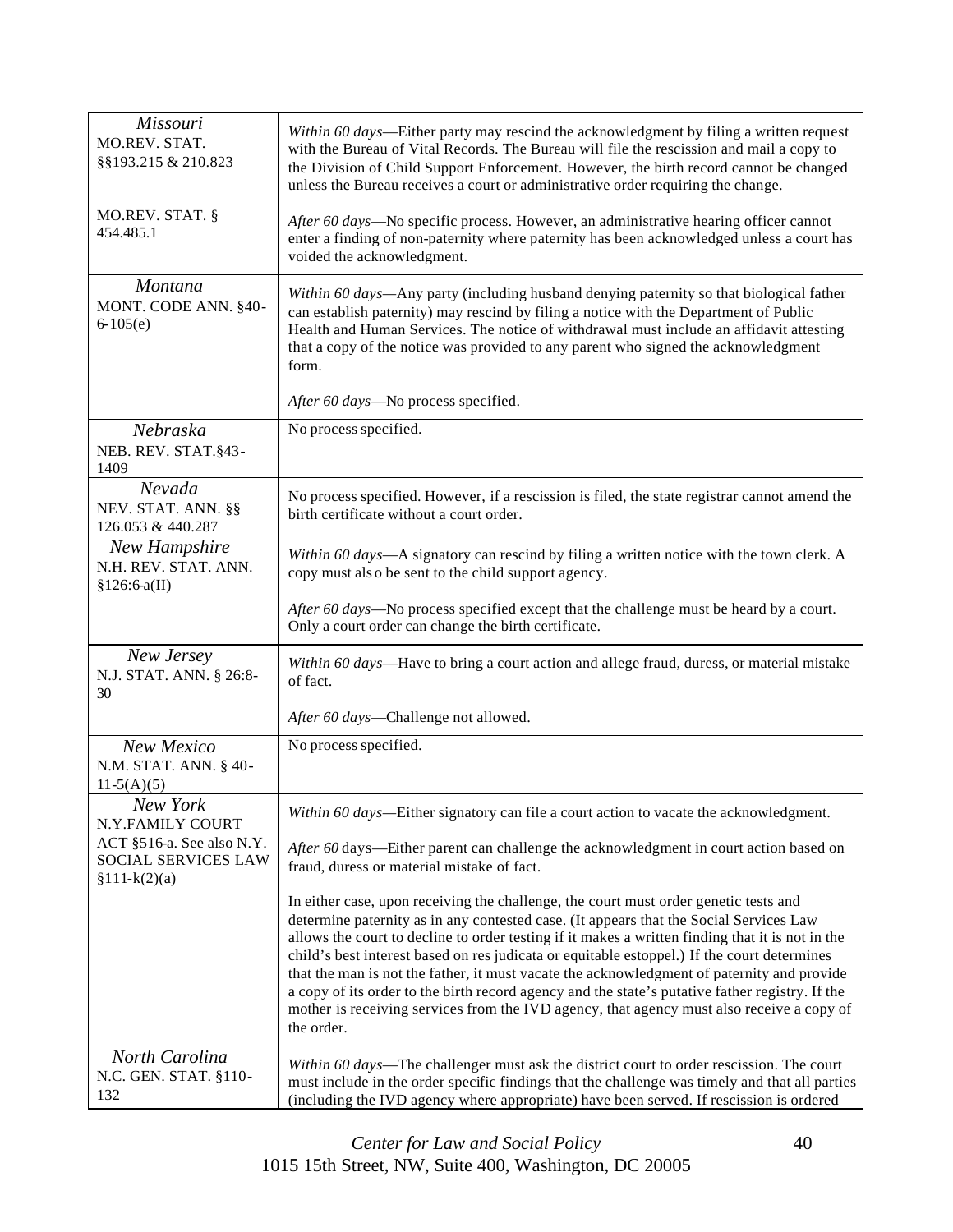|                                                  | and the man is found not to be the biological father, then the clerk of the court must send a<br>copy of the order to the Registrar of Vital Statistics. The Registrar must then remove the<br>man's name from the child's birth certificate. If man seeks rescission and then defaults or<br>fails to present the issue, the trial court must find the man to be the father as a mater of<br>law.<br>After 60 days—The acknowledgment can be challenged in court based on fraud, duress,                                                                                                                                                                                                                                                                          |
|--------------------------------------------------|--------------------------------------------------------------------------------------------------------------------------------------------------------------------------------------------------------------------------------------------------------------------------------------------------------------------------------------------------------------------------------------------------------------------------------------------------------------------------------------------------------------------------------------------------------------------------------------------------------------------------------------------------------------------------------------------------------------------------------------------------------------------|
|                                                  | mistake or excusable neglect.                                                                                                                                                                                                                                                                                                                                                                                                                                                                                                                                                                                                                                                                                                                                      |
| North Dakota<br>N.D. CENT. CODE § 14-<br>$19-10$ | Within 60 days—Either parent can file a notarized statement with the state Department of<br>Health.                                                                                                                                                                                                                                                                                                                                                                                                                                                                                                                                                                                                                                                                |
|                                                  | After 60 days—Either party can petition the district court to vacate the acknowledgment<br>based on fraud, duress or material mistake of fact. The petition must be filed within one<br>year of execution of the acknowledgment unless the action is filed by a child or upon a<br>showing that enforcement would be manifestly unjust and unconscionable to all parties;<br>that the party claiming relief was prevented by fraud or fraudulent concealment from<br>discovering the claim; and that the claim was commenced within one year of the<br>claimant's discovery of the fraud or one year of the time the fraud could have been<br>discovered with due diligence                                                                                        |
|                                                  | At any time-The Department of Health can void the acknowledgment if it receives two or<br>more acknowledgments of paternity concerning the same child. In this case, the<br>Department must promptly notify the mother, each acknowledged father and the child<br>support agency (upon request). A district court can void an acknowledgment entered into<br>by a married woman without her husband's signature.                                                                                                                                                                                                                                                                                                                                                   |
| Ohio<br><b>OHIO REV.CODE ANN. §</b><br>3111.27   | Within 60 days—If no support proceeding has been commenced, a signatory wishing to<br>rescind must request that the child support agency hold an administrative hearing to<br>determine the parent-child relationship and notify the birth records agency that a request<br>has been made. The notice must provide the name of the child and the name of the child<br>support agency conducting genetic tests. The birth record agency will verify this with the<br>child support office and note in its records that the acknowledgment is subject to a<br>rescission proceeding. It will also direct the child support agency to send a copy of any<br>order entered in the hearing. Based on the order, the birth record will be corrected (if<br>appropriate). |
| OHIO REV. CODE §<br>2151.232                     | If a support action is filed, either signatory may raise the paternity issue and the court will<br>proceed as with a contested paternity case.                                                                                                                                                                                                                                                                                                                                                                                                                                                                                                                                                                                                                     |
| OHIO REV. CODE<br>\$3119.962                     | After 60 days—At any time, an acknowledgment may be rescinded based on genetic test<br>results. The contestant must file a motion for relief no later than 6 months from receiving<br>genetic test results showing a zero probability that the man is the biological father of the<br>child. Relief will not be granted if it is shown that, before acknowledging the child, the<br>man knew he was not the biological father. If relief is granted, the birth record will be<br>corrected.                                                                                                                                                                                                                                                                        |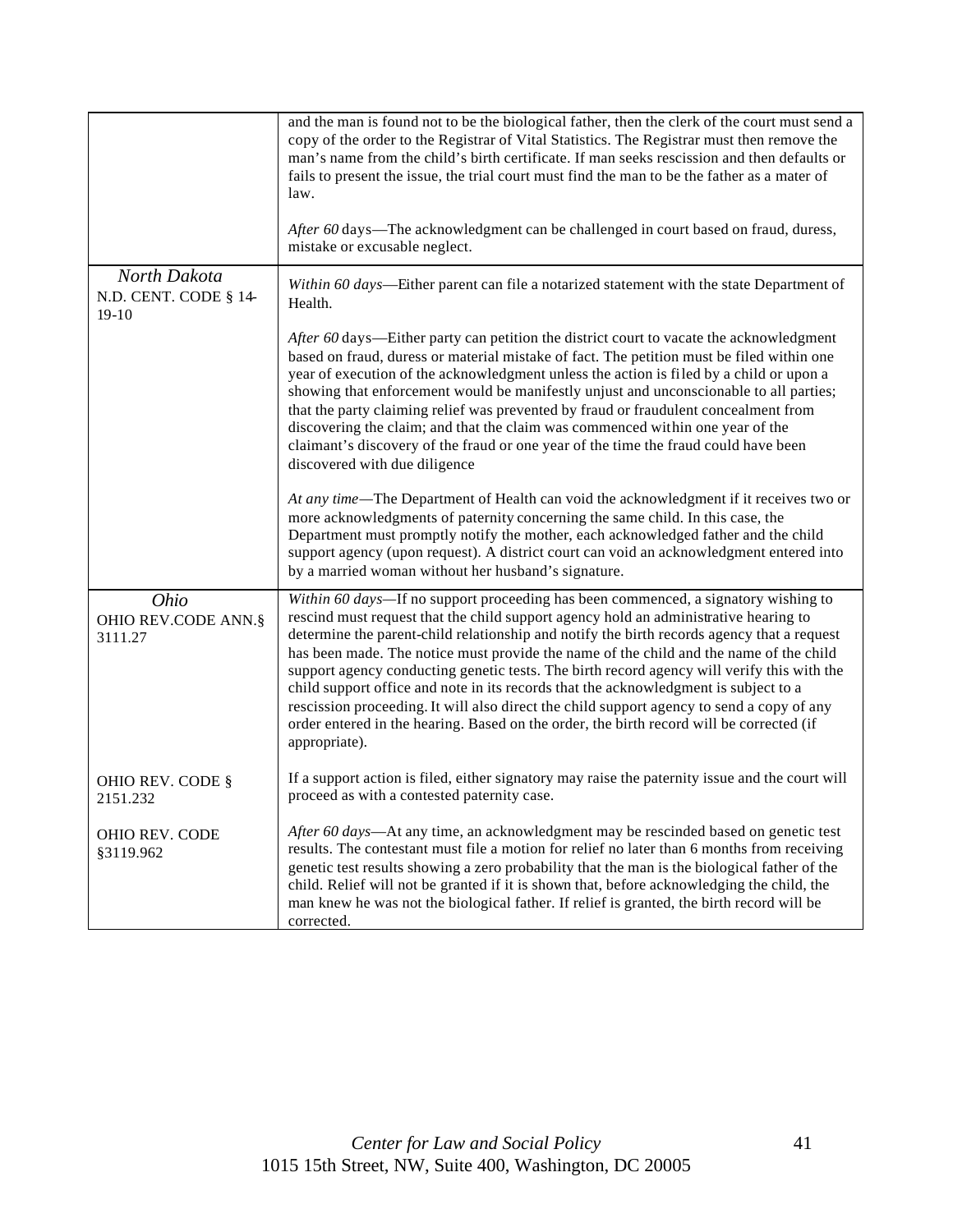| <b>Oklahoma</b><br>OK. STAT. ANN. TITLE<br>$10\$ 70(B) | Within 60 days—The Department of Human Services (DHS) is charged with developing a<br>rescission form and making it available wherever paternity acknowledgment forms are<br>available. The mother or acknowledging father may file the form with the State registrar of<br>Vital Statistics.                                                                                                                                                                                                                                                                                   |
|--------------------------------------------------------|---------------------------------------------------------------------------------------------------------------------------------------------------------------------------------------------------------------------------------------------------------------------------------------------------------------------------------------------------------------------------------------------------------------------------------------------------------------------------------------------------------------------------------------------------------------------------------|
|                                                        | After 60 days—Either party may go to court and seek to overturn the acknowledgment<br>based on fraud, duress or material mistake of fact. If it is determined that the man is not<br>the father, then, the court shall dismiss any pending support enforcement proceedings and<br>release him from any child support obligations. Upon notice from DHS, Vital records will<br>remove the father's name from the birth certificate.                                                                                                                                              |
| <i>Oregon</i><br>OR. STAT. ANN.                        | Within 60 days—No process specified.                                                                                                                                                                                                                                                                                                                                                                                                                                                                                                                                            |
| \$109.070(2)                                           | After 60 days—Within one year of filing the acknowledgment, either party may challenge<br>it. Thereafter, a challenge may be available only on the basis of fraud, duress or material<br>mistake of fact. If the challenge is filed within one year, either parent or the IVD agency<br>(if they are involved in the case) may move for genetic tests. If the tests exclude the man,<br>then either party or the IVD agency may apply for an order of non-paternity. If the order is<br>granted, the Director of the Department of DHS shall correct any records birth records. |
| Pennsylvania<br>23 PA.CONS. STAT.<br>§5103(g)          | No process specified.                                                                                                                                                                                                                                                                                                                                                                                                                                                                                                                                                           |
| Rhode Island<br>R.I. GEN. LAWS §40-6-<br>21.1          | No process specified.                                                                                                                                                                                                                                                                                                                                                                                                                                                                                                                                                           |
| South Carolina<br>S.C. CODE ANN. §20-7-<br>958         | No process specified.                                                                                                                                                                                                                                                                                                                                                                                                                                                                                                                                                           |
| South Dakota<br>S.D. CODIFIED LAWS §                   | Within 60 days—Either party may bring an action in circuit court.                                                                                                                                                                                                                                                                                                                                                                                                                                                                                                               |
| $25 - 8 - 59$                                          | After 60 days—Either party may bring an action in circuit court based on fraud, duress of<br>material mistake of fact. The action must be commenced within three years after creation<br>of the presumption (date of signing).                                                                                                                                                                                                                                                                                                                                                  |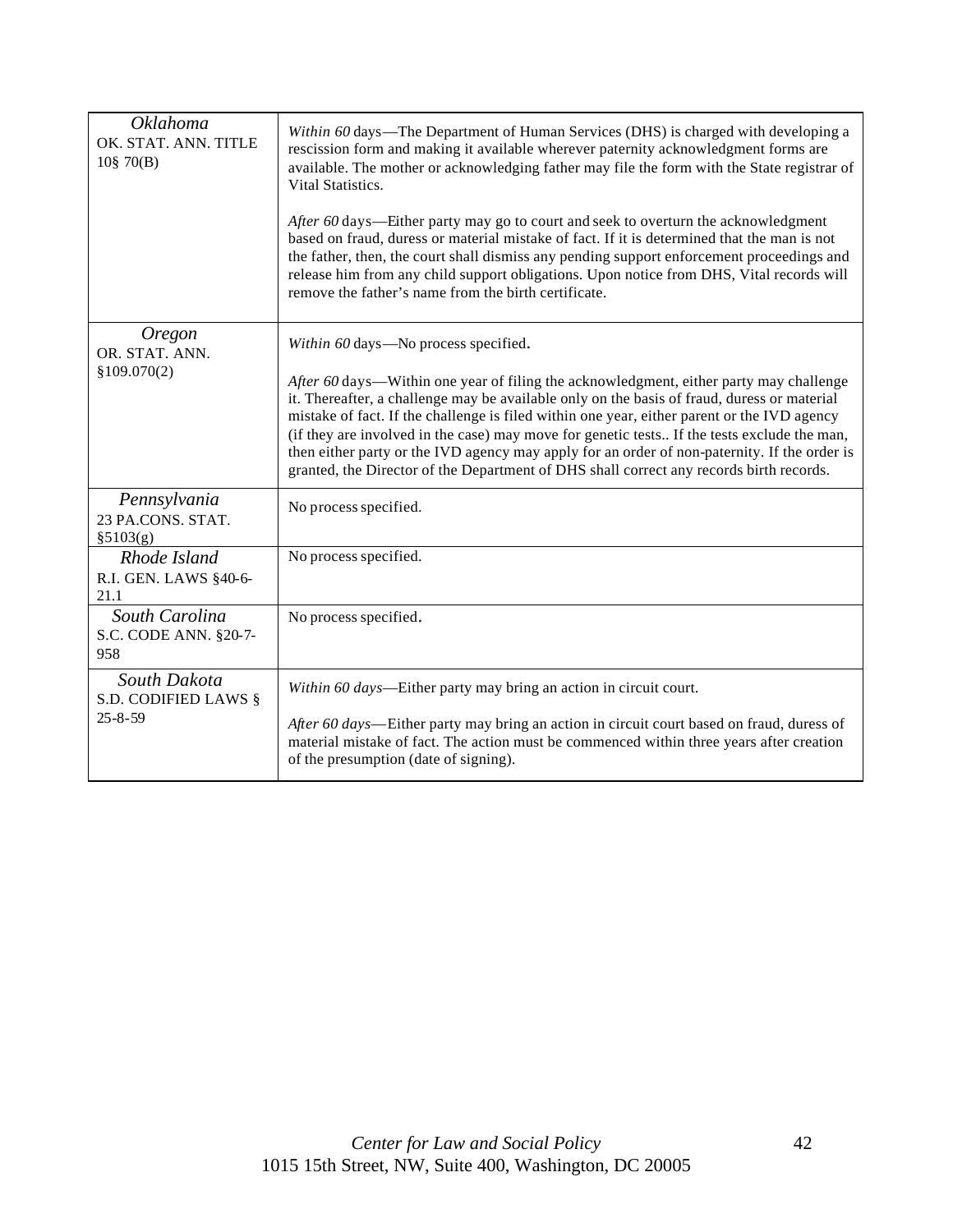| Tennessee<br>TENN. CODE ANN. § § 24-<br>$7-113(c)$ -(h) | Within 60 days—The Registrar of Vital Statistics is to develop a rescission form<br>containing a sworn statement refuting the paternity of the named father. Any signatory<br>may complete and submit the form to the Office of Vital Records of the Department of<br>Health. The Registrar may charge a filing fee but the fee can be waived if the parent files<br>an affidavit of indigence. The Registrar will then send a copy of the rescission form to the<br>other signatory.                                                                                                                                                                                                                                                                                                                                                                                                                                                       |
|---------------------------------------------------------|---------------------------------------------------------------------------------------------------------------------------------------------------------------------------------------------------------------------------------------------------------------------------------------------------------------------------------------------------------------------------------------------------------------------------------------------------------------------------------------------------------------------------------------------------------------------------------------------------------------------------------------------------------------------------------------------------------------------------------------------------------------------------------------------------------------------------------------------------------------------------------------------------------------------------------------------|
|                                                         | In any judicial or administrative hearing to which the signatory and the child are parties,<br>the party seeking rescission may also file the form described above or ask for a declaration<br>of rescission. In addition, if, at the hearing, there appears to be reasonable cause to believe<br>that a signatory is or was unable to understand the effects of signing the acknowledgment,<br>the presiding official must explain the effects, the right to rescind, and the right to request<br>genetic tests. If a signatory requests rescission, the tribunal may order it and send a<br>certified copy of its order to the Registrar of Vital Statistics.                                                                                                                                                                                                                                                                             |
|                                                         | The rescission—whether by form or by order of the tribunal—does not preclude the<br>initiation of a paternity action by either signatory. Upon receipt of the rescission (whether<br>on the form or by order of a tribunal), the Registrar will make the appropriate amendments<br>to the birth certificate.                                                                                                                                                                                                                                                                                                                                                                                                                                                                                                                                                                                                                                |
| TENN.CODE ANN. §68-<br>$3-203(H)$                       | After 60 days—The acknowledgment may be challenged in court within 5 years of the date<br>of execution of the acknowledgment for intrinsic or extrinsic fraud, duress, or material<br>mistake of fact. (The 5 year limitation may be waived if there was fraud in the<br>procurement of the acknowledgment by the mother and where the relief will not affect the<br>interests of the child, the state, or the child support agency.) The court must first find that<br>there has been such fraud/duress/mistake; only then may genetic tests be ordered. If the<br>test results refute paternity, the court must rescind the acknowledgment and dismiss any<br>support action. Thereafter, no further action may be initiated against the excluded person.<br>The clerk of the court will send a certified copy of the rescission order to the Registrar of<br>Vital records, which will make the appropriate changes in the birth record. |
|                                                         | If the test results show a probability of paternity of 95% or higher, a trial will be held. If<br>they show a probability of paternity of 99% or higher, paternity is conclusively presumed<br>and a paternity order will be entered.                                                                                                                                                                                                                                                                                                                                                                                                                                                                                                                                                                                                                                                                                                       |
|                                                         | Whichever process is used, the state, its officers, employees, contractors or any child<br>support agency are not liable to compensate any person for repayment of support paid or<br>for any other costs.                                                                                                                                                                                                                                                                                                                                                                                                                                                                                                                                                                                                                                                                                                                                  |
|                                                         | Provides for amending the birth certificate when a paternity acknowledgment is rescinded.                                                                                                                                                                                                                                                                                                                                                                                                                                                                                                                                                                                                                                                                                                                                                                                                                                                   |
| Texas<br>TEX. FAM. CODE<br>§§16307 TO 16309             | Within 60 days—An acknowledgment of paternity (and an accompanying denial by the<br>child's presumed father) may be signed before or after the birth of the child. It becomes<br>effective on the date of the child's birth (if signed pre-birth) or on the date of filing with<br>the Bureau of Vital Statistics (if signed after birth). Any signatory wishing to rescind may<br>commence a legal proceeding within 60 days of the effective date of the acknowledgment.                                                                                                                                                                                                                                                                                                                                                                                                                                                                  |
|                                                         | After 60 days—After the rescission period but before the fourth anniversary of the date of<br>filing with the Bureau of Vital Statistics, any signatory may commence an action to<br>challenge the acknowledgment based on fraud, duress or material mistake of fact. After<br>four years, any collateral attack is also precluded. A "material mistake of fact" is defined<br>to include genetic evidence that does not identify the man named as the biological father of<br>the child.                                                                                                                                                                                                                                                                                                                                                                                                                                                   |
|                                                         | In either proceeding, each signatory to the acknowledgment and any related denial must be                                                                                                                                                                                                                                                                                                                                                                                                                                                                                                                                                                                                                                                                                                                                                                                                                                                   |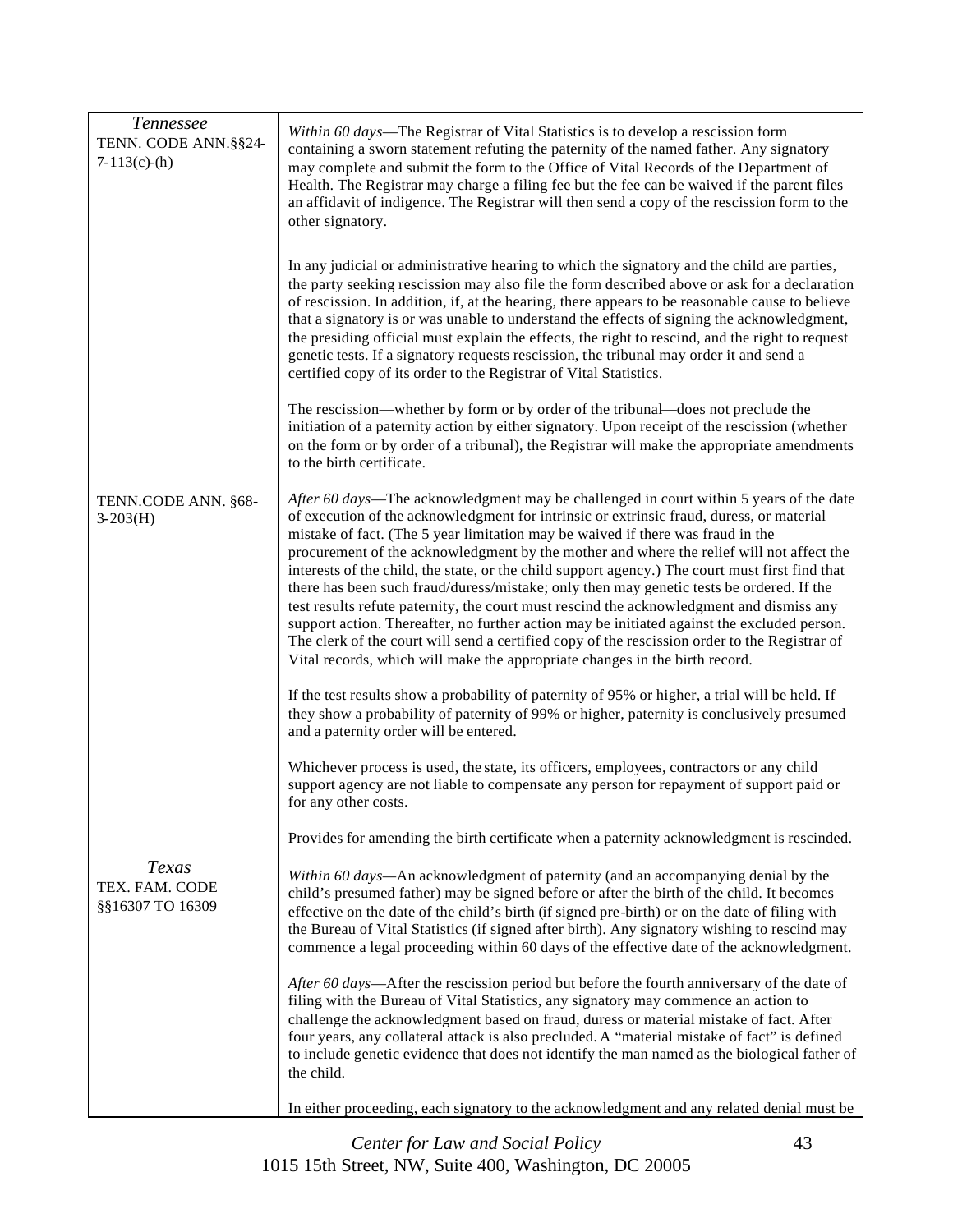|                                                          | made a party. The proceeding will be conducted in the same manner as a contested<br>paternity case. At the end of the proceeding, the court must (if appropriate) order the<br>Bureau of Vital Statistics to amend the child's birth certificate.                                                                                                                                                                                                                                                                                                                                                                                                                                                                                                |
|----------------------------------------------------------|--------------------------------------------------------------------------------------------------------------------------------------------------------------------------------------------------------------------------------------------------------------------------------------------------------------------------------------------------------------------------------------------------------------------------------------------------------------------------------------------------------------------------------------------------------------------------------------------------------------------------------------------------------------------------------------------------------------------------------------------------|
| Utah<br>UTAH CODE ANN.§ 78-                              | Within 60 days—No process specified.                                                                                                                                                                                                                                                                                                                                                                                                                                                                                                                                                                                                                                                                                                             |
| $45e-4$                                                  | After 60 days—No process specified except that, in determining whether to rescind the<br>acknowledgment, the court has the power to order and use genetic tests as it has in any<br>contested paternity proceeding.                                                                                                                                                                                                                                                                                                                                                                                                                                                                                                                              |
|                                                          | If the declaration is rescinded, the father may not recover any child support paid before the<br>entry of the order of rescission.                                                                                                                                                                                                                                                                                                                                                                                                                                                                                                                                                                                                               |
| Vermont<br>15 VT. STAT. ANN.<br>\$307(f)                 | Within 60 days—Either parent may rescind in a writing filed with the Depart ment of<br>Health.                                                                                                                                                                                                                                                                                                                                                                                                                                                                                                                                                                                                                                                   |
|                                                          | After 60 days—A challenge may be filed under Rule 60 of the Vermont Rules of Civil<br>Procedure. This Rule allows requests for relief from a judgment based on mistake, newly<br>discovered evidence, or fraud if the action is filed within one year of entry of the<br>judgment. It allows other forms of equitable relief without a time limit.                                                                                                                                                                                                                                                                                                                                                                                               |
| Virginia                                                 | No process specified.                                                                                                                                                                                                                                                                                                                                                                                                                                                                                                                                                                                                                                                                                                                            |
| VA. CODE ANN. § 20-<br>49.1(a)(2)                        | However, at any time an individual may file a petition for relief and the court may set<br>aside the acknowledgment if genetic tests exclude the named man as the father. The<br>challenger must pay for the tests and the court must appoint a guardian ad litem for the<br>child. If the acknowledgment is set aside, the court will order the birth certificate to be<br>changed and may order other appropriate relief, including setting aside the obligation to<br>pay child support from the date the action was filed.                                                                                                                                                                                                                   |
| Washington<br>WASH. REV.                                 | Within 60 days—A signatory may commence a court proceeding.                                                                                                                                                                                                                                                                                                                                                                                                                                                                                                                                                                                                                                                                                      |
| CODE.ANN. §§26.26.330-<br>26.26.341                      | After 60 days—A signatory may commence a court proceeding within two years of the<br>filing of the acknowledgment with the state Registrar of Vital Statistics. On the basis of<br>fraud, duress or material mistake of fact.                                                                                                                                                                                                                                                                                                                                                                                                                                                                                                                    |
|                                                          | In either case, all signatories must be joined as parties. The proceeding must be conducted<br>like any contested paternity case. If paternity is disestablished, the court must order the<br>registrar of Vital Statistics to amend the child's birth record.                                                                                                                                                                                                                                                                                                                                                                                                                                                                                   |
| West Virginia<br>W. VA. CODE. ANN. § 16-<br>$5-12(i)(4)$ | Within 60 days—A parent wishing to rescind must file a verified complaint with the clerk<br>of the circuit court in the county in which the child resides. The complaint must state the<br>name of the child, the name of the other parent, the date of birth of the child, the date of<br>the signing of the acknowledgment, and a statement that the parent wishes to rescind. The<br>complaint must be served on the other parent and a hearing must be held within 60 days of<br>service of process. If the complaint was timely filed, the court must order rescission. The<br>circuit court clerk will send a copy of the order to the state Registrar of Vital Statistics by<br>certified mail so that the birth record may be corrected. |
|                                                          | After 60 days—A parent wishing to rescind must file a verified complaint as described<br>above. However, this complaint must also contain specific allegations of fraud, duress or<br>material mistake of fact. In order to grant rescission, the court can only set aside the<br>acknowledgment if there is clear and convincing evidence that the acknowledgment was<br>entered into under circumstances of fraud, duress or material mistake of fact. If the<br>acknowledgment is rescinded, the clerk of the court will send a certified copy of the order                                                                                                                                                                                   |